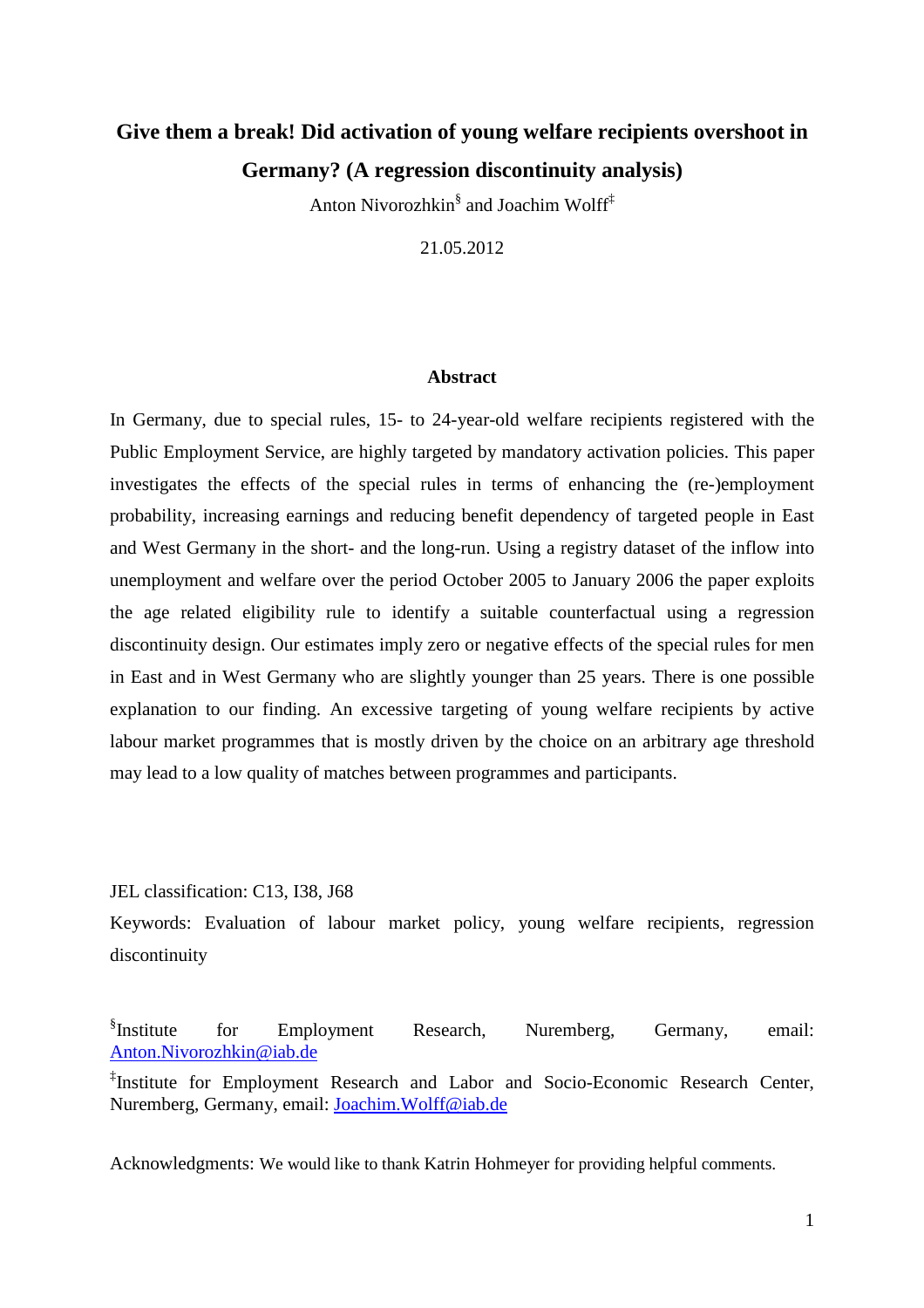# **Give them a break! Did activation of young welfare recipients overshoot in Germany? (A Regression Discontinuity Analysis)**

4.05.2012

## **Abstract**

In Germany, due to special rules, 15- to 24-year-old welfare recipients registered with the Public Employment Service, are highly targeted by mandatory activation policies. This paper investigates the effects of the special rules in terms of enhancing the (re-)employment probability, increasing earnings and reducing benefit dependency of targeted people in East and West Germany in the short- and the long-run. Using a registry dataset of the inflow into unemployment and welfare over the period October 2005 to January 2006 the paper exploits the age related eligibility rule to identify a suitable counterfactual using a regression discontinuity design. Our estimates imply zero or negative effects of the special rules for men in East and in West Germany who are slightly younger than 25 years. There is one possible explanation to our finding. An excessive targeting of young welfare recipients by active labour market programmes that is mostly driven by the choice on an arbitrary age threshold may lead to a low quality of matches between programmes and participants.

JEL classification: C13, I38, J68

Keywords: Evaluation of labour market policy, young welfare recipients, regression discontinuity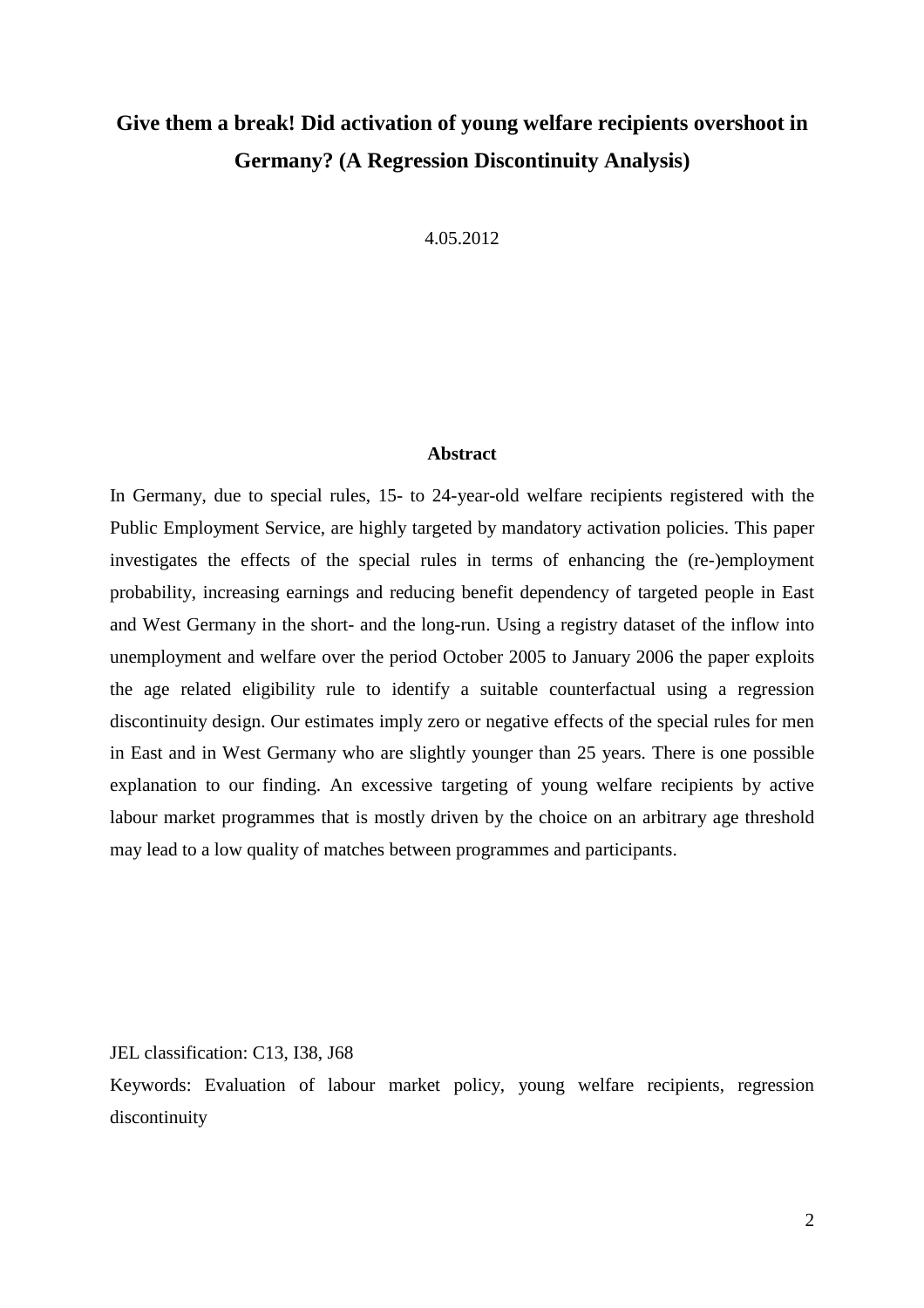## **1. Motivation**

Currently, youth unemployment stands at unprecedented high levels in OECD countries and is expected to remain high in the coming years (Scarpetta et al., 2010). High rates of youth unemployment impose significant costs on the society and may hinder the development of the human capital. High unemployment among youth may lead to a rise in crime (Fougère et al., 2009). More importantly, youth unemployment may contribute to a deepening social exclusion and in some cases lead to a political unrest as in North Africa and Middle East (Taiwo and Moyo, 2011).

On the individual level, unemployment at the start of the career may have a "scarring effect". The experience of unemployment can have a negative impact on future earnings and employment prospects either through a loss of some human capital while being unemployed (Pissarides, 1992) or through signalling effects, if employers use work histories to separate good workers from bad workers (Lockwood, 1991). Empirical evidence shows that those people affected by unemployment in the young age are likely to face a future loss of income and a decreased employment probability. However, the magnitude of the effect varies in terms of persistence depending on the period and country under investigation (Arulampalam, 2001; Mroz and Savage, 2006). A scarring effect may also manifest itself in decreased life satisfaction. People who experienced unemployment in the past are on average less satisfied with their lives, comparing to a full-time employed counterparts, even though they found employment (Clark et al., 2001).

When young people cannot find employment, the society might support them through active labour market programmes (e.g. job search assistance and monitoring, training, subsidized employment). On the individual level such measures are only successful, if they address and thus help to overcome the specific obstacles that impede a participant's success in the labour market. There is a large literature that is concerned with the effectiveness of such measures both for unemployed job-seekers in general and for young unemployed on an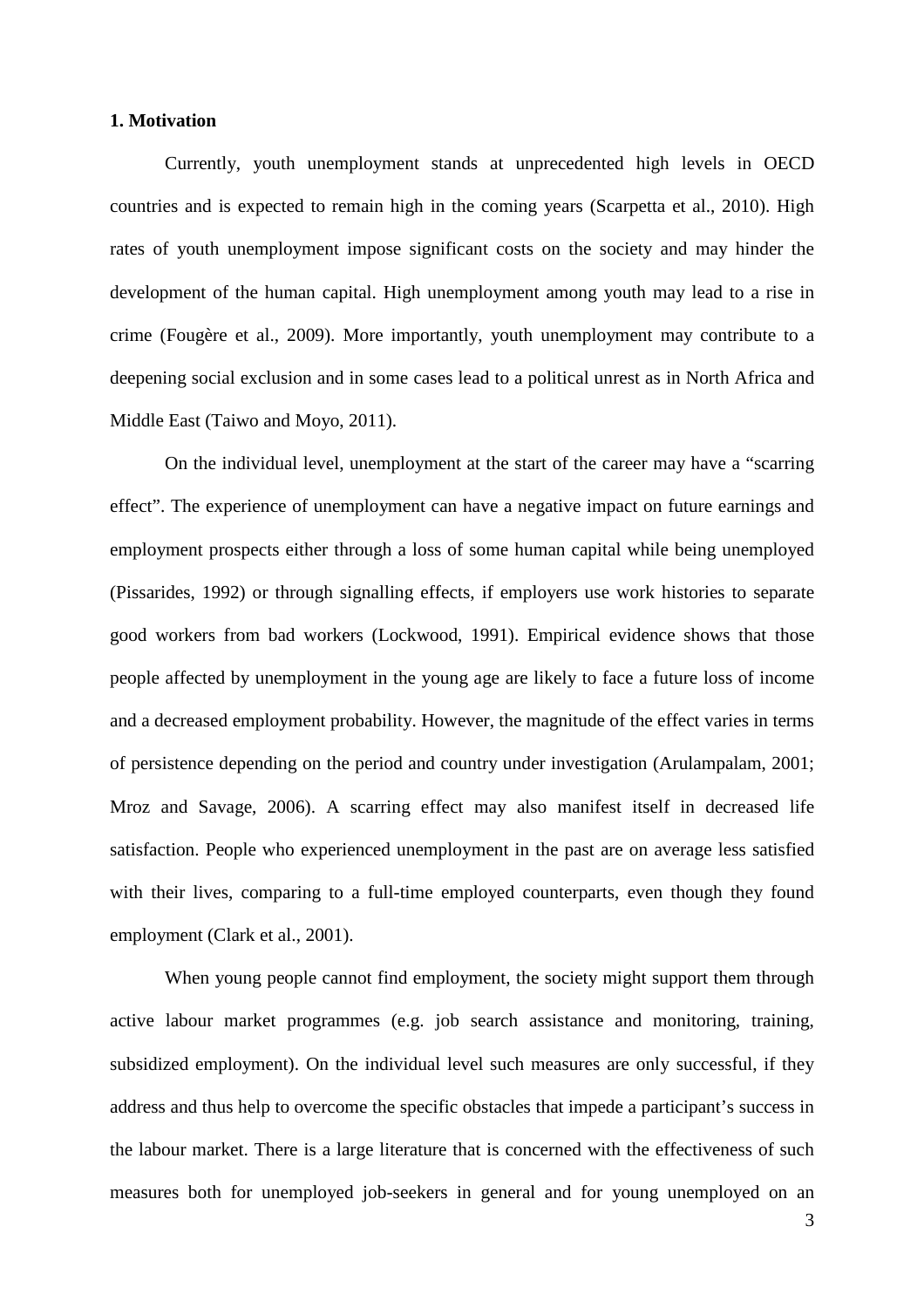individual basis (Martin and Grubb, 2001; Card et al., 2010; Kluve, 2010). Nevertheless, the literature is not much concerned with another question. Do policy-makers get the scale right? An effective policy regime is designed such that the bulk of programme participations lead to a high quality match of programme and participant. Hence, it mainly produces programme participations that improve the participants' effectiveness of job search and their future prospects in the labour market. The incentives for the public employment service (PES) though might be set such that too many low quality matches between programme and participants become likely. In turn no or even adverse impacts on the labour market performance of groups targeted by such policies could emerge. We study such a case that resulted from a reform of the German welfare benefit system in 2005.

In the years 2002 to 2005 Germany reformed the unemployment benefit and welfare system following the advice of the European Commission (1997, 1999) and OECD (1994). The idea of the reform was to implement policies that guarantee the sustainability of social protection systems due to challenges like increased job insecurity, high and persistent unemployment and the ageing of the society. A special emphasis was put on the redistribution from passive to active labour market policies and investment in human resources to address the question of how to combine obligations and opportunities in a modern social protection system. In particular, the reform at the beginning of the year 2005 introduced a new welfare benefit regime with a strong emphasis on mutual obligations of the welfare recipient and PES in order to reduce welfare dependency. Since the reform, all employable members of a poor household have to search for jobs and cooperate with the PES in order to reduce their dependence on welfare benefits. They have to accept nearly any wage offer. The PES supports them through advice and active labour market policies that aim at improving their employability.

The reform of the year 2005 raised the share of welfare recipients that are subject to activation policies and increased the scale of active labour market programmes (Hohmeyer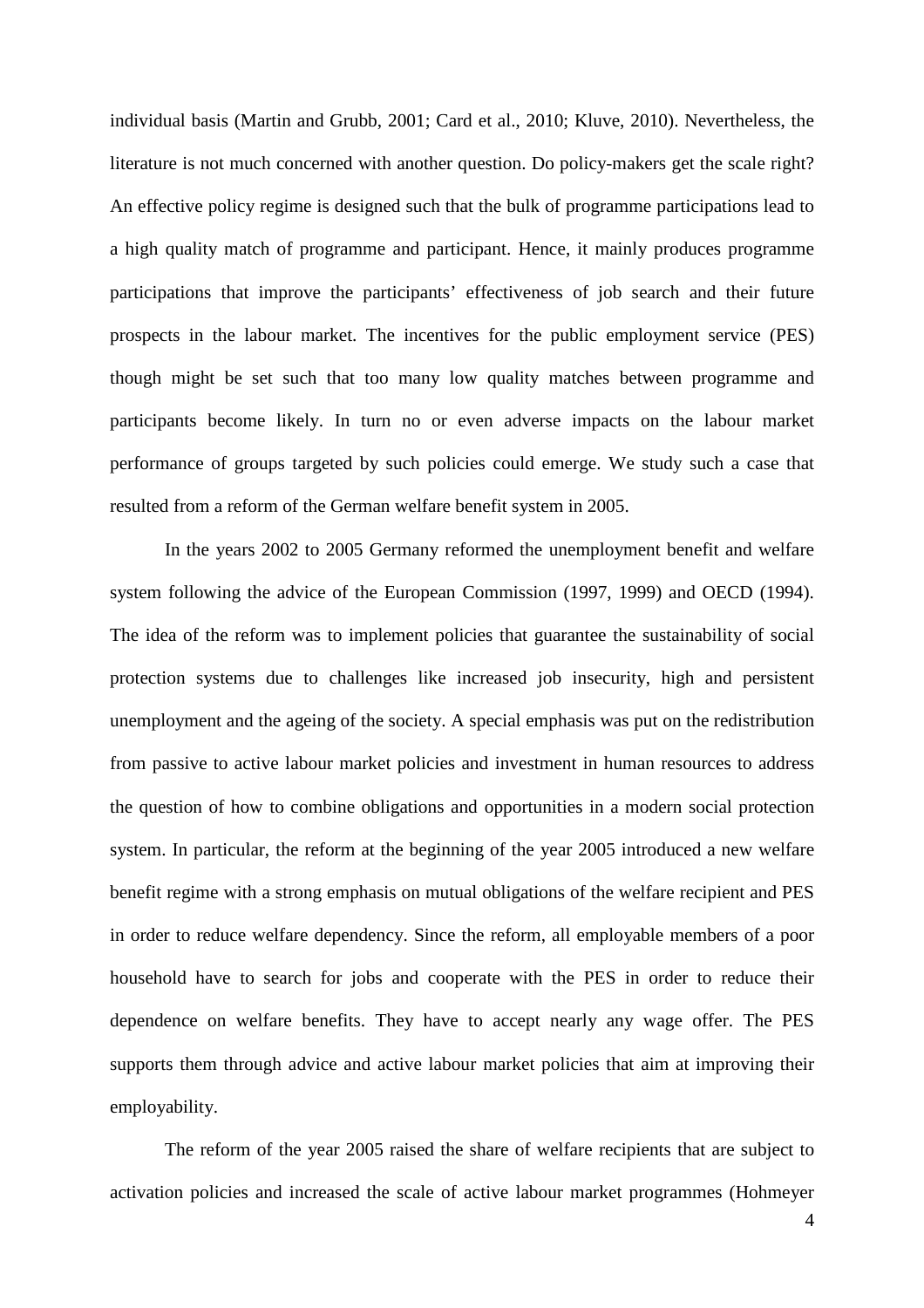and Wolff, 2012). Moreover, it put a very special emphasis on activating welfare recipients aged younger than 25 years. First, the PES is obliged to place them immediately after their benefit claim into work, training/education or "work opportunities".<sup>1</sup> Hence, the reform led to an incentive for the PES to target young unemployed welfare recipients much more than those aged 25 years or older by workfare and other active labour market policies. This incentive was reinforced by a goal set by the German government at the start of the year 2005: Welfare recipients below the age of 25 years are supposed to be (registered as) unemployed for no longer than three months (Federal Employment Agency, 2006). During participation in most active labour market programmes (ALMPs) participants are not registered as unemployed. By placing young welfare recipients into ALMPs the PES can achieve this goal. Second, welfare recipients aged younger than 25 years are subject to stronger benefit sanctions if they do not cooperate with the job centres than those aged at least 25 years.

Well targeted ALMPs might help to bring unemployed workers back to work and more severe punitive sanctions might raise their incentives to cooperate with job centres and their incentives to search for work or training. However, it is not a priori clear whether an intensive activation regime for young welfare recipients will generally improve their perspectives in the labour market. In particular, it is not clear whether by choosing an arbitrary age threshold of 25 years, the policy-maker appropriately defined a group of young welfare recipients who would profit by an intensive activation. Against this background, we study impacts of the special rules for young unemployed welfare recipients on their performance in the labour market. Our key hypothesis is that the new welfare regime overemphasized their activation leading to too many inadequate matches between programme and participant. Therefore, under the new policy regime their activation might have no or even adverse impacts on their success in the labour market. As the age threshold of 25 years

<sup>&</sup>lt;sup>1</sup> Work opportunities consist of two types of subsidized jobs of public interest: Contributory gainful jobs or workfare, where participants receive their welfare benefit and a small compensation of one to two Euro for each hour worked, which in the public lead to the popular name "One-Euro-Jobs" of the workfare scheme.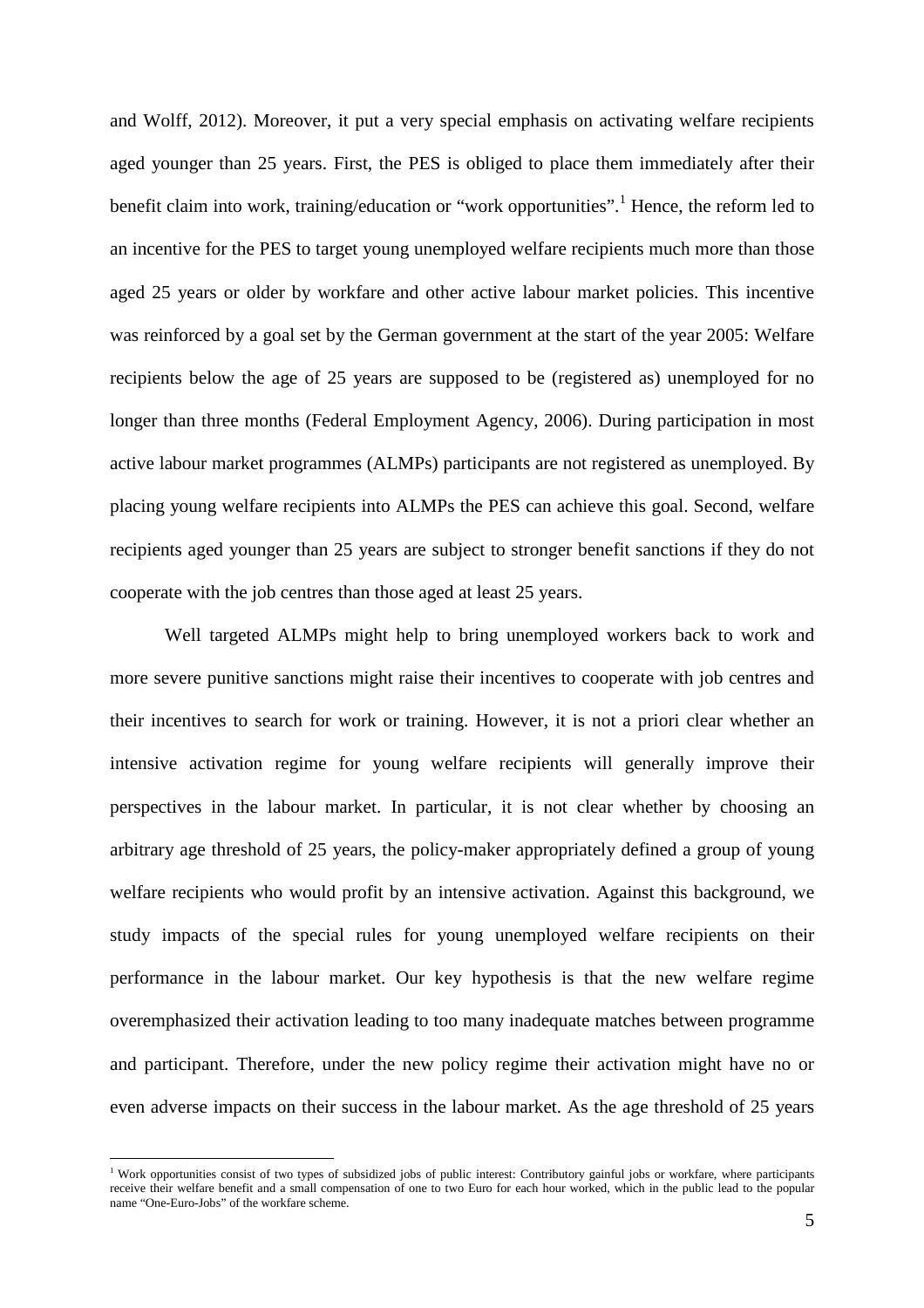implies an abrupt change of the rules, we can study the question empirically by the regression discontinuity design (Imbens and Lemieux, 2008; Lee and Lemieux, 2010). We use administrative data to study the impacts for the population of welfare recipients who were within  $+/-$  1440 days from their  $25<sup>th</sup>$  birthday and were for the first time unemployed while receiving the welfare benefit during the period from October 2005 to January 2006.<sup>2</sup>

The remainder of the paper is organized as follows. Section 2 presents a literature review on the impact of youth employment promotion measures and discusses important lessons that can be learnt from these studies. Section 3 explains the institutional set-up of the German welfare benefit system and in particular its special rules on activating young welfare recipients. In section 4 we describe our identification strategy. Section 5 discusses the administrative data and our specific sample. The estimation results are presented in section 6. We summarize the results and discuss key policy conclusions in the final section.

# **2. Youth unemployment trends and the effects of the labour market programmes in Europe**

In this section we review youth unemployment trends in Germany and EU15 countries and summarize the results of recent econometric evaluation studies on labour market programmes for young unemployed people in Europe.

Figure 1 shows unemployment rates for young people in Germany and EU15 in the past ten years. The youth unemployment rate of 20 to 24 year olds is more than twice as high than the one of adults aged 25 to 54 years in the EU15 countries and remained relatively stable during the past decade. In contrast, over the same period young people in Germany are only 1.2 up to 1.5 times as likely to be unemployed than prime age workers. Levels of youth unemployment in Germany were generally smaller than for the EU15 average at the

<sup>&</sup>lt;sup>2</sup> We choose to concentrate on the effect of the special rules for the male subgroup. In the preceding analysis we investigated the effect of the programme for women. It appears that one of the main assumptions of regression discontinuity design, the continuity assumption, is violated for the females subsample. For more details see Section 6.1.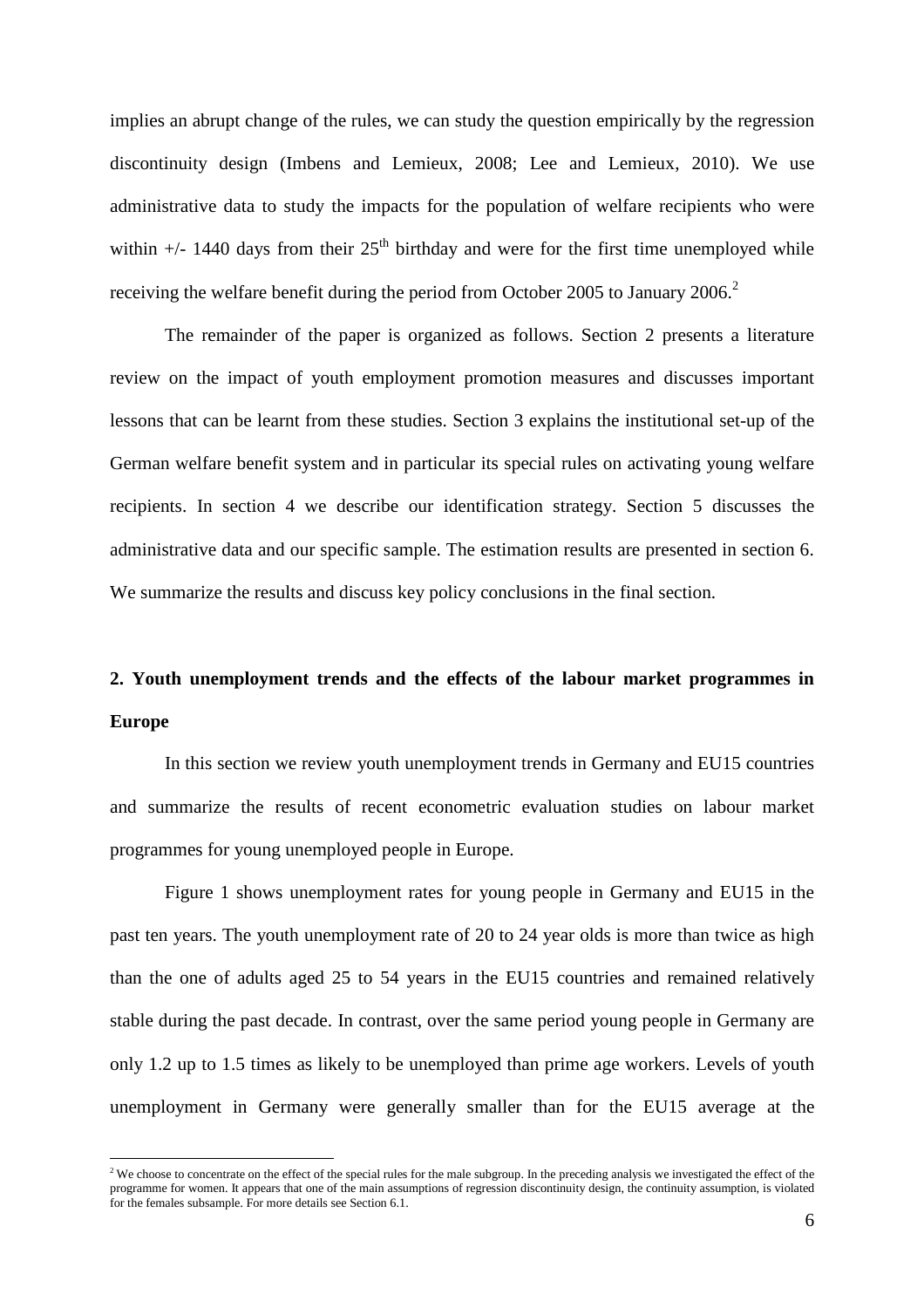beginning of the last decade. The unemployment rate of young people sharply increased during the period 2004 – 2005 in Germany. Yet, only in the year 2005 was the German youth unemployment rate (slightly) higher than the one of the EU15 countries. Finally, during the period 2007 – 2010 the youth unemployment rate was much smaller than the EU15 average. With respect to youth unemployment during the recent global crisis Germany fairs better than the EU15. Nevertheless, in 2010, more than one out of nine young people in the German labour force were unemployed.

High levels and persistency of youth unemployment attracted considerable attention of academics and policy makers to the results of evaluation studies on labour market policies for young unemployed people. In Table 1 we review the results of the econometric evaluation studies of youth employment programmes implemented in European countries starting from the year  $1990.<sup>3</sup>$ 

The United Kingdom introduced the New Deal for Young people (18 to 24 year old) in 1998. In the framework of the programme, support was given to young unemployed who claimed the job seeker allowance for more than  $26$  weeks.<sup>4</sup> Participation in the programme was mandatory and non-compliance can be sanctioned. During the first four months of the programme young people are subject to an intensive job counselling. If an individual has not found a job he is assigned to one of four possible measures lasting from six to eight month: full-time education or training, work in the voluntary sector, work in an environmental task force or subsidized employment. Upon completion of the measure a young unemployed person who still has not found a job returns to a job centre and agrees with case worker to a new action. Several micro-economic evaluations of the programme were conducted in recent years. The studies found robust short- and long-run gains in re-employment probabilities for

<sup>&</sup>lt;sup>3</sup> We limit the review of the literature to evaluation studies of the European youth employment programmes because of apparent similarities in institutional set-up and labour market trends.

<sup>&</sup>lt;sup>4</sup> Some groups of young unemployed were allowed to enter a programme before the standard 26 weeks requirement (e.g. single parents, disabled persons).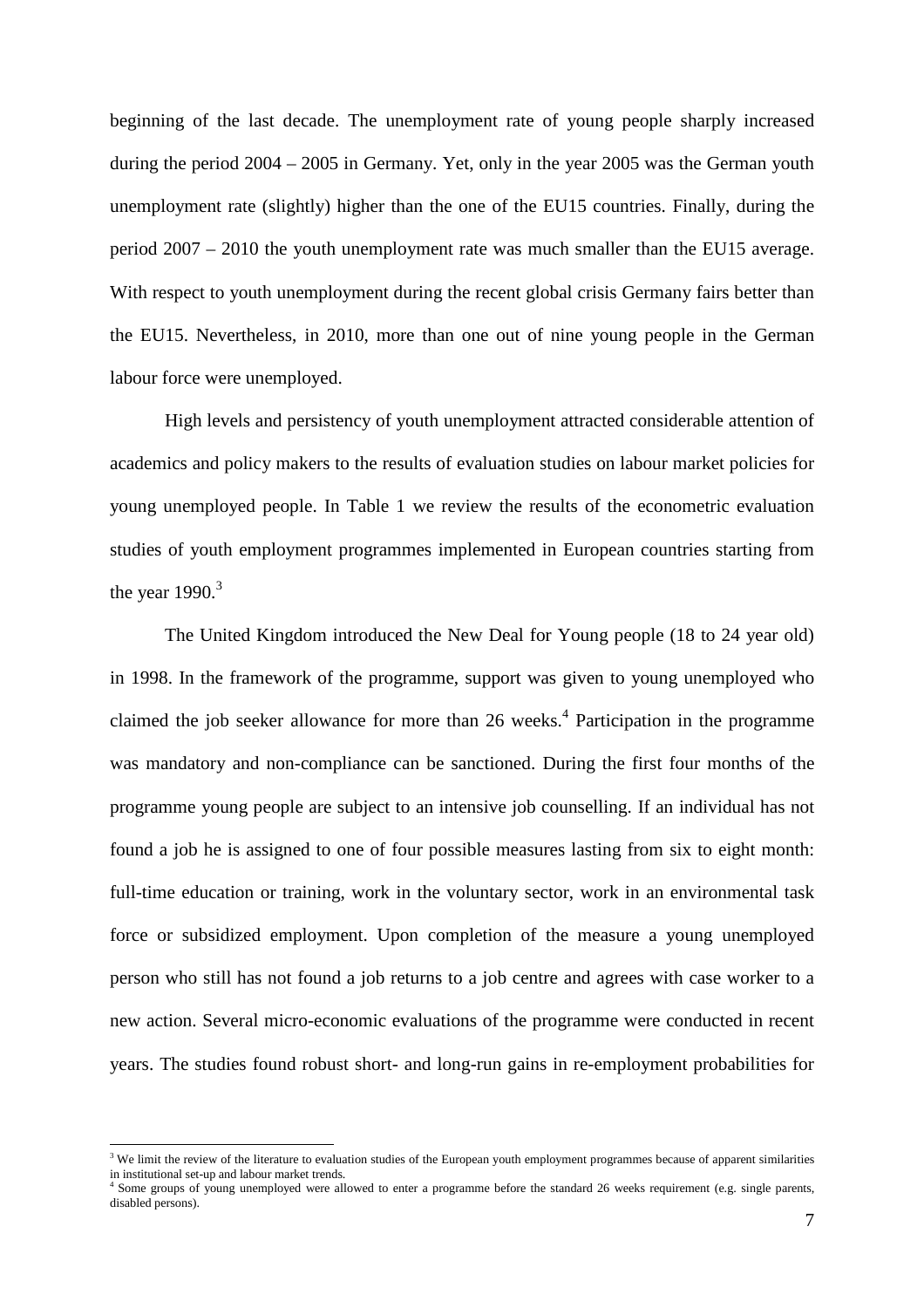participants (Blundell et al., 2004; Georgi, 2005). More important, social benefits of the programme outweigh its costs (van Reenen, 2004).

Evaluation results of two youth employment programmes in Sweden are presented in Larsson (2003). Youth practice and labour market training programmes were implemented in the first half of the 1990s. Participants of the youth practice were supposed to be unemployed for four months prior to joining the programme. The programme provided participants with either public or private subsidized employment options. Labour market training was available to every unemployed individual and there were no additional preconditions to enter a programme. Results suggest that both programmes did not improve earnings and employment probabilities of participants. Early targeting of unemployed youth in Sweden was studied in Carling and Larsson (2005). Within the framework of the programme pilot job centres were committed to target young unemployed within 100 days after registration. The empirical results of the study suggest that early targeting did not have a significant effect on the employment probability.

Another programme for young unemployed in Denmark was studied in Jensen et al. (2003). The programme was offered to low educated persons under the age of 25 years who had been unemployed for 6 months during the last 9 months. The programme consisted of 18 months of vocational education during which the benefit level is reduced by 50 percent. As an alternative unemployed people could enrol into regular full time studies and receive a government grant. Non-compliance was subject to a strict sanction policy up to a full termination of the unemployment benefits. The authors find strong positive effects of the intervention on the transition rates from unemployment to formal schooling, while weaker positive effects were found for the transition from unemployment to employment.

Programmes for unemployed youth in Norway at the beginning of 1990s are analysed in Hardoy (2005). In the framework of Norwegian youth programmes young unemployed were given a priority to participate in various activation measures. Participants of the

8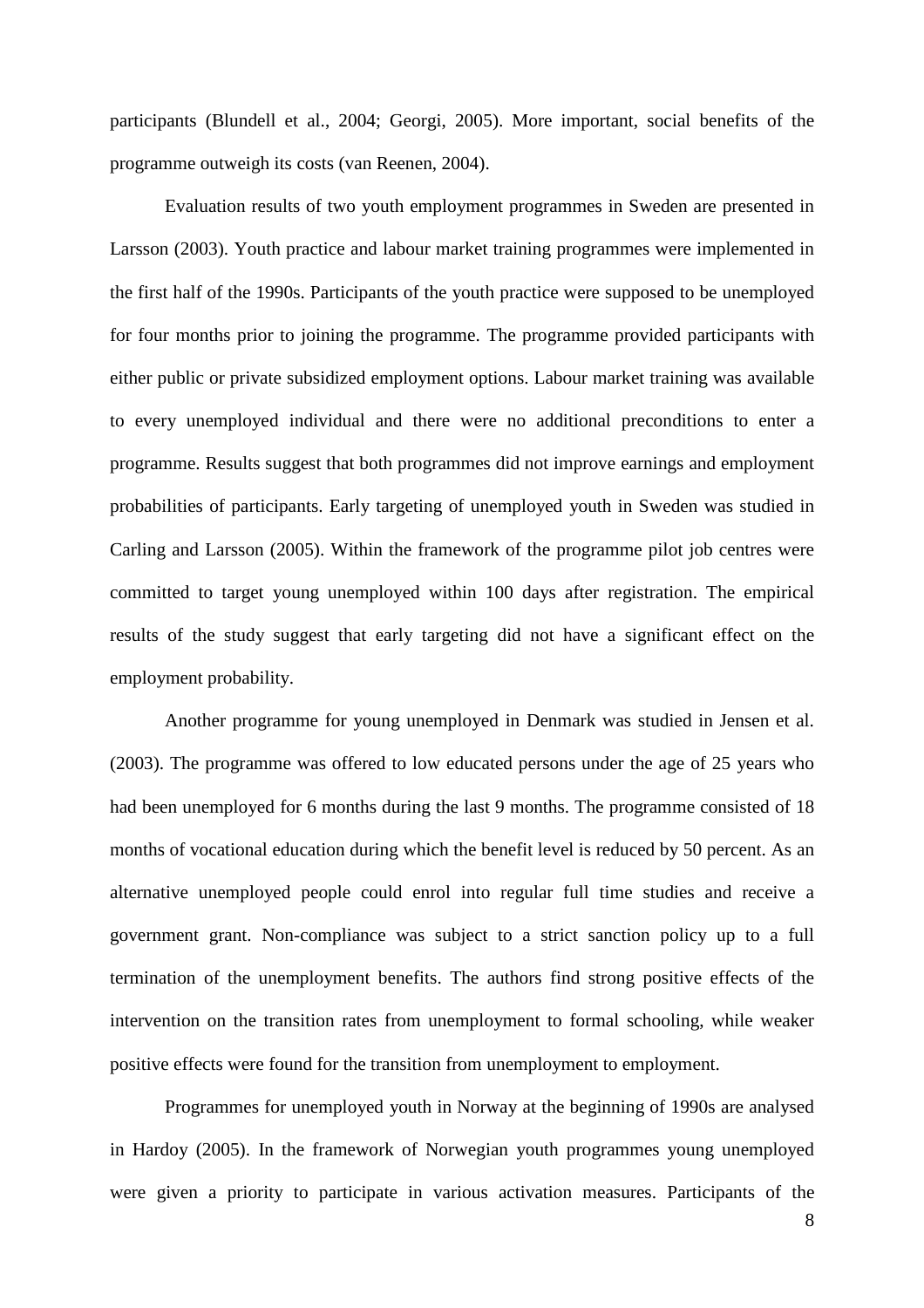programmes received allowances on top of unemployment benefits. Results of the evaluation study indicate that most of the analyzed programmes did not yield positive effect on employment probabilities of participants.

Experimental evidence on the effect of private placement services for long-term, high educated French unemployed are presented in Crépon et al. (2011). The programme targeted university graduates. The programme was divided into two stages. In the first stage the person was assisted in finding a regular employment. In the second stage the person received further counselling aiming to help him to keep the job or to find a new one. The findings of Crépon et al. (2011) indicate a strong positive impact of private placement services compared with the same type of services provided by PES on employment probabilities of participants.

Job-search assistance and short-term training courses for young long-term unemployed in Portugal are analysed in Centeno et al. (2009). The programme offers job-search assistance and short-term training courses. The findings of Centeno et al. (2009) imply that the measures did not reduce unemployment duration of participants.

The impact of subsidized part-time employment programme on the transition rates to regular employment of Belgian long-tem unemployed women, aged 18 to 25 years is investigated in Cockx et al. (2011). The authors find that the programme increased transition rates into regular employment of participants.

Recent evidence on the effects of the German ALMPs for the young unemployed is presented in Caliendo et al. (2011). The authors analyze seven main programmes which included job-search assistance, short and long term training, wage subsidies and job creation schemes. The chosen observation window allows the authors to trace effects of the programme up to the  $60<sup>th</sup>$  month after the programme start. The results of the study suggest that, with the exception of the short locking-in effects, the analyzed measures yield a significant increase in reemployment probability of participants in East and West Germany and contributed to the transition to further education. A notable exception is public sector job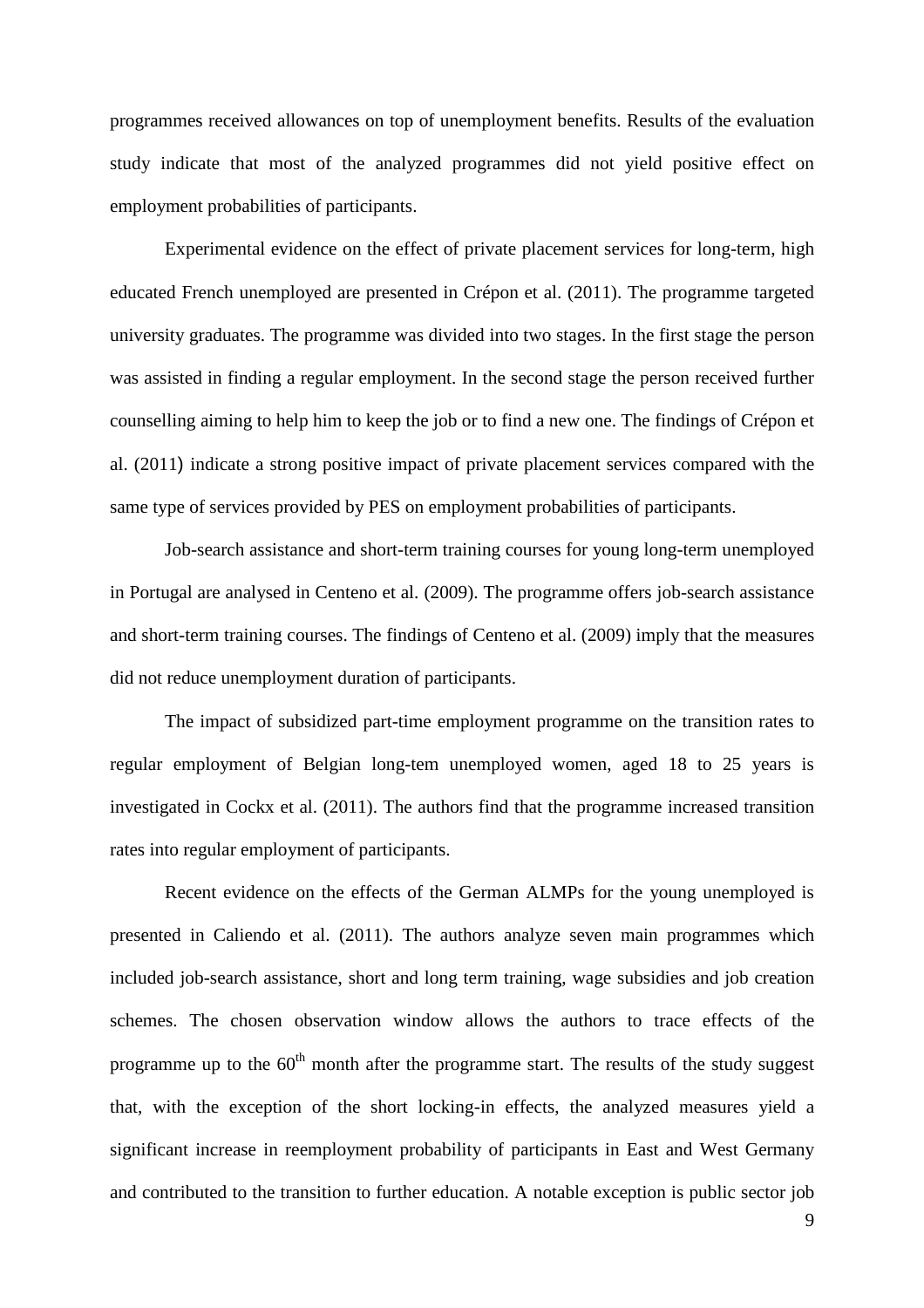creation schemes which appear to be harmful for employment prospects of participants. However, the authors studied the inflow into unemployment of below 25 year olds of the year 2002; they neither studied the period after the introduction of the welfare reform in 2005 and its special rules for young welfare recipients nor did they only regard welfare recipients in their study.

To summarize results of the reviewed evaluation studies, youth programmes mostly work well by increasing chances of unemployed to reintegrate into the labour market and increase earnings. At the same time the success of the measures depends on the design of the programme. One of the critical components for the success of the youth employment measures which we identified is the timing of intervention and the scale of the programme. Programmes that aimed at targeting young unemployed in the beginning of their unemployment spell or/and have a broad coverage tend to have no or negative effects on future success of participants in the labour market (Larsson, 2003; Carling and Larsson, 2005; Hardoy, 2005; Centeno et al., 2009).

An evaluation of German active labour market programmes makes an interesting case study given relatively low levels of youth unemployment and proactive targeting of young individuals with active labour market programmes. Moreover, with an exception of small scale evaluations of pilot projects (Kluve et al., 2011) none of the studies looked at the results of German active labour market programmes that are exclusively targeted at young unemployed. $5$ 

#### **3. The new welfare system and special rules for young welfare recipients**

l

At the start of the year 2005 Germany introduced a new welfare benefit system, the Basic Income Support for Job-Seekers or Social Code II (SC II). It was the last of the four

<sup>&</sup>lt;sup>5</sup> Indirect evidence on the effects of active labour market programmes on young unemployed in Germany is presented in (Card et al., 2010). Using meta-analysis the authors show that the programmes which were targeted at individuals older than 25 performed worse comparing to programmes targeted to a broader population.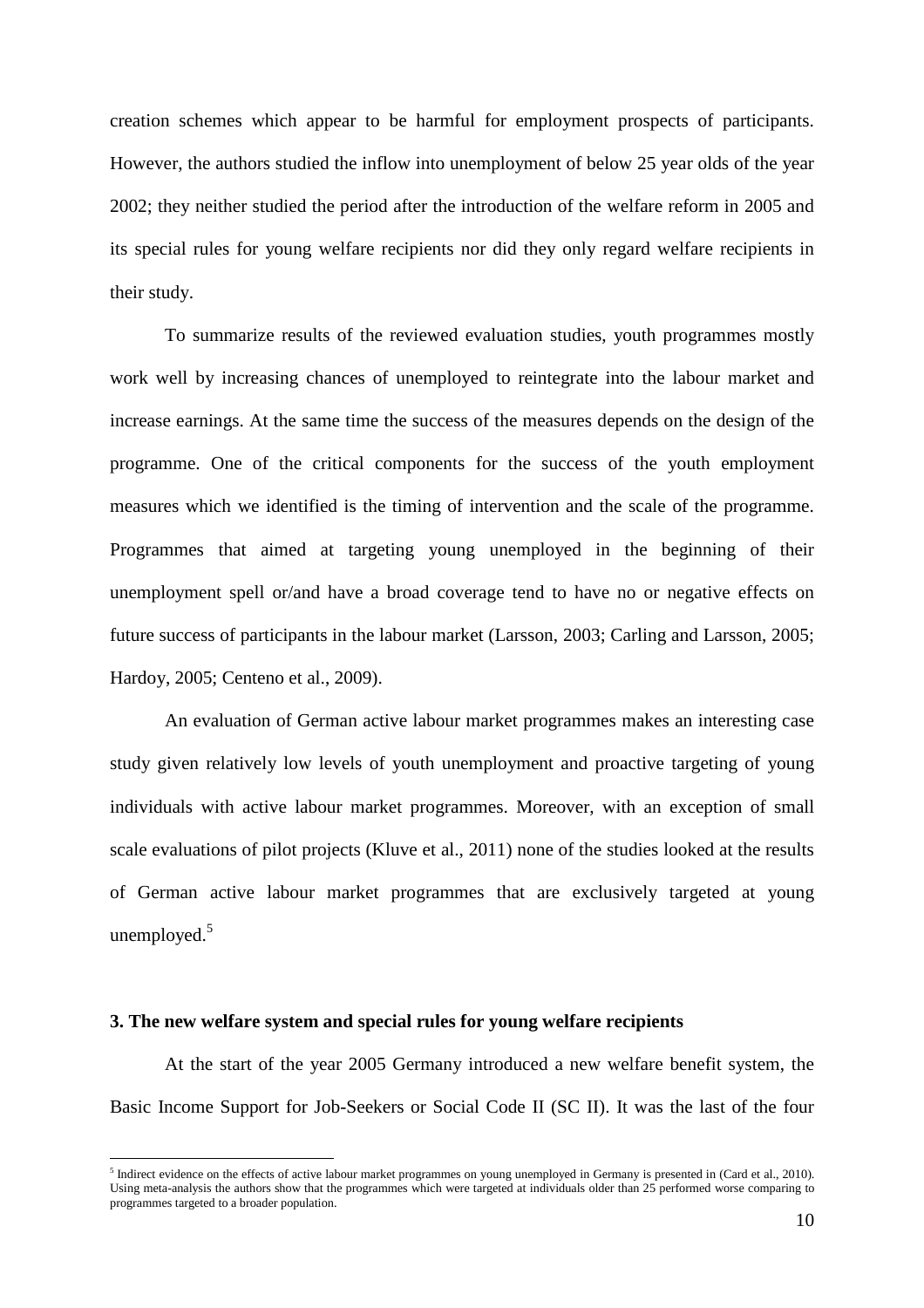"Hartz" reforms that were implemented during the years 2003 to 2005. In order to fight high and persistent unemployment they aimed at improving the effectiveness of the PES and at providing unemployed job-seekers with stronger incentives to search for work. One major issue of the reforms was to shift the emphasis of the unemployment insurance and of the welfare benefit system towards activation policies.

With the welfare reform of January 2005 the means-tested unemployment benefit II (UB II) replaced two different welfare benefits: the flat rate social assistance (SA) and earnings-related unemployment assistance (UA). Like SA the new welfare benefit UB II is a flat rate benefit. For former UA but not for SA recipients, the UB II tends to be less generous (Blos and Rudolph, 2005). The key issue of the welfare reform and for our study was the introduction of a system of mutual obligations. On the one hand all welfare recipients and members of their household who are capable of working have to undertake efforts to reduce their welfare dependence, in particular by raising their employability and by finding a job. Before the reform this was not necessarily the case: Not all SA recipients capable of working were registered at the PES. Moreover, the partner or adult children of an UA recipient were not required to search for work, to improve their employability or to register at the PES. On the other hand the PES has to support the process of improving the welfare recipients' employment perspectives by counselling and a wide variety of active labour market programmes.

The welfare reform implemented a set of special rules for welfare recipients aged younger than 25 years. In contrast to other age groups, immediately after their benefit claim the PES is supposed to place welfare recipients aged 15 to 24 years into work, training or work opportunities (Article 3 SC II). Moreover, at the beginning of the year 2005 the German government and the Federal Employment Agency agreed upon a specific goal for unemployed people aged 15 to 24 years (Federal Employment Agency, 2006). They should be registered as unemployed for no longer than three months. Therefore, since the start of the year 2005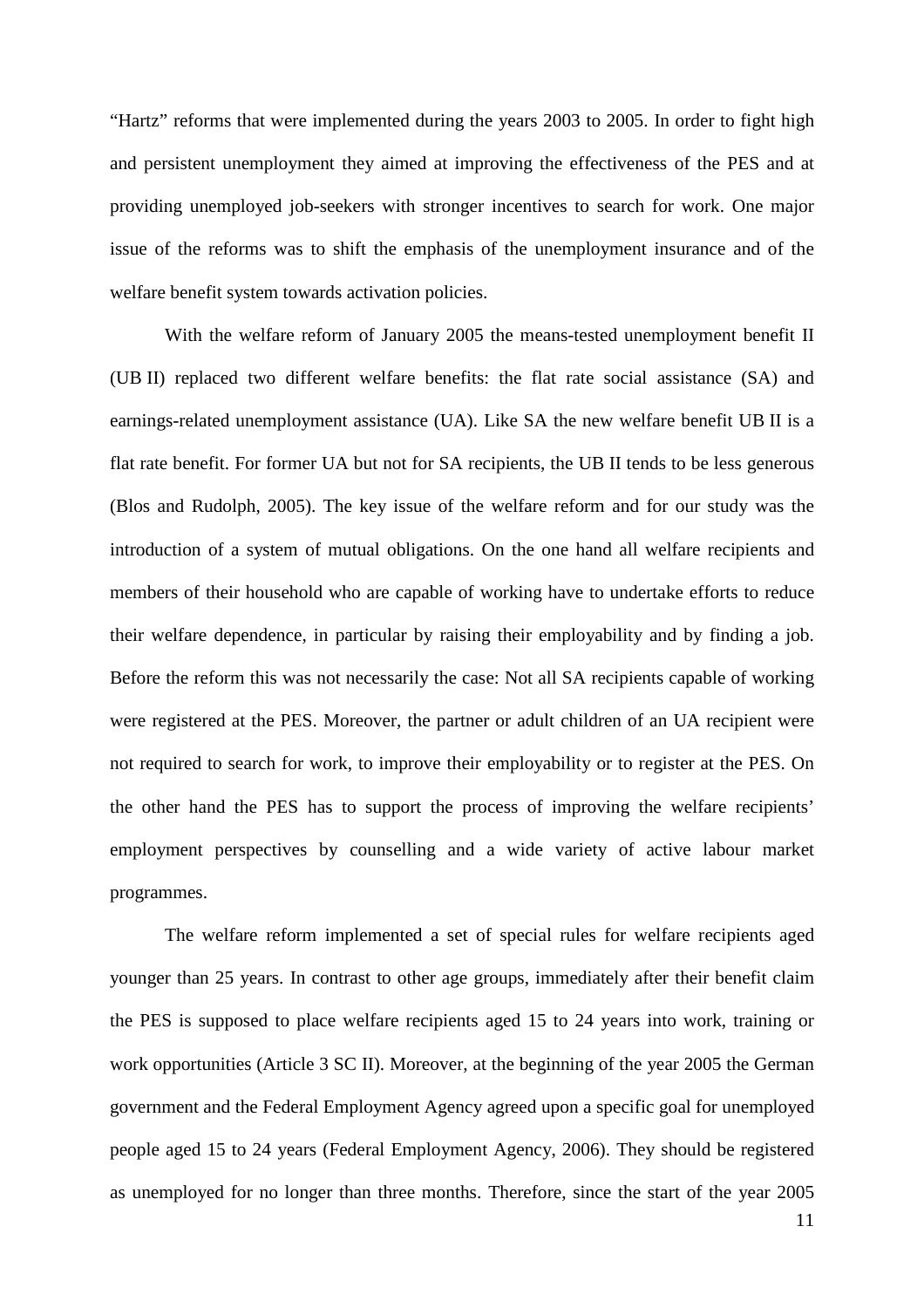young welfare recipients were defined as a very special target group. Yet, a quick placement of young welfare recipients into work or training is often not possible. If job centres try to avoid that young welfare recipients are registered as unemployed for longer than three months, they can place them rapidly into work opportunities or into another ALMP that technically ends their status of registered unemployment. The special rules imply incentives for job centres to target young welfare recipient aged below 25 years much more by ALMPs than unemployed welfare recipients who are aged at least 25 years. It is therefore no surprise that the inflow rate into ALMPs of young welfare recipients is characterised by a sharp drop at the threshold of 25 years.

Table 2 provides some evidence for this by examining aggregate data of the Department of Statistics of the Federal Employment Agency. Later we will also provide such evidence from an analysis of administrative records of individual welfare recipients. Table 2 displays the average monthly inflow into different ALMPs relative to the average stock of unemployed welfare recipients. It shows such monthly inflow rates separately for the age cohorts from 20 up to 29 years, so that a sharp drop of the inflow rates at age 25 becomes visible. We both display these statistics for the period 2005 to 2007 and 2008 to 2010. This allows us to judge whether even many years after the reform of the year 2005 sharp differences in the treatment of age groups just below or above the age threshold of 25 years persist. Table 2 is concerned with the inflow rates into work opportunities and into other ALMPs. Two types of work opportunities exist. Both schemes provide welfare recipients with subsidized employment in the public or non-profit sector. The tasks that participants perform should not compete with tasks performed by regular employees. Participation often lasts at around six months (Hohmeyer et al., 2006). The dominant form of work opportunities is the workfare scheme "One-Euro-Job". Participants in the alternative scheme instead work in a contributory job and receive a wage, though since the year 2008 these subsidized jobs are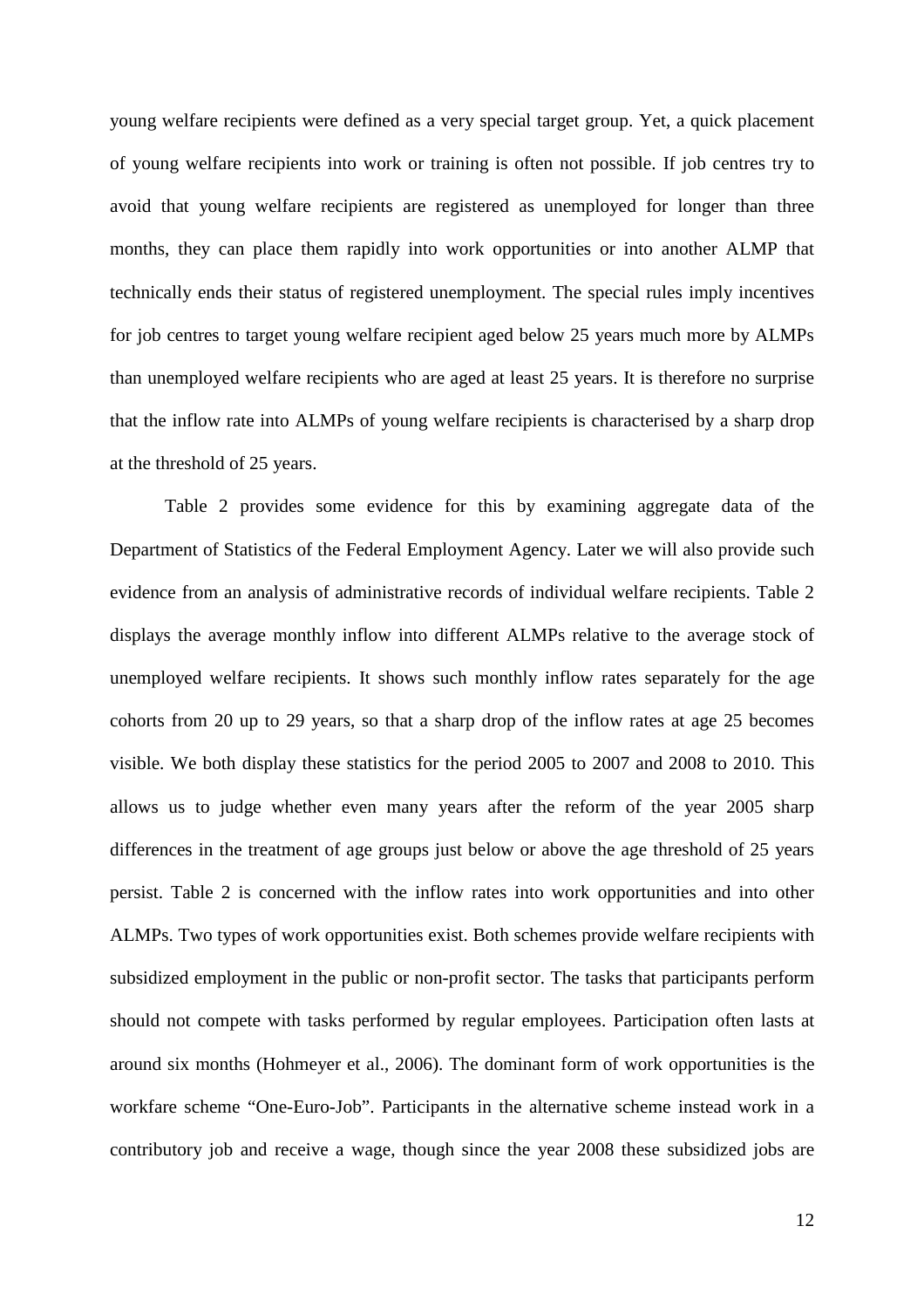exempt from contributions to unemployment insurance.<sup>6</sup> We also display the inflow rates into the remaining major active labour market programmes taken together, including subsidized training and general employer subsidies for hiring unemployed workers.

Whether we regard the two work opportunity programmes or other active labour market programmes taken together, the major conclusion is the same. For a given programme the inflow rates are very similar for the age cohorts of 20 up to 24 years (Table 2). Next, there is very little variation of the inflow rates over the age cohorts of 25 up to 29 years. But for each of the three inflow rates we find a sharp decline at the age threshold 25 years; this finding holds for both periods: E.g., both during the period 2005 to 2007 and the period 2008 to 2010 the monthly inflow rate into One-Euro-Jobs falls from about five percent for those unemployed welfare recipients aged 24 years to roughly two percent for welfare recipients aged 25 years.<sup>7</sup>

On the one hand, young unemployed welfare recipients are highly targeted by ALMPs. On the other hand they face harsher sanctions if the refuse to participate than welfare recipients aged older than 24 years. Welfare recipients for instance can be sanctioned for refusing a suitable job offer or refusing to participate in an ALMP or not completing an ALMP participation without good reason. In the case of a first refusal this leads to a benefit reduction of 30 per cent of the (full) cash benefit for those welfare recipients aged at least 25 years, while those aged less than 25 years lose their cash benefit entirely.<sup>8,9</sup> The punitive sanction lasts for three months. The job centres though can provide some relief to a sanctioned welfare recipient, e.g. by providing them with a non-cash benefit like food stamps.

 $\overline{a}$ 

<sup>&</sup>lt;sup>6</sup> In April 2012 this latter scheme was replaced by a similar programme that subsidizes contributory employment, but now considers eligibility rules that focus welfare recipients that are very hard to place.

<sup>7</sup> We did also analyze these figures by gender and for West and East Germany separately. The findings confirm the general conclusions in each case.

<sup>&</sup>lt;sup>8</sup> Repeated infringements within a period of one year after a previous sanction lead to even higher benefit cuts and those aged less than 25 years always face a higher sanction than older welfare recipients.<br><sup>9</sup> Welfare recipients who ran out of their UI benefit within the la

Welfare recipients who ran out of their UI benefit within the last two years received in the period under review an additional cash benefit. The temporary loss of this benefit was part of any punitive sanction. In the first year after exhausting UI this additional benefit amounted to two thirds of the difference between the sum of the former UI and housing benefit receipt and the UB II benefit level. However, there was an upper cap for this additional benefit of 160 Euro for singles and 320 Euro for partners. For each child that lives in the needy household of a person who is eligible for the additional benefit, the upper cap was raised by 60 Euro. In the second year after exhausting UI benefit receipt the additional benefit is cut by 50 percent.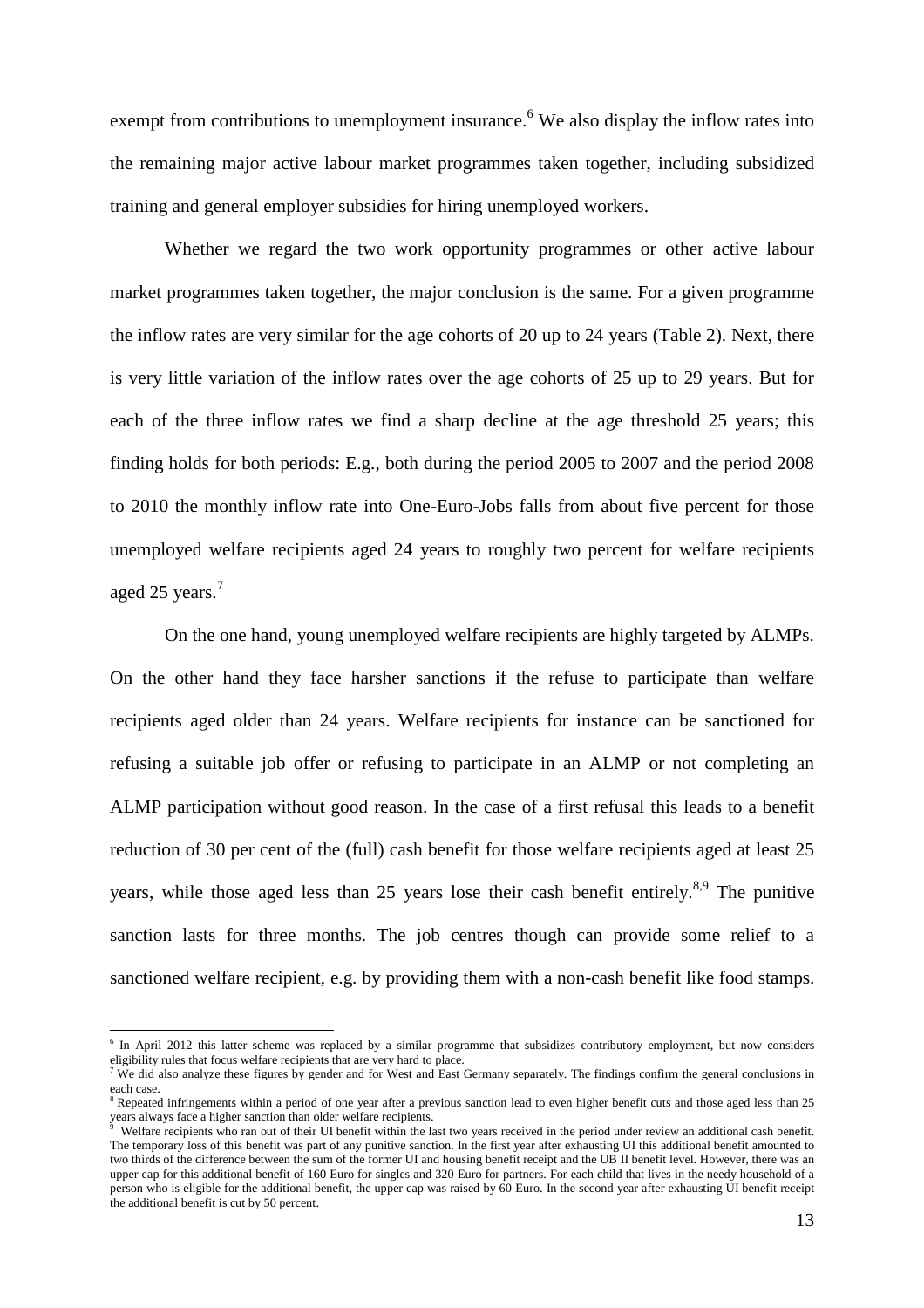Since August 2006 they might also shorten a sanction period to six weeks for young welfare recipients.

# **4. Identification strategy – a regression discontinuity design**

Let us next turn to our identification strategy. Following the notation of the potential outcome approach to causal inference, let us define treatment due to the special rules for young welfare recipients as being younger than 25 at the time of registration with PES, so that  $D = 1$  if individual is younger than 25 and  $D = 0$  otherwise. Furthermore, let  $Y(1)$  and  $Y(0)$ be respective outcomes of the treatment and the non-treatment state. The causal effect of treatment on the outcome is then defined as:  $\beta = E(Y(1) - Y(0) | D = 1)$ . The parameter  $\beta$ represents the change in the outcome induced by a treatment. Ideally, in order to assess the role of treatment on some outcome we need to observe both outcomes  $Y(1)$  and  $Y(0)$ simultaneously. Yet both outcomes cannot be observed for the same individual at the same time, thus  $\beta$  is an unobservable parameter.

The idea underlying the regression discontinuity design is to compare individuals who are marginally above or below some known eligibility cut-off where the probability of treatment changes discontinuously. Such individuals should have similar characteristics except for treatment status. In other words, inference made on the basis of a sample of individuals marginally above and below some known cut-off,  $c$ , under certain conditions, can be as good as a randomized experiment (Lee and Lemieux, 2010). It is important to mention that without further assumptions the regression discontinuity design provides the effect of treatment only for the subpopulation of people close to the cut-off,  $c$ . If the impact of treatment is heterogeneous, this local average treatment effect may be substantially different from the average treatment effect. At the same time the local average treatment effect is relevant for policy making, for example when deciding on expanding the scope of the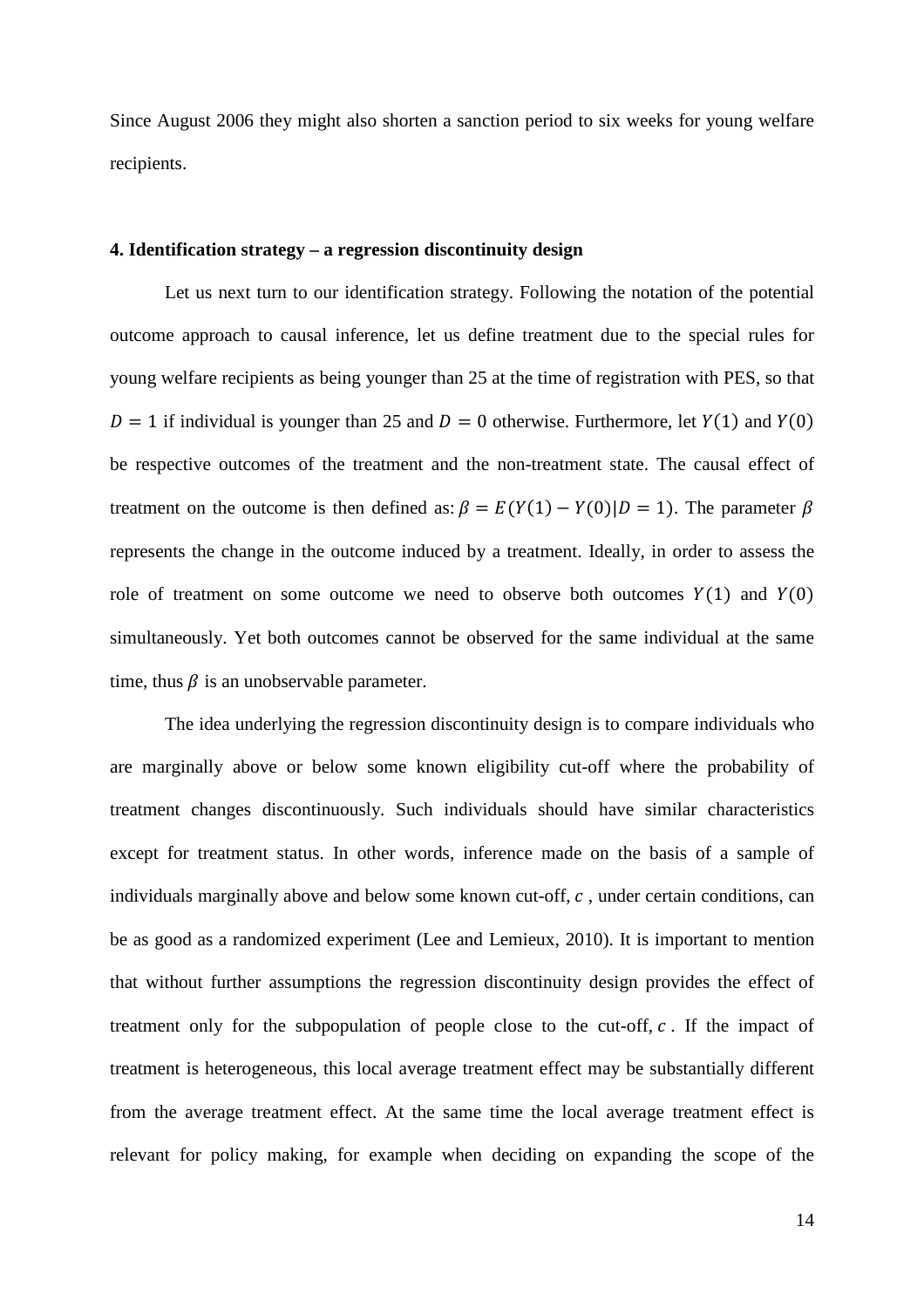programme or limiting eligibility by alerting the cut-off (Hahn et al., 2001; van der Klaauw, 2008).

Let X be the age of an individual and  $c$  be the age threshold of 25 years. In our analysis treatment  $D$  is a deterministic function of the assignment variable  $X$ , so that if  $D = 1$  { $X < c$ } all observations with  $X < c$  are assigned to the treatment group, and all observations with  $X \geq c$  are assigned to the control group, not receiving treatment  $D =$  $0 \{X \ge c\}$ . The local average treatment effect of the special rules for young welfare recipients is then defined as a difference in the conditional expectations of some outcome variable on each side of the cut-off of 25 years.

$$
\lim_{x \uparrow c} E[Y|X = x] - \lim_{x \downarrow c} E[Y|X = x] = \lim_{x \uparrow c} E[Y(1)|X = x] - \lim_{x \downarrow c} E[Y(0)|X = x]
$$

and may be interpreted as the local average causal effect of the treatment at the discontinuity:

$$
\tau = E[Y(1) - Y(0)|X = c].
$$

In order to give the effect a causal interpretation, we need to impose an assumption of smoothness.

**Assumption 1** (Continuity of Conditional Regression Functions)

If  $E[Y(1)|X = x]$  and  $E[Y(0)|X = x]$  are continuous in x then

$$
\tau = \lim_{x \uparrow c} E[Y|X = x] - \lim_{x \downarrow c} E[Y|X = x].
$$

The continuity assumption allows using the average outcome of observations immediately above the cut-off (the control group) as a valid counterfactual for those immediately below the cut-off (the treatment group). Importantly, the assumption implies that all other baseline covariates influencing  $Y$  are smooth functions of  $X$ . If one or more covariates change discontinuously at the cut-off, then  $\hat{\tau}$  will be a biased estimator.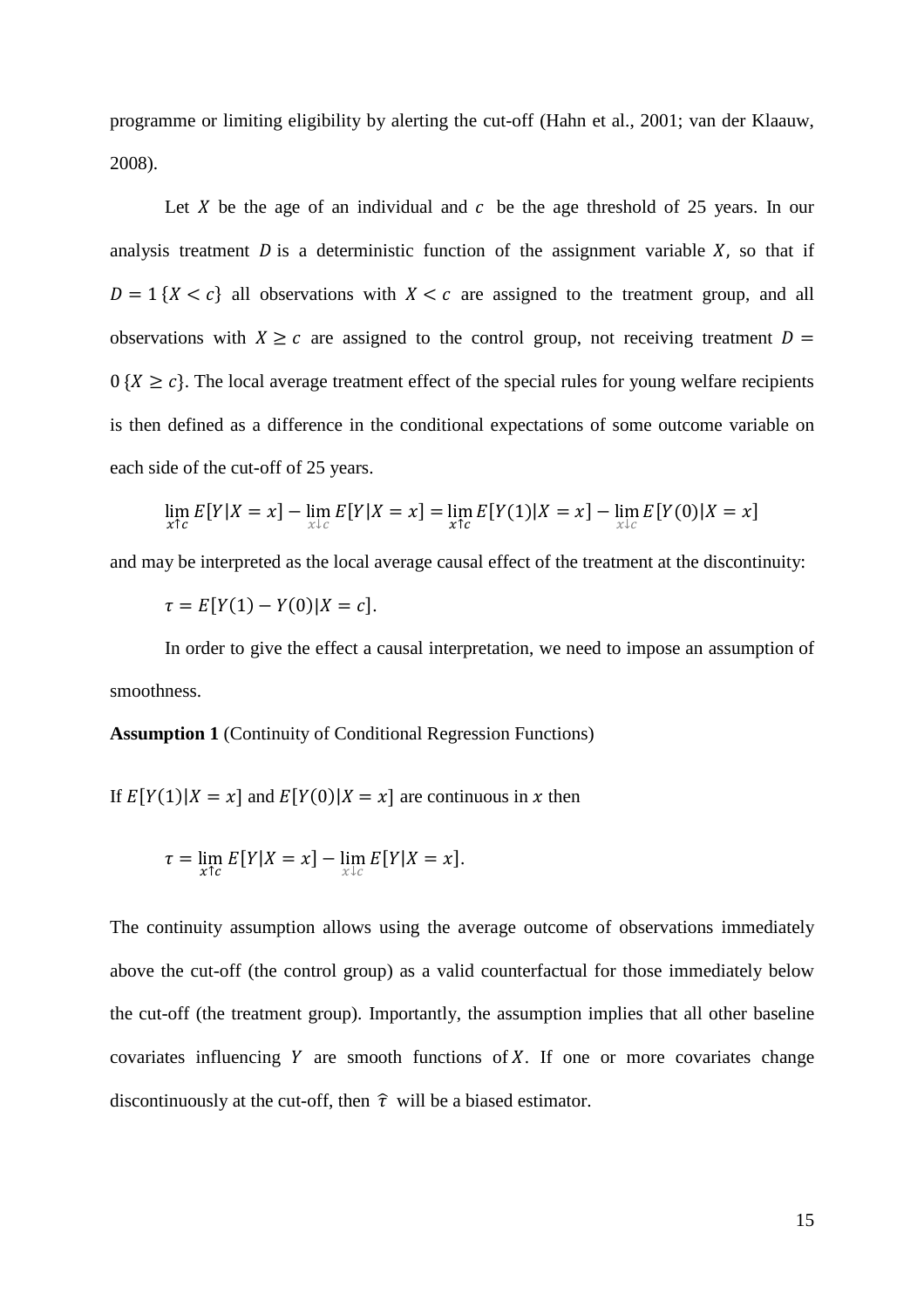# **5. Data**

l

In our study we use administrative data of the Statistics Department of the German Federal Employment Agency. They contain information collected by job centres which are responsible for the welfare recipients since the beginning of the year 2005. The data also stem from labour agencies which are in charge of administering unemployment insurance benefit recipients and prior to the welfare reform of 2005 were responsible for unemployment assistance benefit recipients. These data consist of daily spells of different types of unemployment and welfare benefit receipt (excluding social assistance benefit), of registered unemployment and of active labour market programme participation by programme type. They provide a number of socio-demographic characteristics as well as benefit amounts. For UB II recipients a household identifier is available, so that for each individual in our sample, we can retrieve characteristics of any other member of his welfare recipient household.

Employers have to provide information on contributory and minor employment spells together with characteristics of their employees as well as individual wages and characteristics of the companies to the Federal Employment Agency. Therefore, the data base is also informative on employment spells. Our sample is in particular drawn from the "Integrated Employment Biographies" (Integrierte Erwerbsbiographien) and the "Welfare Benefit History Records" (Leistungshistorik Grundsicherung).<sup>10</sup>

These data have considerable advantages for our analysis. Firstly, we can study the full population and not only a small sample of young welfare recipients. Secondly, for the regression discontinuity analysis we need a very precise measure of their age and the data provide us with the exact birthday. Thirdly, precise daily information on active labour market programme participation allows us to demonstrate that the inflow rates into ALMPs are characterised by a considerable discontinuity at the age threshold of 25 years even when we

<sup>&</sup>lt;sup>10</sup> A description of the Integrated Employment Biographies (IEB) is provided by Oberschachtsiek et al. (2009). They describe a public use file with a random sample of persons represented in the IEB, the IEBS. Our sample was drawn from an IEB version containing the entire population.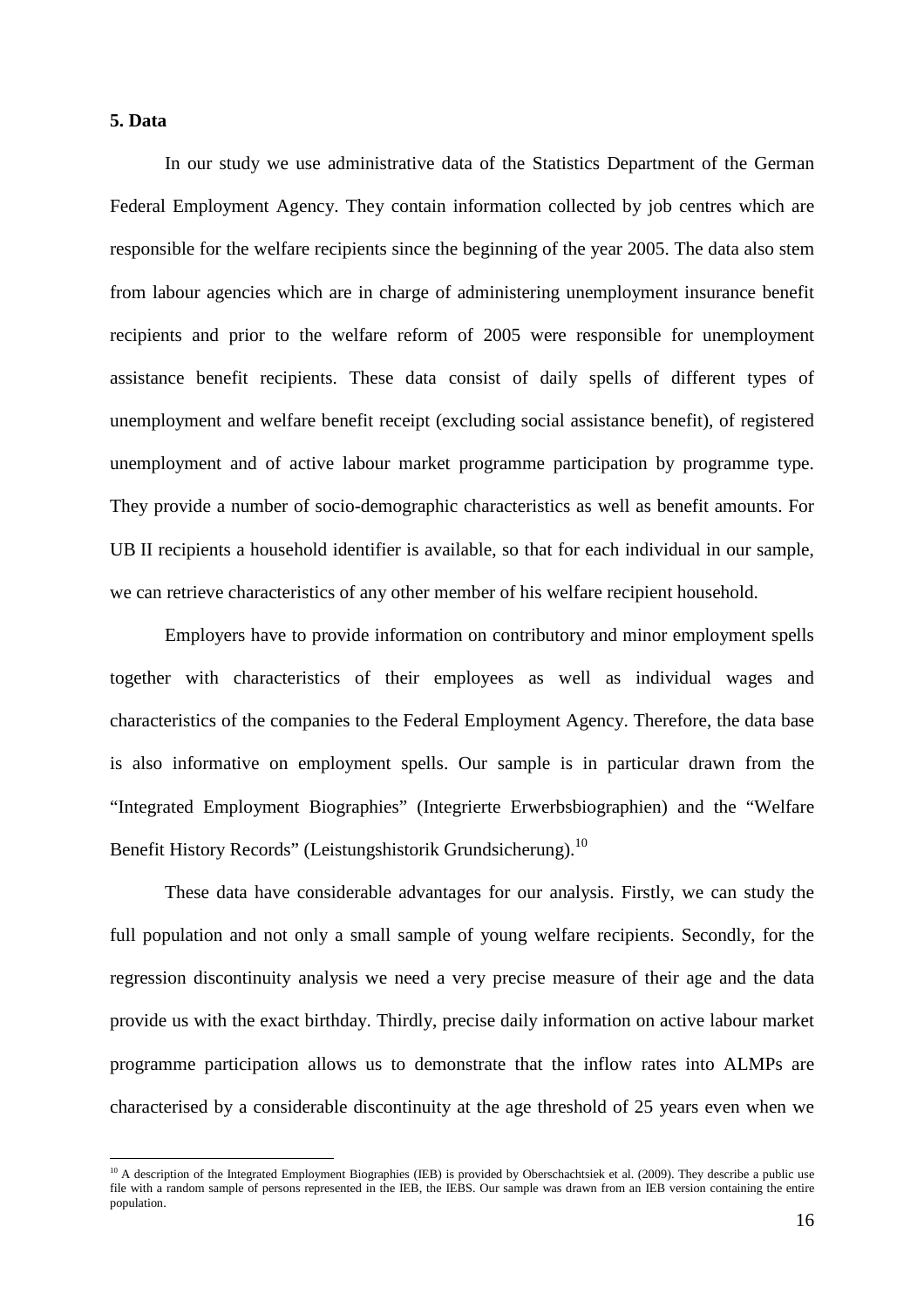regard small intervals of a length of 30 days around the threshold. Finally, with the data at hand we can study impacts on a wide variety of outcomes including different employment states, earnings and welfare benefit levels.

From this administrative data base we drew a sample of young welfare recipients who were within 1440 days before and after  $25<sup>th</sup>$  birthday. The sample consists of all individuals who for the first time in their life were both registered as unemployed and as UB II recipients during the period of October 2005 until the end of January 2006.<sup>11</sup> Hence, on the one hand our sample contains people who started their unemployment in this period. But they not necessarily started their welfare receipt at this point in time, since they already could have lived before the start date in a poor household and went to school, were on vocational training or participated in some ALMP. On the other hand the sample consists of individuals who started their welfare receipt in the above mentioned period but were already registered as unemployed before this start date, e.g., UI recipients who ran out of their time-limited UI benefit and thereafter qualified for welfare. The moment at which our sample members were first registered as unemployed and as welfare recipients at the same time is also the moment where they start to be targeted by activation policies under the SC II. For simplicity, we will refer to this moment as time of registration.

We chose the inflow period October 2005 until the end of January 2006 for three reasons. First of all, together with the introduction of the UB II in January 2005 new job centres were set up. At the start of the year 2005 they were implementing for the first time a new-means-test for all claimants of welfare receipt, still had to hire new personnel and organize the job centres and the implementation of new ALMPs. Therefore, the policies for activating young welfare recipients were not fully at work at the start of the year 2005. Second, depending on the source of data the information available for our analysis lasted at

<sup>&</sup>lt;sup>11</sup> From the more than 400 German job centres 69, in which only municipalities and not the Federal Employment Agency are responsible for the welfare recipients and their activation, were excluded from our sample. The reason is that according to the Statistics Department of the Federal Employment Agency administrative data from these 69 job centres is incomplete during the period under review.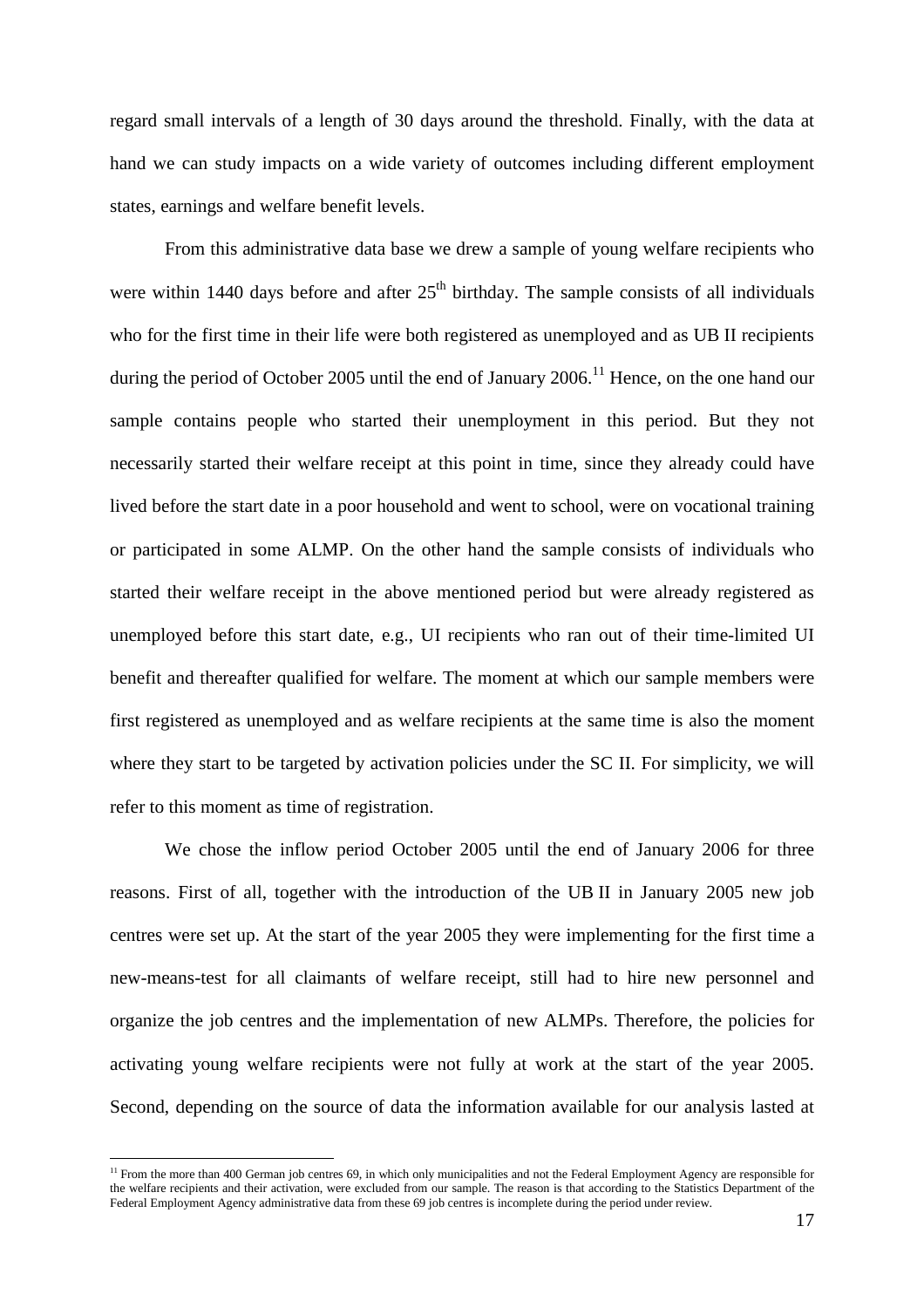most until the end of the year 2009. In order to study longer term-impacts, we decided to analyse a sample at the end of the year 2005 and the beginning of the year 2006. Third, there is a further reason for studying an early inflow cohort after the reform. Once the special rules for young welfare recipients become common knowledge, this might change the likelihood of entering welfare for people aged around 25 years. It might create an incentive to postpone entry into welfare for people who are slightly younger than 25 years. Just a year after the introduction of the reform, however, we expect that this type of behaviour is not yet of major importance.

As outcomes affected by the policy we consider:

l

- 1. Cumulative number of days spent in unsubsidized contributory employment during the first, second and third year since registration with PES.
- 2. Real annual earnings, in Euros in the years 2006, 2007 and 2008. We deflated earnings by the consumer price index. The price level was normalized to one in October 2005
- 3. Monthly average equivalent real UB II income of the household, during the first, second and third year since registration with PES. We deflated income from UB II in the same way as we deflated earnings. The data provide full information on UB II received by each member of a welfare recipient household together with their age, so that we could compute the equivalent UB II income by applying an OECD equivalence scale.<sup>12</sup>

The initial number of observations in the sample is 128,071. A small number of observations were deleted from the sample due to the missing information on outcomes. To avoid extreme values in annual real earnings we impose an upper cap on earnings information in the data equal to 50,000 Euros. We deleted 949 observations; the final number of observations used in the analysis is equal to 127,122.

 $12$ <sup>12</sup> The first adult in the household got a weight of 1, each additional person in a welfare recipient household who is aged 15 years or older received a weight of 0.5, and to each child under the age of 15 years we allocated a weight of 0.3. The equivalent UB II income is then household's UB II income divided by the sum of the weights of the household members.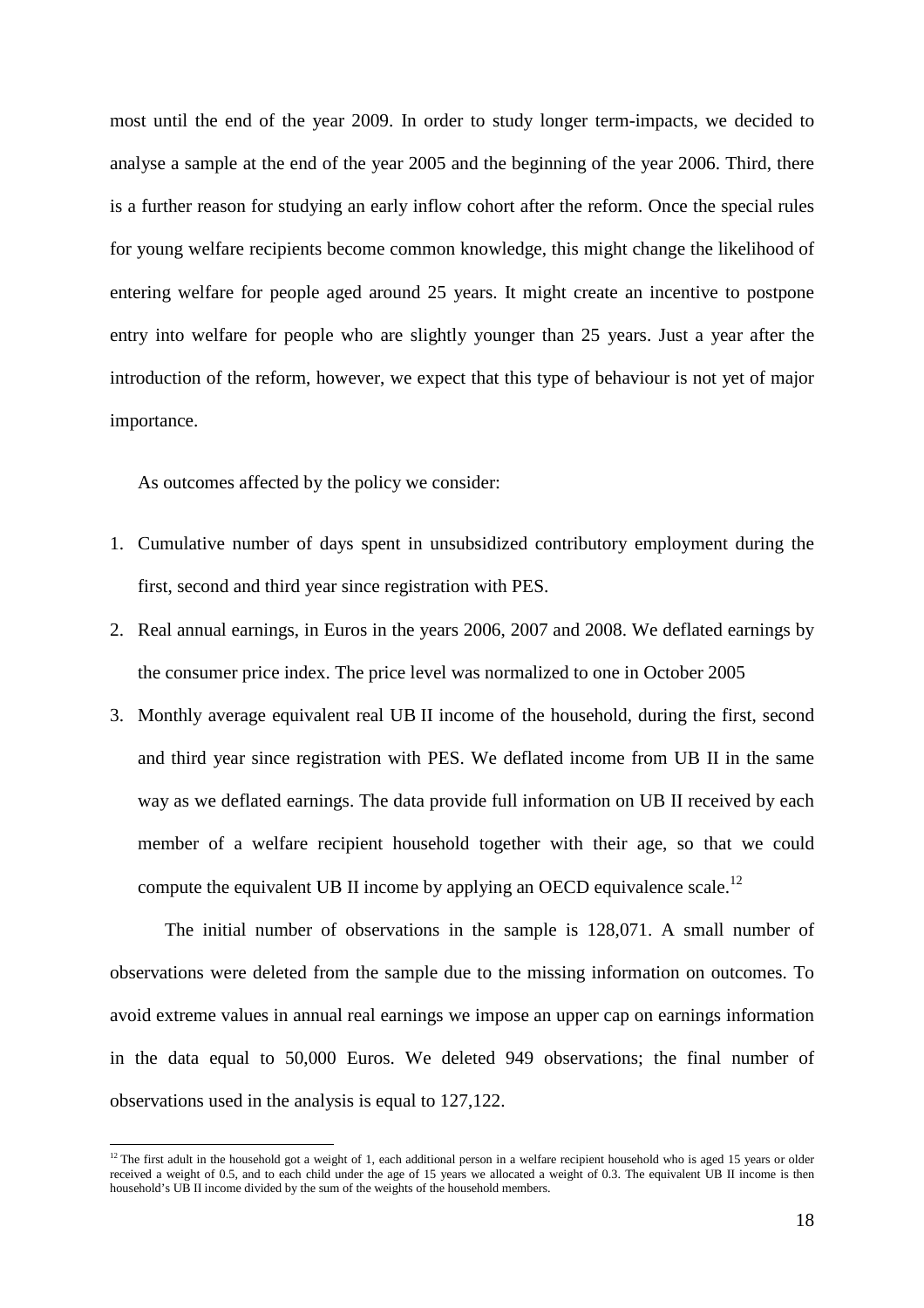#### **6. Empirical implementation**

l

# **6.1 Testing the continuity assumption**

An important assumption underlying the regression discontinuity design is the assumption of continuity. Essentially it implies that the influence of all factors, except for the treatment, is the same on either side of the threshold. We test for the continuity of the density function of the assignment variable  $X$ , as well as continuity in the observed variables at the cut-off.

An intuitive test of the continuity of the density function of the assignment variable  $X$ is suggested in McCrary (2008). The test involves an examination of the density of the assignment variable  $X$ . A jump in the density of  $X$  at the threshold may indicate that there is some sorting around the threshold. Figure 2 shows a graph of the raw densities computed over the bins with the width of 30 days, along with the second order polynomial model. For two subsamples of men in East and West Germany the graph shows no apparent signs of discontinuity. A test for a subsample of women in East and West Germany indicates a presence of a significant discontinuity in the density of the assignment variable at the threshold which may potentially indicate a sorting process. Based on these results we choose to concentrate our further discussion on the subsample of men. Results for women are available on request.

We further test for the continuity in the observed variables at the cut-off.<sup>13</sup> The test may be carried out by plotting every variable as in the graphical analysis presented in the previous section and checking for the discontinuity at the cut-off. Although desirable, due to the space limitations, we do not present graphical results of the test. Instead we follow the

<sup>&</sup>lt;sup>13</sup> We use the following variables: German nationality, education (5 categories); number of children (3 categories); presence of a partner and employment status of the partner; duration of contributory employment in the past two years, real annual earnings in 2000-2004.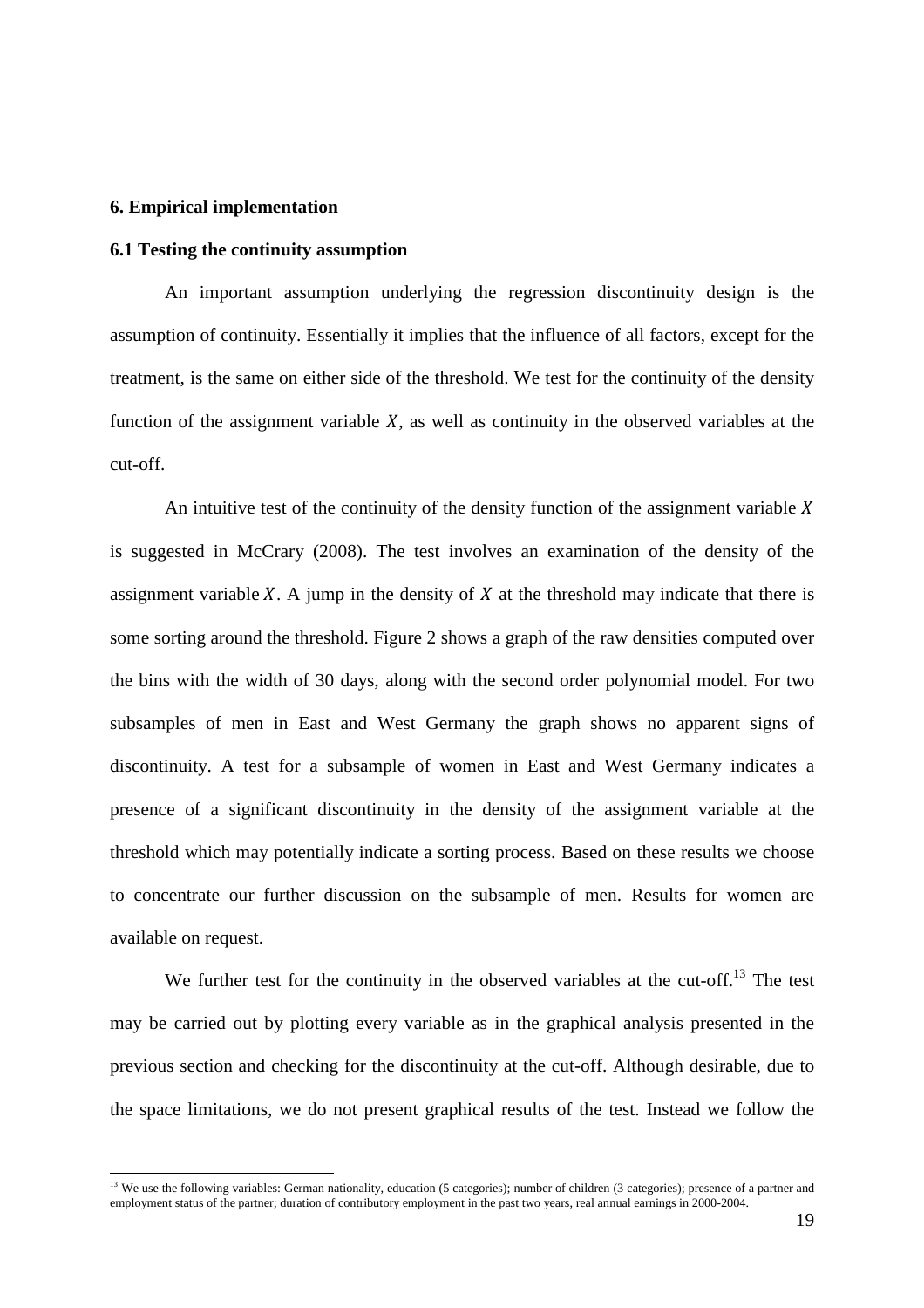approach suggested by Lee and Lemieux (2010) and combine multiple tests into a single test statistics. We estimate a system of equations similar to equation 1, which is described in section 6.2, using as the dependent variable potentially confounding covariates, and allow error terms to correlate across equations. We then test whether eligibility coefficients are jointly equal to zero. The test follows a  $\chi^2$  distribution. The null hypothesis is that coefficients are jointly equal to zero. We assume that the underling functional form is linear and restrict the observation window to 720 days before and after  $25<sup>th</sup>$  birthday. The p-value of the  $\chi^2$  test statistics is 0.23 for East German men and 0.80 for West German men, implying that we cannot reject the null hypothesis that the coefficients of the dummy for age below 25 years in the different equations are jointly equal to zero.

# **6.2 Results**

We start our analysis with a graphical analysis to confirm the presence of the break in treatment intensity at the 25 years threshold. We proceed further by estimating regression discontinuity model for specific outcomes. We present estimates for men in East and West Germany separately.

## *Graphical presentation*

An important advantage of identification using regression discontinuity design is that it allows a graphical presentation of the assignment variable and outcomes of interest. The presence of visual discontinuity reinforces the validity of our identification strategy. In order to enhance visualization, the assignment variable is divided into a number of bins according to the age specific intervals. Then, the average value of the outcome variable can be plotted for each bin. It is also useful to supplement a plot with a flexible regression function, for example a polynomial, which is fitted separately on each side of the cut-off (Imbens and Lemieux,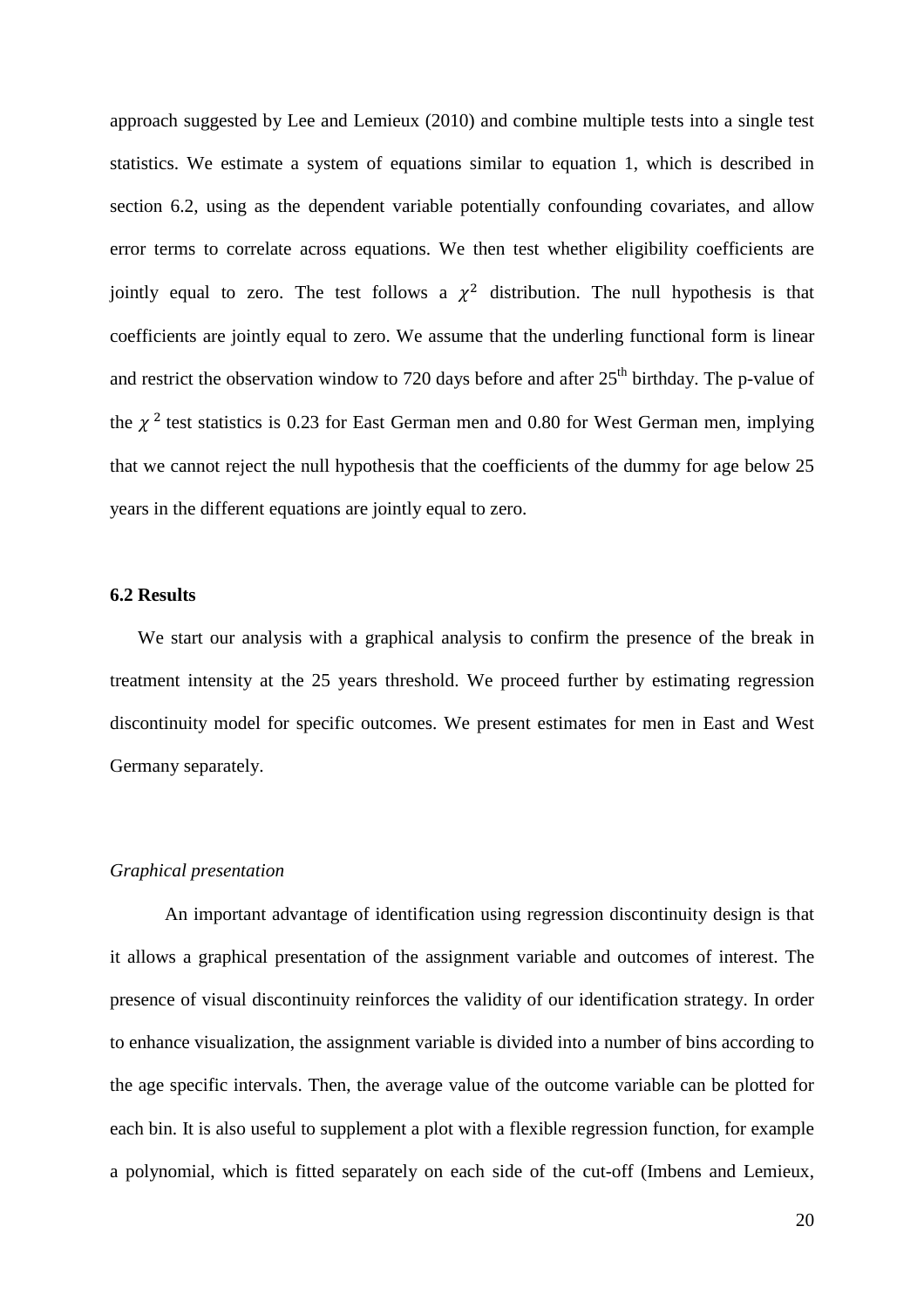2008; Lee and Lemieux, 2010). The regression function illustrates better the discontinuity at the cut-off, while bin averages show the noise in the data.

Visual inspection of graphs with different bin width did not reveal large differences in the average outcomes across age intervals. Keeping in mind that the purpose of the graph is to present how the raw data looks like and, thus oversmoothing is not desirable, we choose to present graphs based bins with a width of 30 days.<sup>14</sup> To illustrate discontinuity further, we plot a fit of quadratic polynomial regression fitted separately on each side of the cut-off.

Similar to the results found on aggregate data (see Table 2), we observe in Figure 3 a discontinuity in the treatment intensity occurring in the direct proximity to the age threshold. As a measure of the treatment intensity, we considered the share of people who within the first 30 days after registration either started a One-Euro-Job programme or short-term training, since these were the most important ALMPs in terms of programme inflow during our observation window. For every group considered in the analysis we find large, unequivocal discontinuities in the intensity of targeting with One-Euro-Jobs and short-term training programmes within 30 days of registration with the PES. Discontinuities are larger in East Germany than in West Germany. For men in East Germany marginally older than 25 years, we find a 41 per cent reduction in the probability of being targeted by training programmes and One-Euro-Jobs compared with their counterparts who are marginally younger than 25 years old. For West German men the effect is smaller; the probability declines by 28 per cent.

Figures 4 to 6 plot selected outcome variables against age bins and displays the fit of quadratic polynomial regression.<sup>15</sup> The number of days in unsubsidized contributory employment was higher for men in West Germany than for men in East Germany. The slope of the regression lines in Figure 4 suggest the presence of a small discontinuity in the number

 $14$  We conducted two tests on the choice of the bin width as described in Lee and Lemieux (2010). We consider bin widths equal to 15, 30 and 60 days. Results of the test are similar and do not reject the chosen bin width for any of the considered specifications.<br><sup>15</sup> We present graphs for the most recent date at which outcomes where available when our study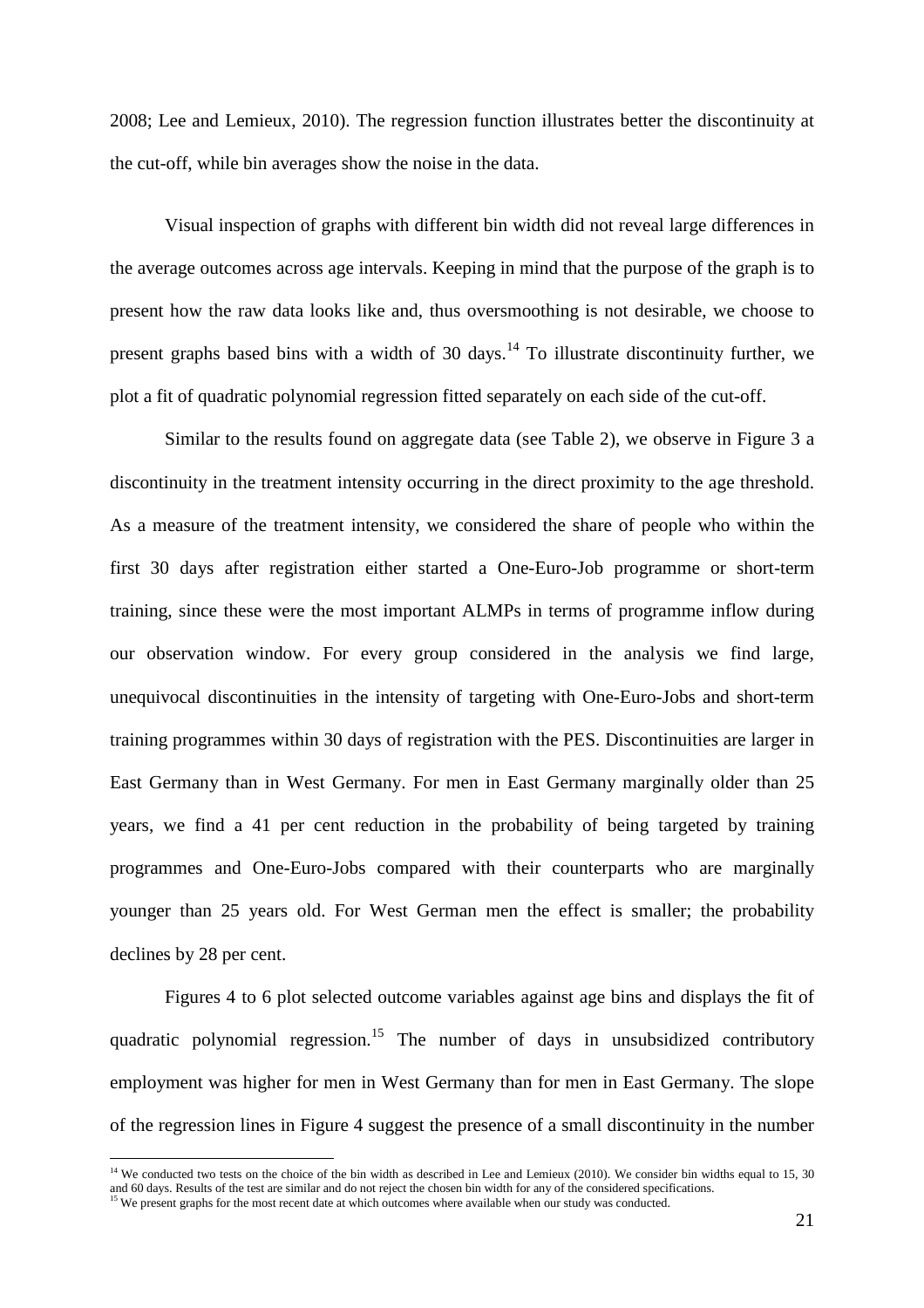of days spent in unsubsidized contributory employment for men in East Germany. An inspection of real annual earnings in the year 2008 in Figure 5 shows that they increase with age for both groups. At the same time visible discontinuities are present only in subsample of men in East Germany. Finally, Figure 6 demonstrates a small visible discontinuity in the average equivalent real UB II income at the cut-off for East German men but not for West German men.

## *Specification and Estimation Results*

An important issue in implementing the regression discontinuity approach is the specification of a correct functional form for the function of the difference between age and the age threshold. An incorrectly specified functional form can lead to biased estimates of the treatment effect. A common way of approximating the functional form in the context of regression discontinuity is the inclusion of a series of polynomial terms. Taking into account that identification in a regression discontinuity design depends on the estimates in close proximity to the cut-off and polynomial regression presents estimates across all age range, it is important to test the model with flexible functional forms (higher order polynomials). Another useful approach is to test the robustness of the results by restricting the estimation window towards observations that are quite close to cut-off.

Following Lee and Lemieux (2010) we define pooled regression for the estimation of the treatment effect as:

$$
Y = \alpha_1 + \tau D + f(X - c) + \varepsilon,\tag{1}
$$

where  $f(\cdot)$  is a functional form. The transformation of X to  $X - c$  allows the difference in intercepts to yield the treatment effect, such that  $\tau$  is the parameter of the treatment effect. Equation 1 constrains the regression functions to be the same on both sides of the cut-off. It is generally advisable to allow regression functions to differ on both sides of the cut-off (Lee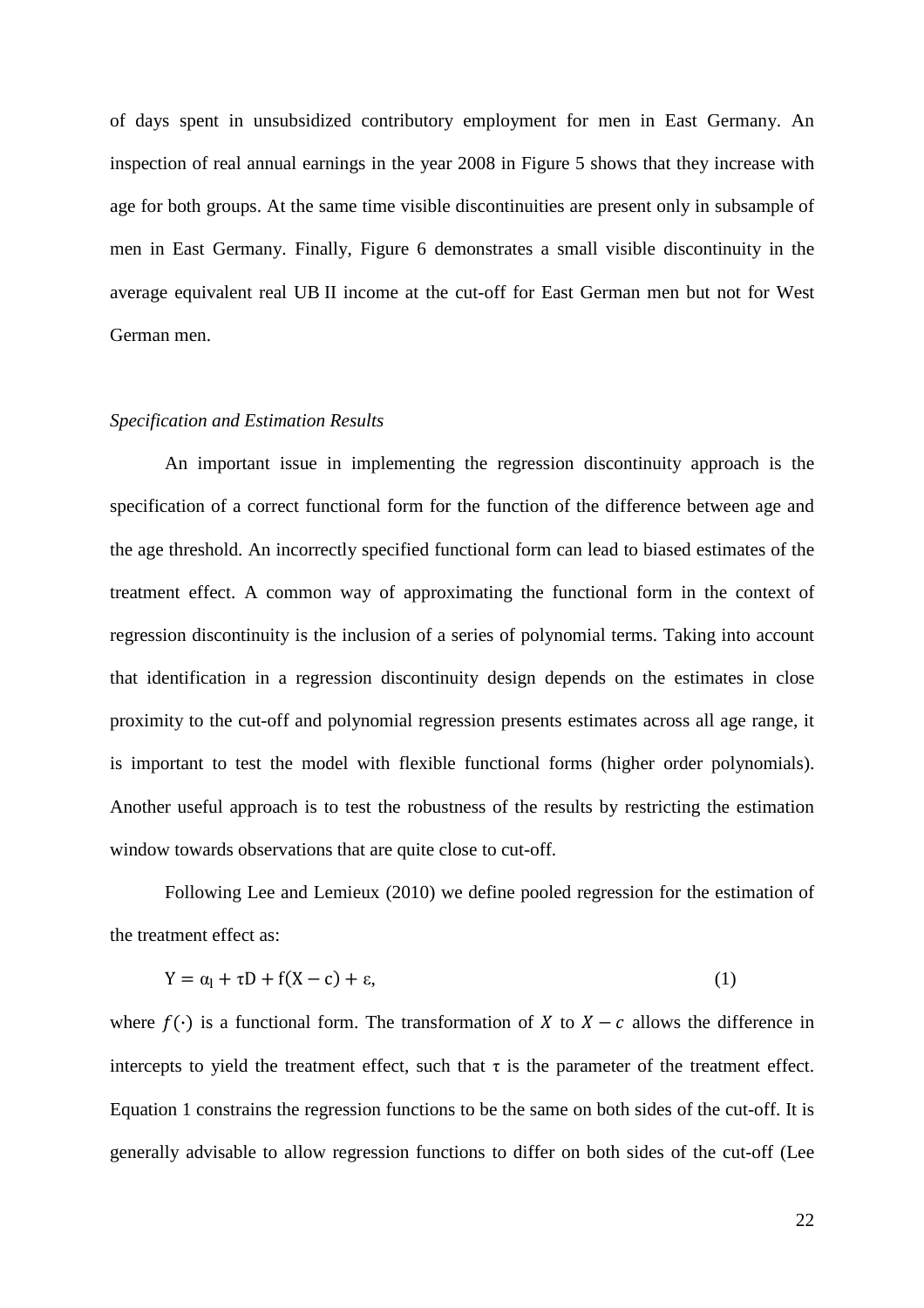and Lemieux,  $2010$ ). This can be accomplished by including interaction terms between  $D$  and  $X - c$  so that equation 1 can be transformed, for linear case, as:<sup>16</sup>

$$
Y = \alpha_1 + \tau D + f(X - c) + f^*(X - c) + \varepsilon,\tag{2}
$$

where  $f^*(X - c)$  represents a function of interaction between the polynomial terms of  $(X - c)$  with D. An important issue in the estimation of polynomial regression is the choice of the order of the polynomial. The Akaike information criterion (AIC) of model selection can be one guide for choosing the polynomial order.<sup>17</sup> A drawback of using AIC is that it does not provide information on how a particular parametric model compares to a more general nonparametric alternative. Lee and Lemieux (2010) and Card and Lee (2008) suggest a goodness of fit test as a second criterion, which shows how well a parametric model fits the set of unrestricted bins of an outcome variable, as used in the graph in the previous section. A goodness of fit test can be implemented by adding a set of bin dummies to polynomial regression and jointly testing the significance of parameter estimates of these dummy variables.<sup>18</sup> Moreover, Lee and Lemieux (2010) point out that the same test gives indication of the presence of outcome discontinuities away from the cut-off.

For each outcome variable we estimate polynomial specifications up to the fourth degree. The polynomial function of  $(X - c)$  is assumed to be constant within an age-interval of 30 days but varies over different intervals.<sup>19</sup> As a robustness check we present, in the Appendix (Tables  $A1 - A3$ ), the results of estimation assuming that the polynomial function is constant within intervals of 15 and 60 days but varies across intervals. Our results remain robust. We repeat the estimation for observation windows of 720 and 360 days before and after  $25<sup>th</sup>$  birthday to check the robustness of our results towards the width of the observation window. Results of the estimation are presented in Tables 3 to 5 separately for each outcome. First we present the estimation results of equation 2. Next we present estimation results that

 $16$  For the derivation see Lee and Lemieux (2010).

<sup>&</sup>lt;sup>17</sup> AIC = Nln( $\delta$ )<sup>2</sup> + 2p, where  $\delta$ <sup>2</sup> is the mean squared error of the regression, and p is the number of parameters of the model.

 $18$  The null hypothesis is that the parameters of the bin dummies are jointly equal to zero

 $19$  To correct for a group structure we compute cluster standard errors.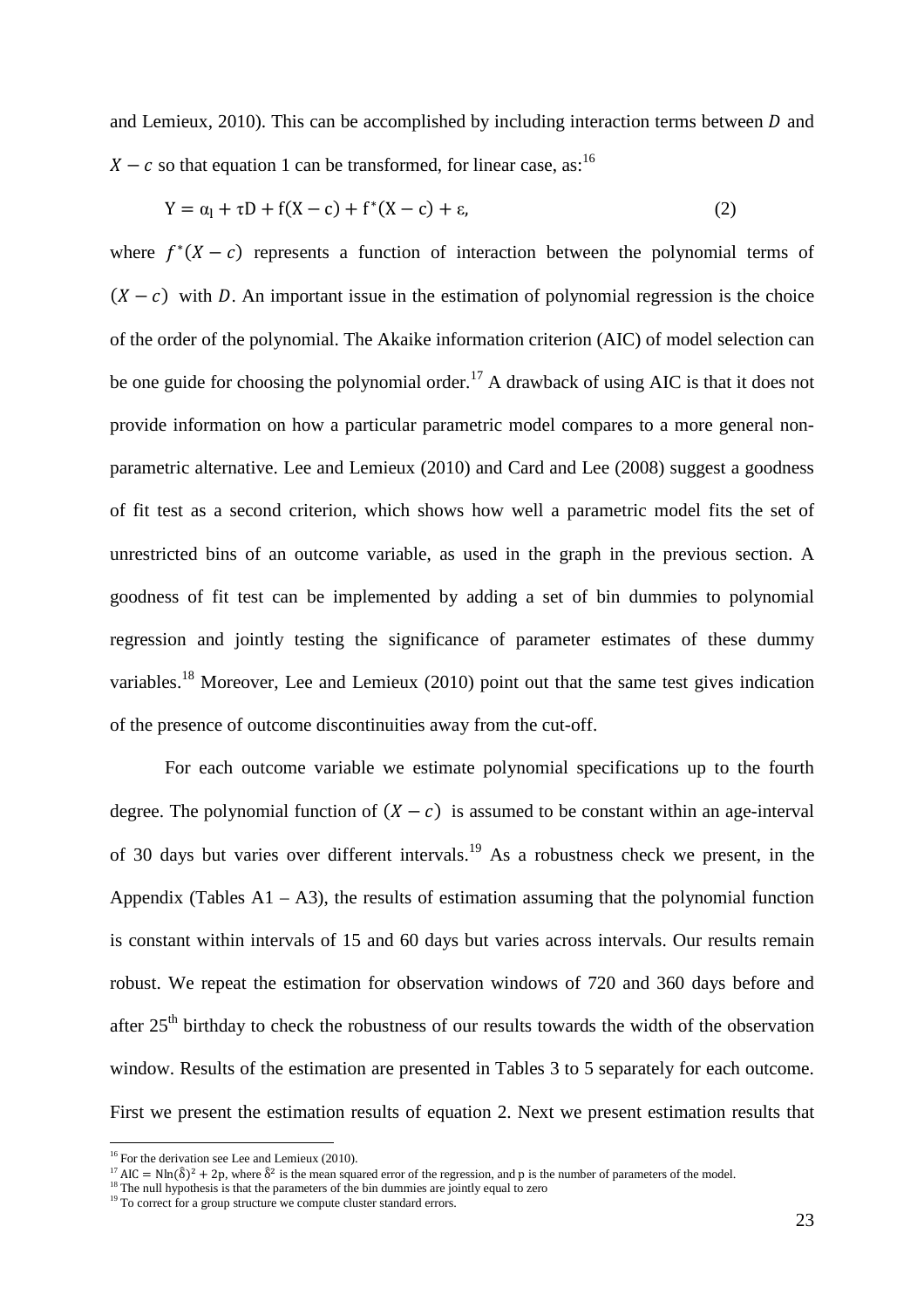include some covariates as potential determinants of the outcomes.<sup>20,21</sup> If our analysis is valid, inclusion of covariates should not affect the size of the estimated treatment effects, but should reduce the sample variability. We also choose to report treatment effects resulting from the estimation of the model based on equation 1. Due to a space constraint, we do not report results of all specifications. In the following we report estimated treatment effects for the specifications that yielded the lowest AIC. Overall we find that our results are robust toward the choice of estimated specification and observation window width. As expected, inclusion of covariates into the estimation does not significantly affect the size of the estimated treatment effect but decreases sample variability. In the proceeding discussion we will focus on the estimated treatment effect from the model based on the observation window of 720 days before and after  $25<sup>th</sup>$  birthday. Table 6 presents a P-value of the test of comparing a restricted model to an unrestricted one. According to the results of the test we cannot reject the hypothesis that the restricted model fits the data better than an unrestricted one that contains additional bin dummies as regressors.

Table 4 presents effects of the intensified targeting of the young people on the number of days in unsubsidized contributory employment. The effect is close to zero for East German men during the first two years since registration with the PES. It is somewhat more negative during the third year but remains statistically insignificant. A negative, but statistically insignificant, effect on days spent in contributory employment is found for West German men. Overall, our analysis of the effect of the special regulations for young welfare recipients on the days spent in contributory employment points to a zero effect.

Effects of the special rules for the under 25-year-olds on real annual earnings mirror our results on the effects of the special rules on the number of days spent in contributory

 $^{20}$ Additional specifications include the following regressors: German nationality, education (5 categories); number of children (3 categories); presence of a partner and employment status of the partner; duration of contributory employment in the past two years, real annual earnings in 2000-2004.

 $21$ Inclusion of the regressors may also be viewed as a further test of the continuity assumption. A consequence of a random assignment is that treatment is independent of baseline characteristics, i.e., estimates of the treatment effect should not change if we include additional covariates.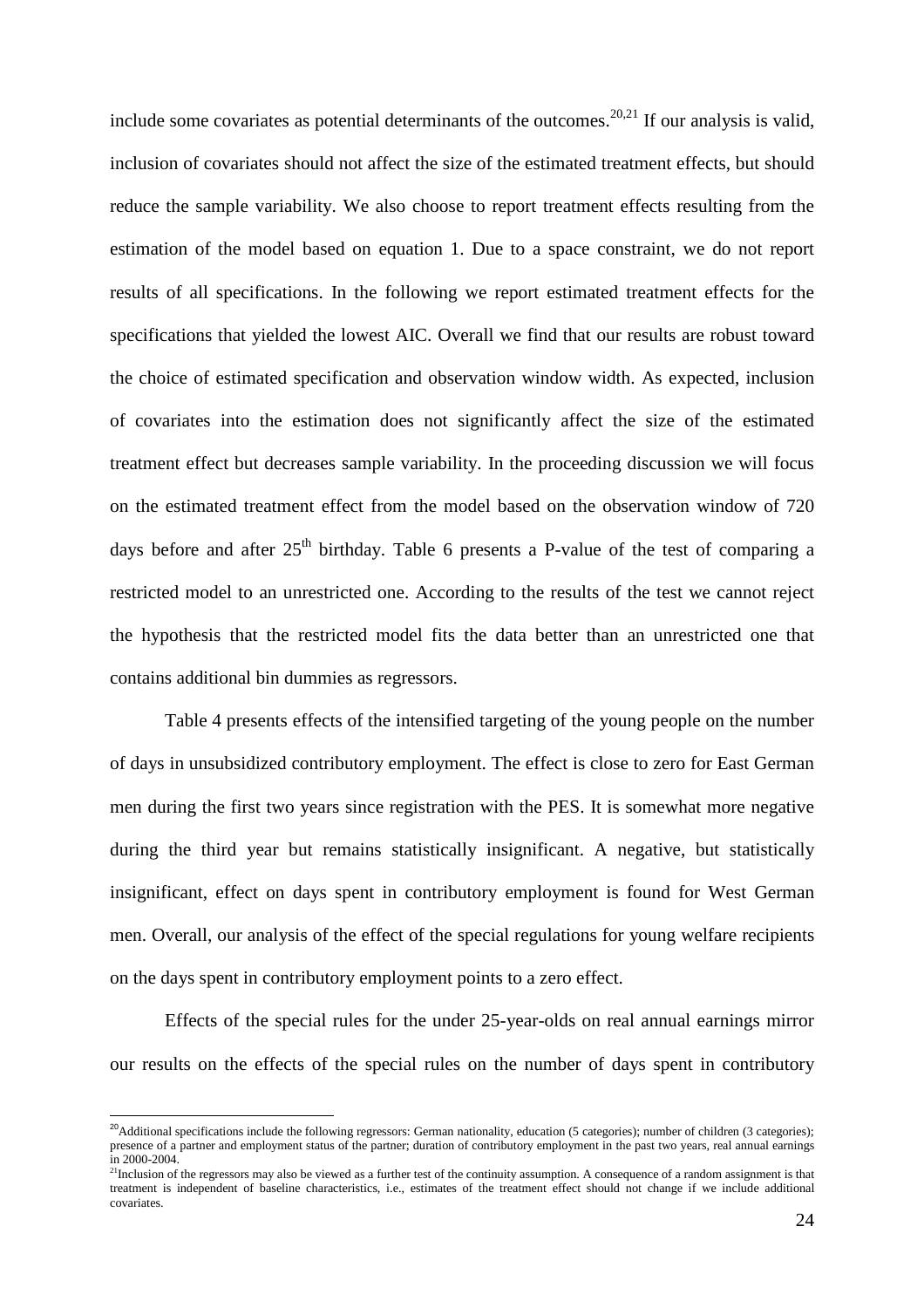employment (Table 5). We find no statistically significant effect of the regulation on earnings of East German men. The earnings loss of men in West Germany who were younger than 25 at time of registration with PES is equal to 588 Euro in the year 2006 and increases to 1,210 Euros in the year 2007.

Given that activation policies should reduce transfer incomes, our final results concern is with the monthly average equivalent real UBII income of the individuals (Table 6). We do not find statistically significant effects of the special rules for the under-25-year-olds on the monthly average equivalent real UB II income for East German men. A positive effect on the average amount of UB°II is found for men in West Germany during the second year since registration.

# **7. Summary and conclusions**

Youth unemployment is a serious concern in many countries. It can imply strong adverse effects for the career of the young unemployed. It might lead to serious costs for the society including political unrest. Even though Germany is one of the EU-countries with the lowest youth unemployment rates, its welfare reform of the year 2005 was very much concerned with bringing young and unemployed welfare recipients into work or training. The reform introduced various special rules for young welfare recipients aged less than 25 years. In particular, job centres are supposed to place them into jobs, vocational training or work opportunities, immediately after their welfare benefit claim was made. In turn they are much more targeted by various ALMPs than older welfare recipients. Moreover, they face harsher punitive sanctions than welfare recipients aged at least 25 years, if they do not comply with different rules of the Social Code II without good reason. We therefore studied the question, whether these special rules actually contribute to improving the labour market performance of unemployed welfare recipients who are slightly younger than 25 years.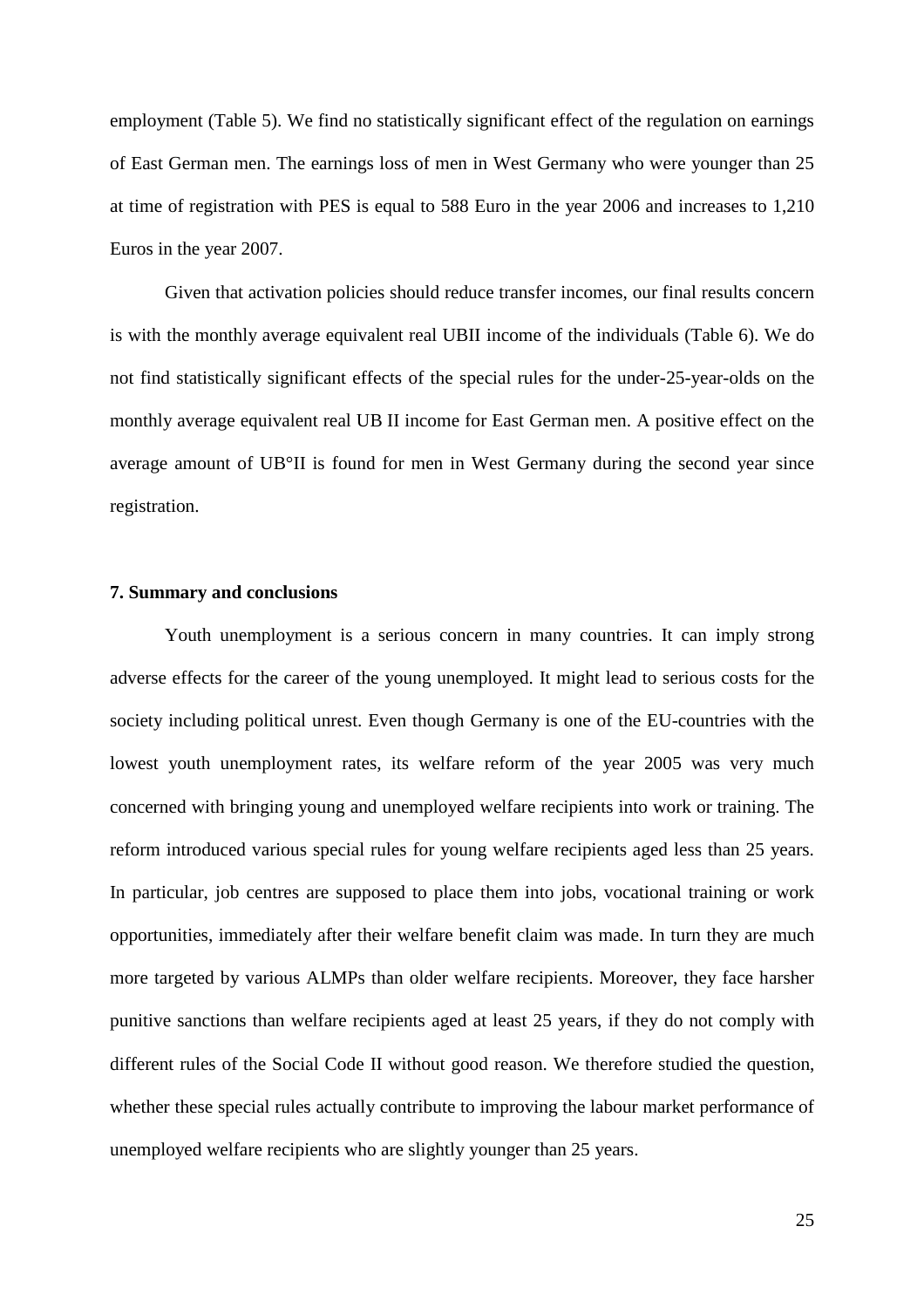To study the question, we analysed administrative data of young welfare recipients below and above the age-threshold of 25 years. The sample consisted of all individuals, who began for their first time a period of both welfare receipt and unemployment during the months of October 2005 until January 2006. The choice of this early period allowed us to study long-term impacts of the special rules for the under-25-year-olds. We use the regression discontinuity design, and impose an identifying assumption that the outcomes would be the same around the threshold of age eligibility if there would be no targeting of unemployed younger than 25 years.

The estimated marginal effects of the special rules at the age threshold of 25 years provide a relatively clear picture. Whether we regard as outcomes periods of regular employment, annual earnings of the amount of welfare benefit, the results are not optimistic. The activation regime does neither improve the performance of the young welfare recipients in the short-term nor does it help them in the longer-term after three years. This applies to both men living in East and in West Germany. In the longer term we even partly find adverse effects on earnings and a rise of income from welfare that is caused by a marginal treatment of being exposed for up to one month to the special rules. One potential reason for the failure of the policy is the strong and immediate targeting of the young welfare recipients by ALMPs and particularly by the workfare scheme One-Euro-Jobs. This might lead to too many assignments of young unemployed into programmes that do not fit their needs. In turn this can lead in many cases rather to a delayed re-entry into jobs or training and the acceptance of less well paid work, reinforced by the threat of high benefit sanctions. These statements are likely to hold, because policy-makers chose an arbitrary age threshold to define their target group without restricting the target group according to some additional criteria, e.g., specific placement impediments that should guide an assignment into a suitable ALMP. Our estimation results of course imply that these statements hold for young welfare recipients who are only slightly younger than 25 years old and cannot be generalized to all young welfare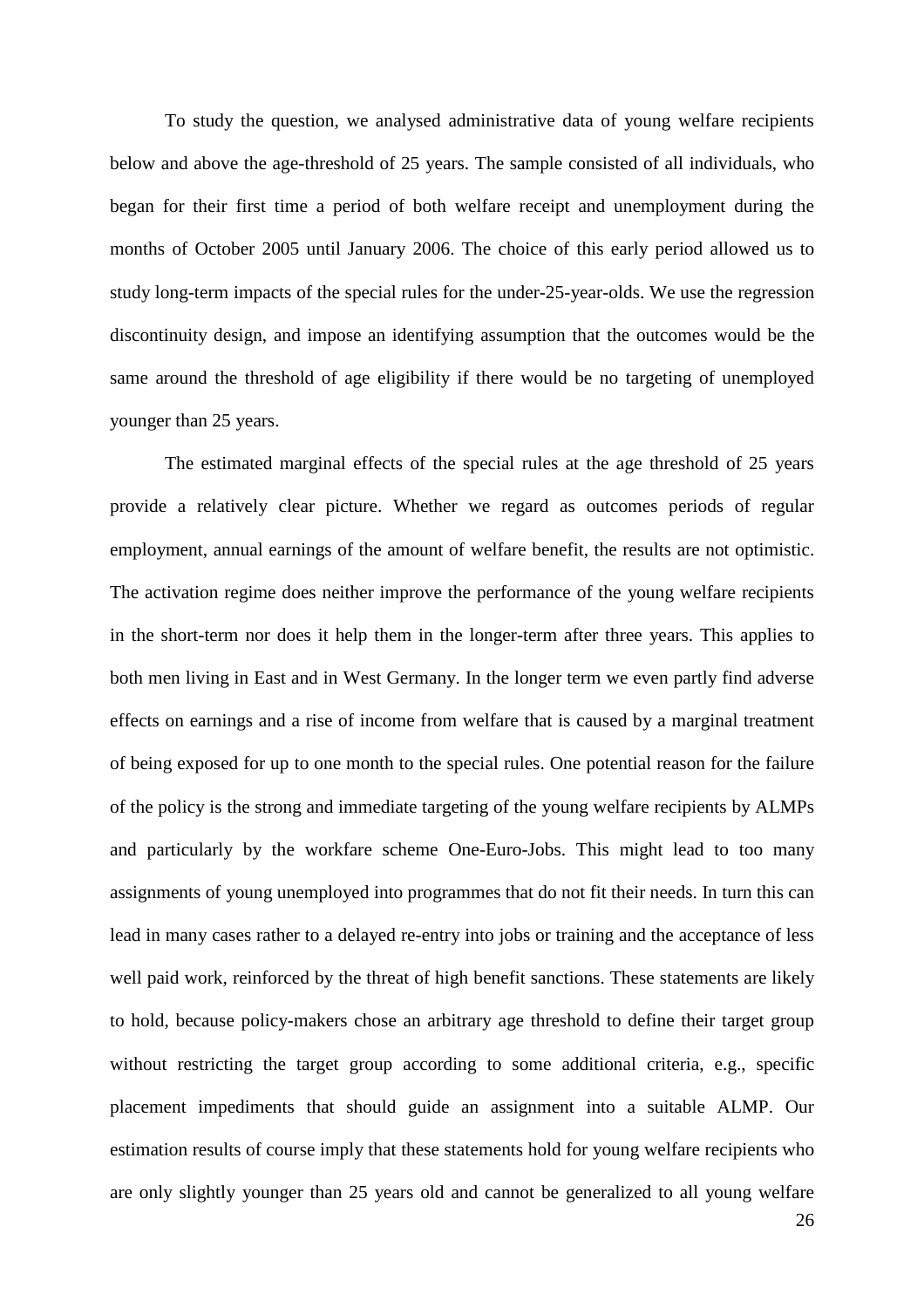recipients. Nevertheless, it is plausible that also younger welfare recipients were very often assigned into ALMPs and in particular into One-Euro-Jobs, when such programmes did not fit their needs.

Our results at first sight contrast findings of Caliendo et al. (2011), but they are not directly comparable. Caliendo et al. (2011) did study a period prior to the welfare reform of the year 2005 and were only concerned with effects of participating in programmes. Our study instead is concerned with a different impact: the impact of the entire special rules for young welfare recipients irrespective of the fact whether or not they did participate in an active labour market programme. Our estimates refer to impacts of a higher (expected) treatment intensity (and more severe sanctions) for welfare recipients aged marginally younger than 25 years. They therefore refer to a strong change in the scale of treatment. But there are further reasons why the overall conclusions of our study and those of Caliendo et al. (2011) differ. First, Caliendo et al. (2011) analyzed a population of unemployment benefit recipients that differs drastically in terms of observed and unobserved factors (e.g. education levels, motivation to find a job, etc.) from our population of unemployed welfare recipients. Second the programme mix offered to welfare recipients in our observation period includes, as the dominant component, One-Euro-Jobs as a workfare version of public job creation schemes (see Table 2). This is not the case in the study of Caliendo et al. (2011). But their analysis showed that public job creation was the only measure that did not yield employment gains for young participants.

The policy conclusion for Germany is straightforward, the special rules of immediately placing the young welfare recipients into work opportunities as an ALMP should be abolished. As an empirical investigation of the impact of participating in this programme point towards adverse employment effects for welfare recipients aged below 25, but not at least 25 years also support this conclusion (Hohmeyer and Wolff, 2012). Recent plans of a draft law actually take this point, so that in April 2012 could abolish this regulation. Though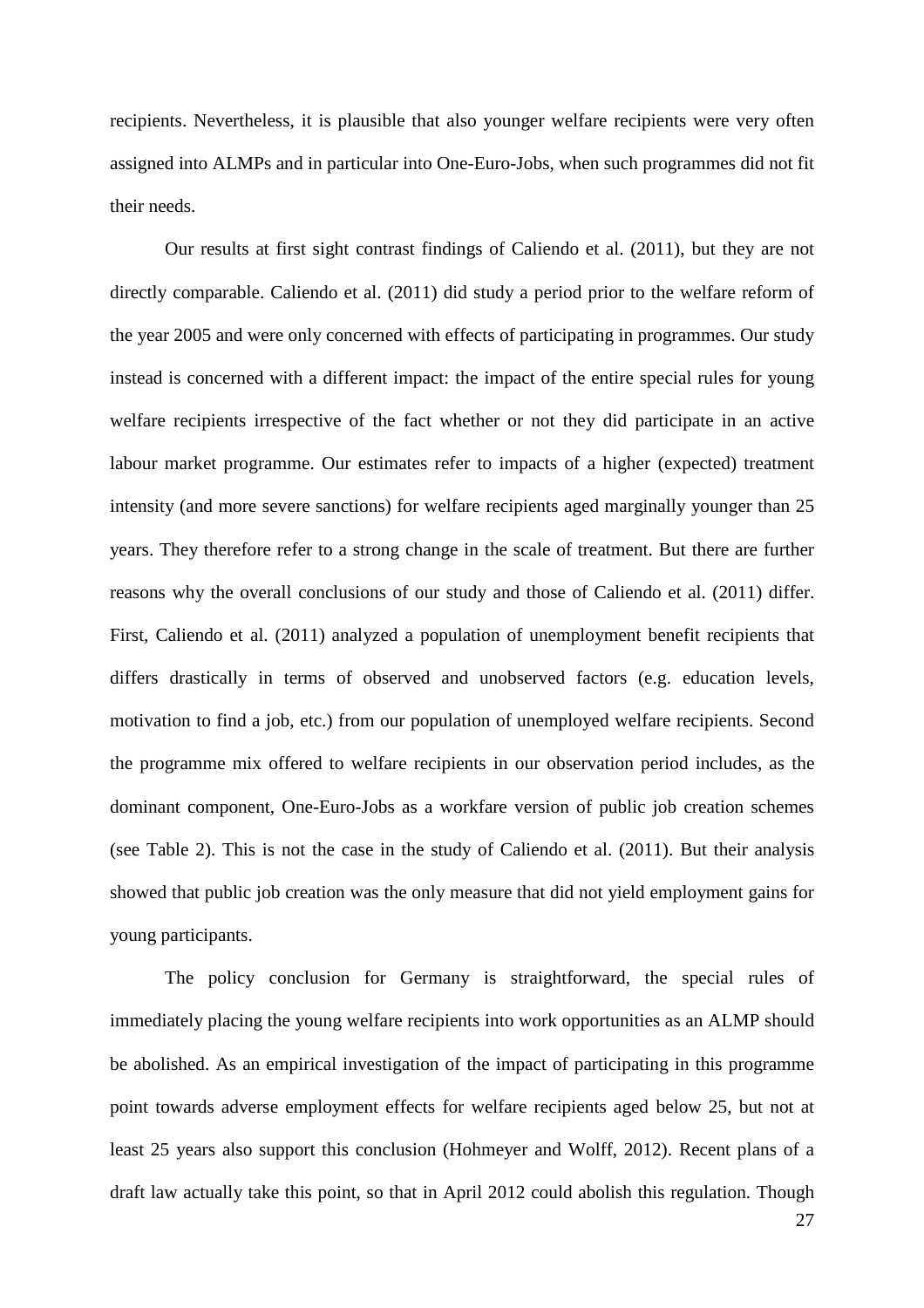other special rules for the young, like the rules on sanctions, will remain untouched. A general lesson though can be taken from our research. Focussing efforts of job centres and in particular their ALMPs too much and at an extremely high scale on one relatively broadly defined group of individuals is likely to achieve no progress for the target group. It can even lead to adverse impacts on their future performance in the labour market. It might though still be effective to target young welfare recipients. However the assignment process into programmes should not be guided by a rough age threshold and a goal of avoiding that young welfare recipients are registered as unemployed for more than three months. Incentives for case-managers to choose an appropriate activation strategy and productive matches between participant and a specific ALMP by carefully assessing the background of the young welfare recipients should be a better guide. A narrower definition of such target groups that focuses on specific characteristics of unemployed people that impede their perspectives of finding a job or training might also help to avoid an ineffective targeting.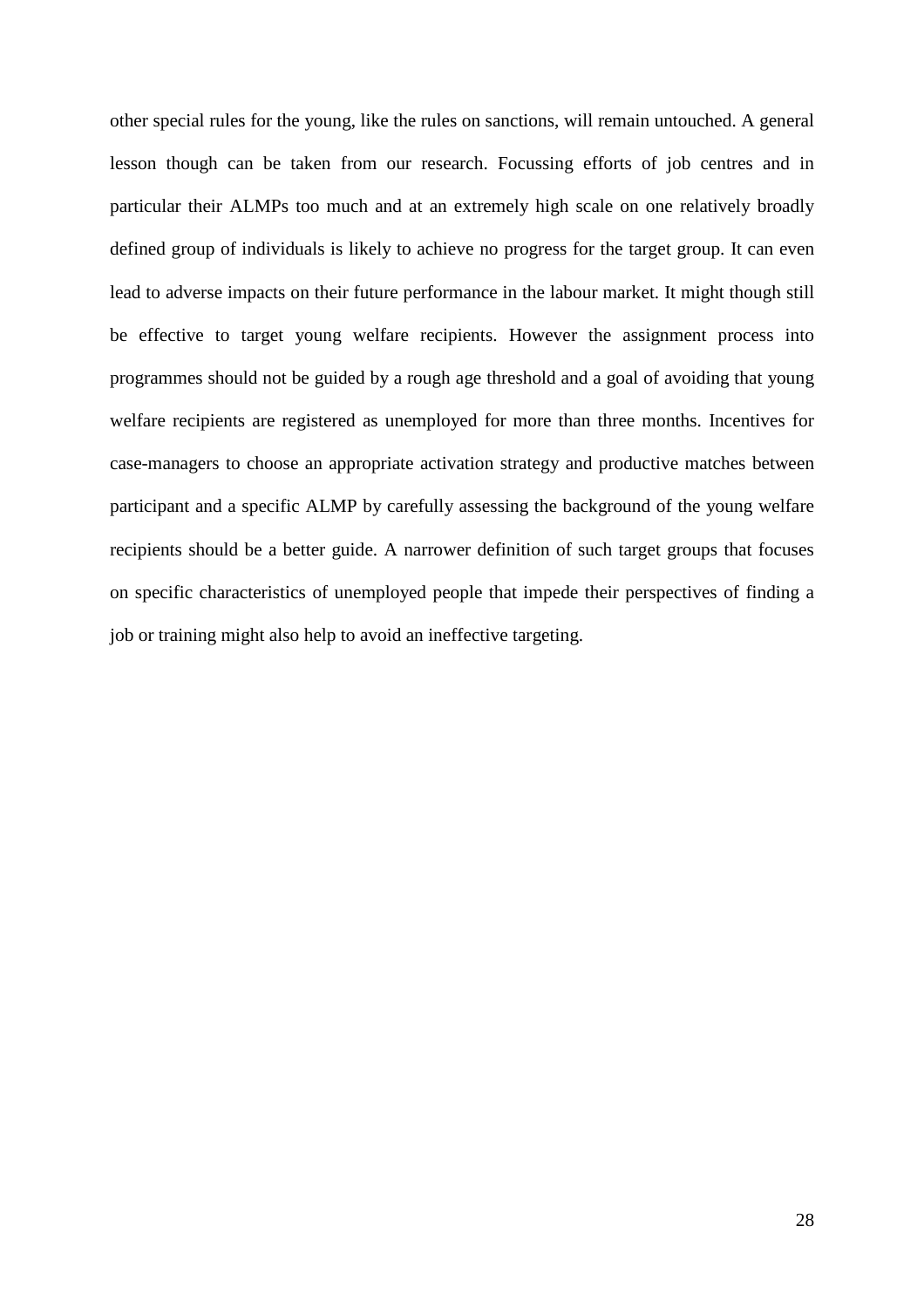#### References

- Arulampalam, Wiji. 2001. Is unemployment really scarring? Effects of unemployment experiences on ages. *Economic Journal* 111(475): F586-606.
- Blos, Kerstin, and Helmut Rudolph. 2005. Simulationsrechnungen zum Arbeitslosengeld II: Verlierer, aber auch Gewinner. In *Institute for Employment Research, IAB-Kurzbericht No. 17/2005*. Nuremberg.
- Blundell, Richard , Monica Costa Dias, Costas Meghir, and John van Reenen. 2004. Evaluating the employment impact of a mandatory job search program. *Journal of the European Economic Association* 2(4): *569–606*.
- Caliendo, Marco, Künn Steffen, and Schmild Ricarda. 2011. Fighting youth unemployment: The effects of active labor market policies. In *IZA Discussion Paper, No. 6222*. Bonn.
- Card, David, Jochen Kluve, and Andrea Weber. 2010. Active labor market policy evaluations: A meta-analysis. *Economic Journal* 120(548): 452-477.
- Card, David and David Lee. 2008 Regression discontinuity inference with specification error. *Journal of Econometrics* 142(2): 655-674.
- Carling, Kenneth, and Laura Larsson. 2005. Does early intervention help the unemployed youth? *Labour Economics* 12(3): 301-319.
- Centeno, Luis, Mário Centeno, and Álvaro A. Novo. 2009. Evaluating job-search programs for old and young individuals: Heterogeneous impact on unemployment duration. *Labour Economics* 16(1): 12-25.
- Clark, Andrew E, Yannis Georgellis, and Peter Sanfey. 2001. Scarring: The psychological impact of past unemployment. *Economica* 68(270): 221-241.
- Cockx, Bart, Christian Göbel, and Stephane Robin. 2011. Can income support for part-time workers serve as a stepping stone to regular jobs? An application to young long-term unemployed women. *Empirical Economics,* Online First.
- Crépon, Bruno, Esther Duflo, Marc Gurgand, Roland Rathelot, and Philippe Zamora. 2011. Do labor market policies have a displacement effect? Evidence from a clustered randomized experiment. Working Paper, http://www.eea-esem.com/files/papers/EEA-ESEM/2011/1096/110120.jd.main.pdf.
- European Commission. 1997. Modernising and improving social protection in the European Union. Brussels, European Commission.
- European Commission. 1999. A concerted strategy for modernising social protection. Brussels, European Commission.
- Federal Employment Agency. 2006. Sozialgesetzbuch Zweites Buch Grundsicherung für Arbeitsuchende, Jahresbericht 2005: Zahlen, Daten, Fakten, Nuremberg.
- Fougère, Denis, Francis Kramarz, and Julien Pouget. 2009. Youth unemployment and crime in france. *Journal of the European Economic Association* 7(5): 909-938.
- Georgi, Giacomo. 2005. The new deal for young people five years on. *Fiscal Studies* 26(3): 371-383.
- Hahn, Jinyong, Petra Todd, and Wilbert Van der Klaauw. 2001. Identification and estimation of treatment effects with a regression-discontinuity design. *Econometrica* 69(1): 201- 209.
- Hardoy, Inés. 2005. Impact of multiple labour market programmes on multiple outcomes: The case of norwegian youth programmes. *Labour: Review of Labour Economics and Industrial Relations* 19(3): 425-467.
- Hohmeyer, Katrin, Christoph Schöll, and Joachim Wolff. 2006. Arbeitsgelegenheiten in der Entgeltvariante: viele Zielgruppen werden noch vernachlässigt. In *Institute for Employment Research, IAB-Forschungsbericht No. 22/2006*. Nuremberg.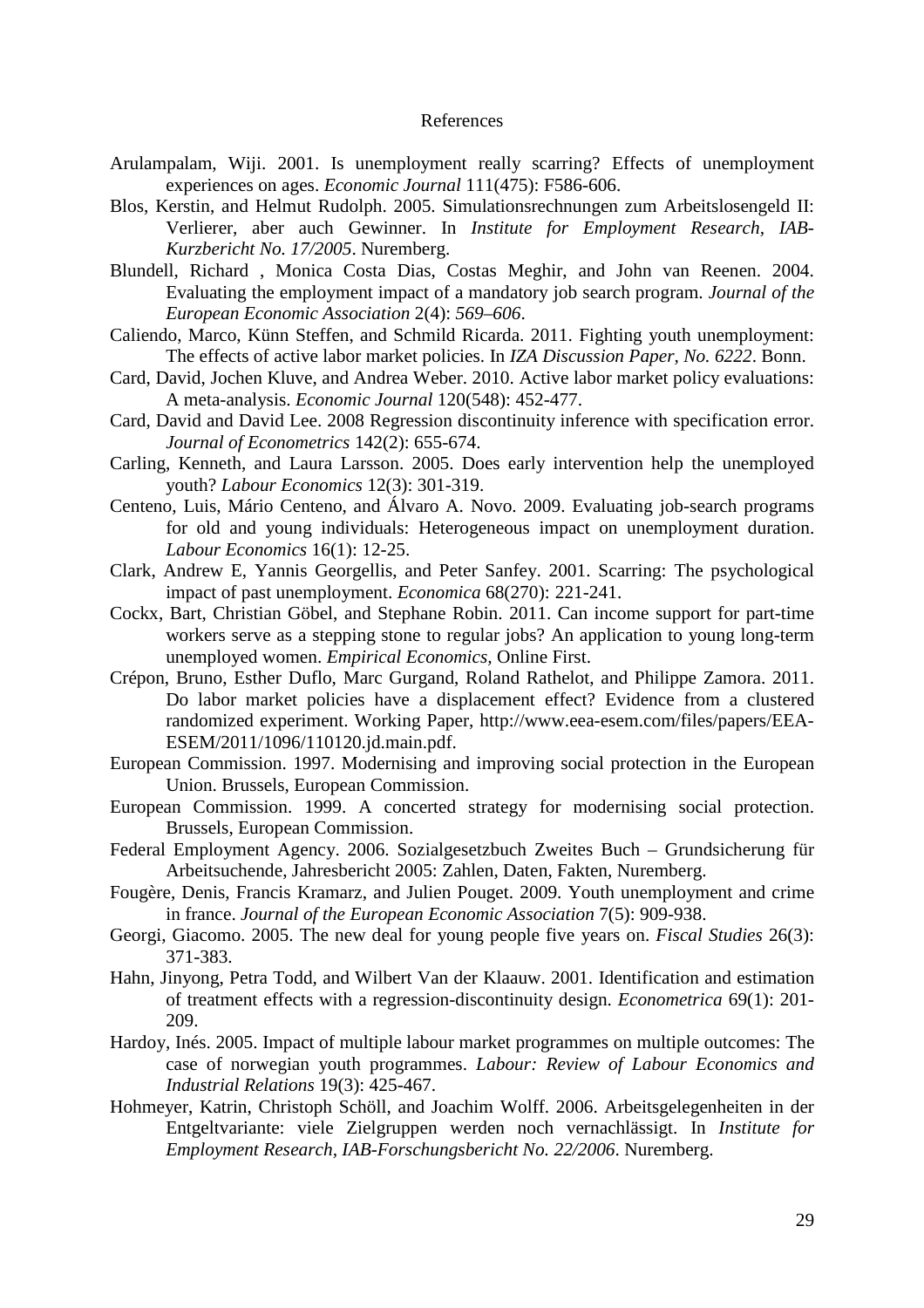- Hohmeyer, Katrin, and Joachim Wolff. 2012. A fistful of Euros: Is the German One-Euro-Job workfare scheme effective for participants?. *International Journal of Social Welfare* 21(2): 174-185.
- Imbens, Guido W., and Thomas Lemieux. 2008. Regression discontinuity designs: A guide to practice. *Journal of Econometrics* 142(2): 615-635.
- Jensen, Peter, Michael Rosholm, and Michael Svarer. 2003. The response of youth unemployment to benefits, incentives, and sanctions. *European Journal of Political Economy* 19(2): 301-316.
- Kluve, Jochen. 2010. The effectiveness of European active labor market programs. *Labour Economics* 17(6): 904-918.
- Kluve, Jochen, Christoph Ehlert, and Sandra Schaffner. 2011. Training  $+$  temp work  $=$ stepping stone? Evaluating an innovative activation program for disadvantaged youths. In *Ruhr Economic Papers No. 249*.
- Larsson, Laura. 2003. Evaluation of swedish youth labor market programs. *Journal of Human Resources* 38(4): 891-927.
- Lee, David S., and Thomas Lemieux. 2010. Regression discontinuity designs in economics. *Journal of Economic Literature* 48(2): 281-355.
- Lockwood, Ben. 1991. Information externalities in the labour market and the duration of unemployment. *Review of Economic Studies* 58(4): 733-758.
- Martin, John, and David Grubb. 2001. What works and for whom: a review of OECD countries' experiences with active labour market policies. *Swedish Economic Policy Review* 8(2): 9–56.
- McCrary, Justin. 2008. Manipulation of the running variable in the regression discontinuity design: A density test. *Journal of Econometrics* 142(2): 698-714.
- Mroz, Thomas A., and Timothy H. Savage. 2006. The long-term effects of youth unemployment *Journal of Human Resources* 41(2).
- Oberschachtsiek, Dirk, Patrycja Scioch, Christian Seysen, and Jörg Heining. 2009. Integrated employment biographies sample IEBS. Handbook for the IEBS in the 2008 version. In *FDZ* Datenreport No. 03/2009.
- OECD. 1994. The OECD jobs study. Facts, analysis, strategies. OECD, Paris.
- Pissarides, Christopher A. 1992. Loss of skill during unemployment and the persistence of employment shocks. *The Quarterly Journal of Economics* 107(4): 1371-1391.
- Scarpetta, Stefano, Anne Sonnet, and Thomas Manfredi. 2010. Rising youth unemployment during the crisis: How to prevent negative long-term consequences on a generation? In *OECD Social, Employment and Migration Working Paper No. 106*. Paris.
- Taiwo, Olumide, and Nelipher Moyo. The crisis in Tunisia: Africa's youth unemployment time-bomb. The Brookings Institution 2011 [cited Thursday May 26, 2011. Available from http://www.brookings.edu/opinions/2011/0126 tunisia youth taiwo.aspx?p=1.
- van der Klaauw, Wilbert. 2008. Regression-discontinuity analysis: A survey of recent developments in economics. *Labour: Review of Labour Economics and Industrial Relations* 22(2): 219-245.
- van Reenen, John Michael. 2004. Active labor market policies and the British New Deal for the young unemployed in context. In Seeking a Premier Economy: The Economic Effects of British Economic Reforms, 1980-2000, edited by D. Card, R. Blundell and R. B. Freeman: NBER, p. 461 - 496.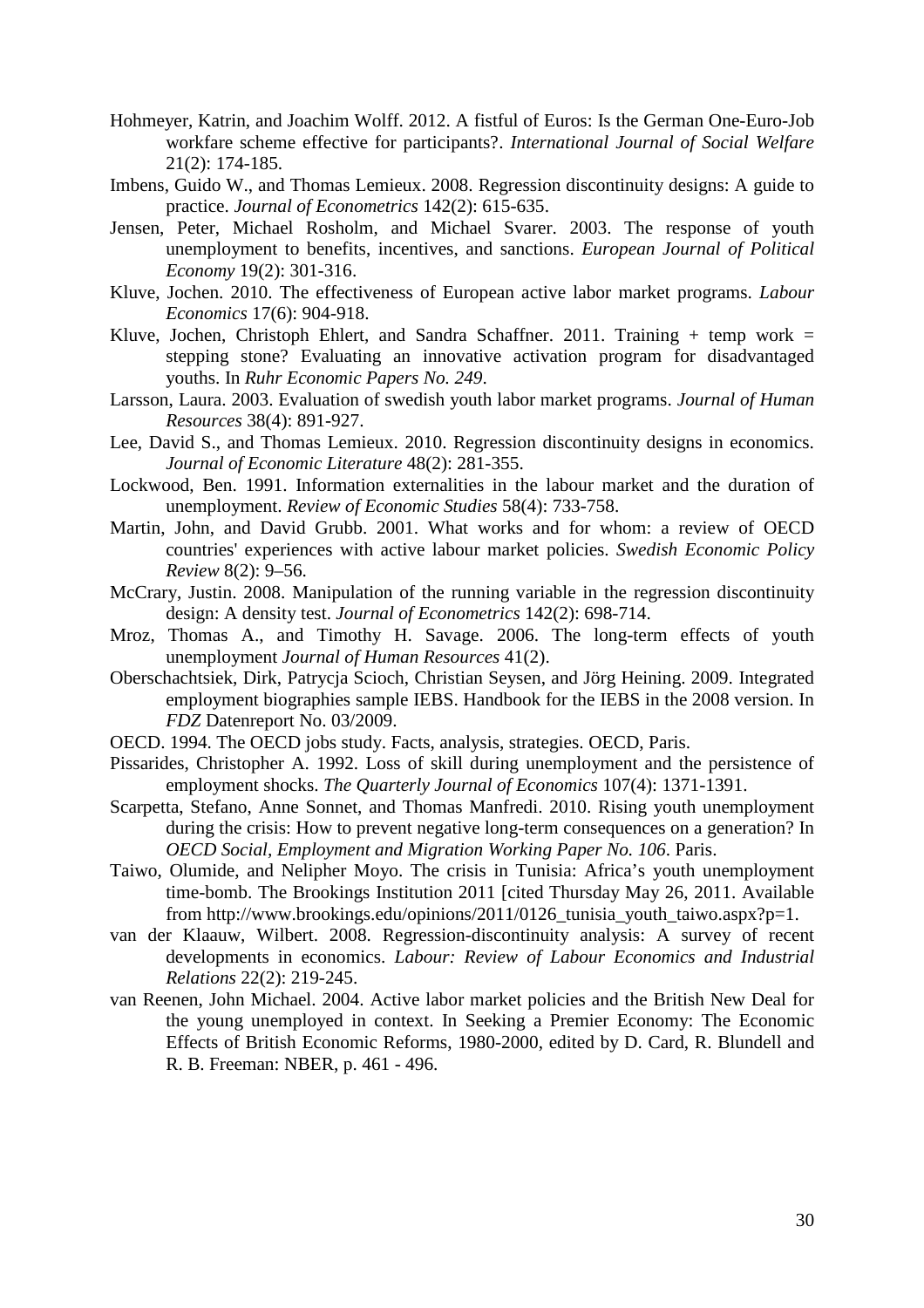

Figure 1 Unemployment rates in Germany and EU 15 Figure 1 Unemployment rates in Germany and EU 15

# Source: OECD Stat *Source: OECD Stat*

Note: Horizontal bars stand for unemployment rates of the population aged 20-24. Vertical lines stand for the ratio between the unemployment rates of the population group aged<br>20-24 years to population group 25-54 years. Note: Horizontal bars stand for unemployment rates of the population aged 20-24. Vertical lines stand for the ratio between the unemployment rates of the population group aged 20-24 years to population group 25-54 years.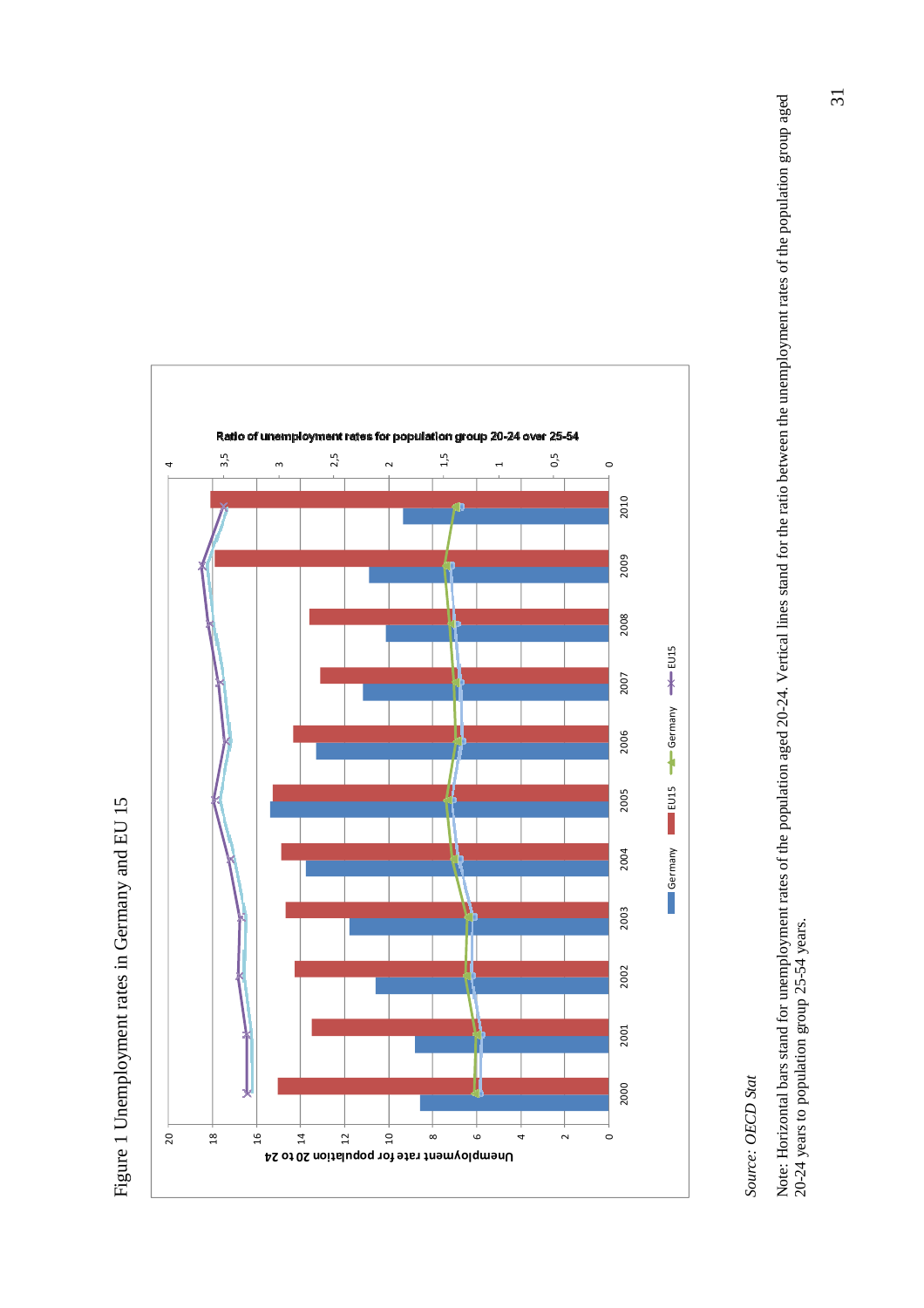Figure 2 Density of the Forcing Variable (Age) Figure 2 Density of the Forcing Variable (Age)



Note: The graph shows the share of observations in different age-bins of a width of 30 days, along with the regression line of a second order polynomial model. Note: The graph shows the share of observations in different age-bins of a width of 30 days, along with the regression line of a second order polynomial model.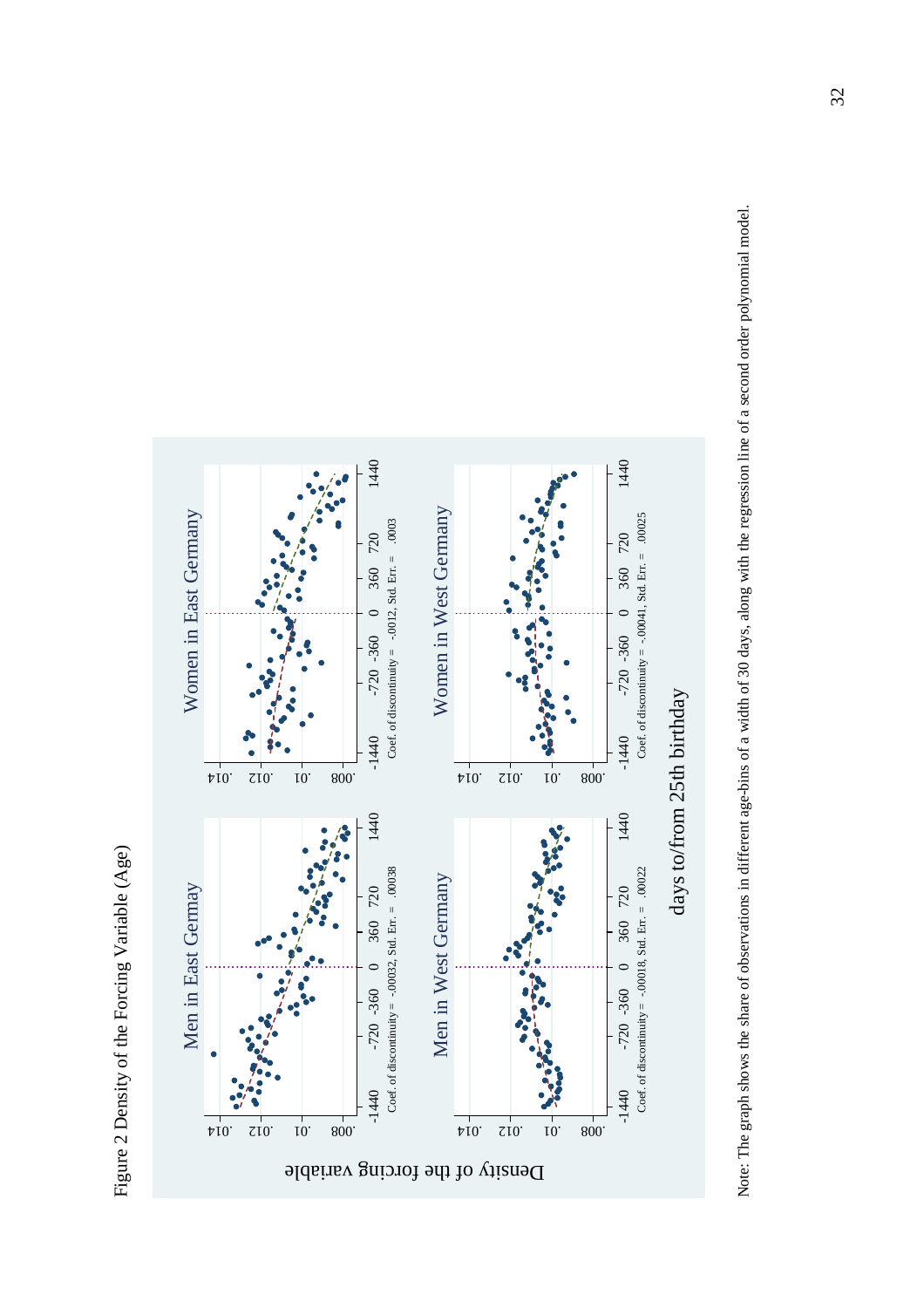Figure 3 Participation in One-Euro-Jobs or in short training programmes within 30 days since registration with PES Figure 3 Participation in One-Euro-Jobs or in short training programmes within 30 days since registration with PES

![](_page_32_Figure_1.jpeg)

![](_page_32_Figure_2.jpeg)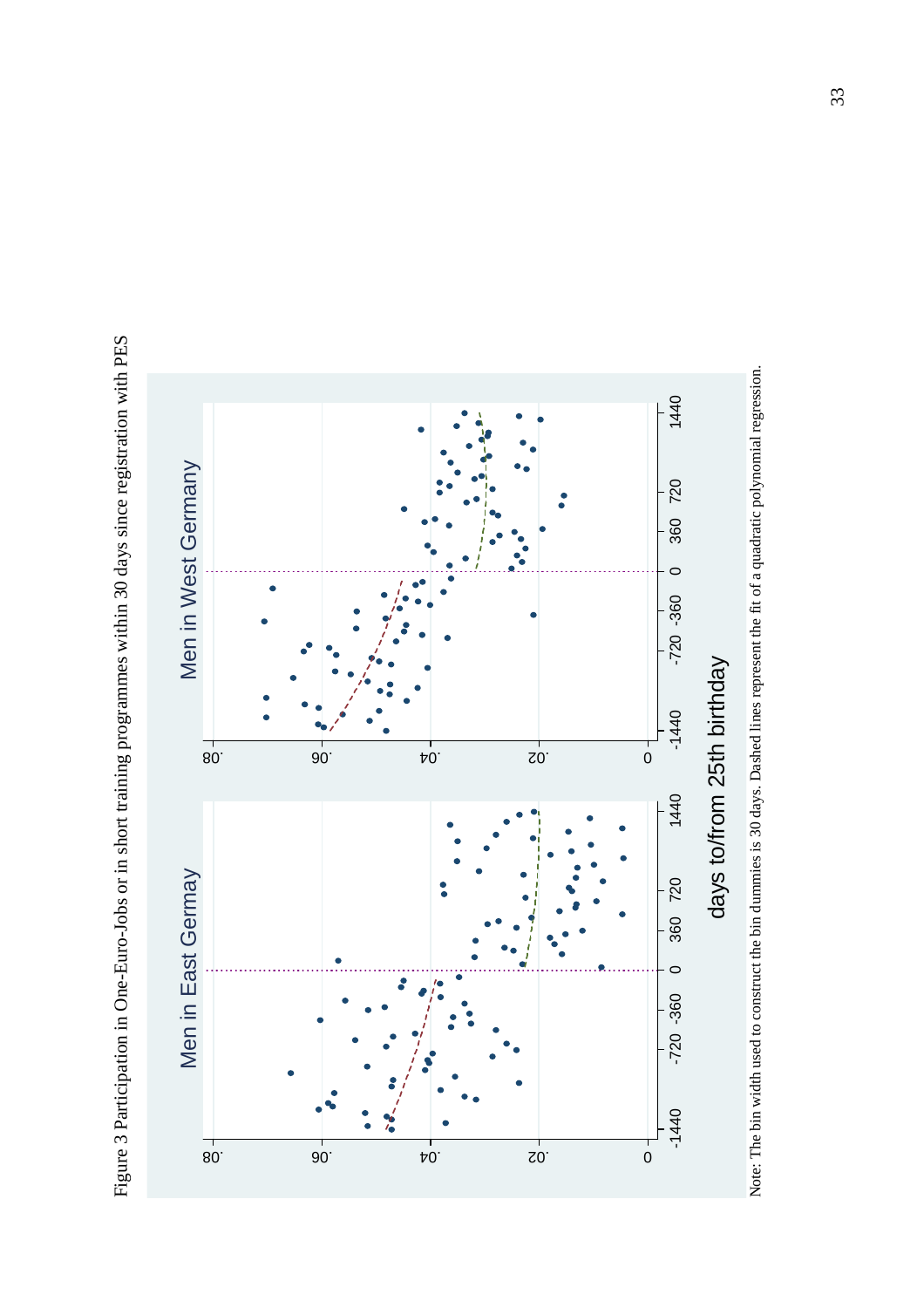Figure 4 Cumulative number of days spent in unsubsidized contributory employment, 3rd year after registration with PES Figure 4 Cumulative number of days spent in unsubsidized contributory employment, 3rd year after registration with PES

![](_page_33_Figure_1.jpeg)

Note: The bin width used to construct the bin dummies is 30 days. Dashed lines represent the fit of a quadratic polynomial regression. Note: The bin width used to construct the bin dummies is 30 days. Dashed lines represent the fit of a quadratic polynomial regression.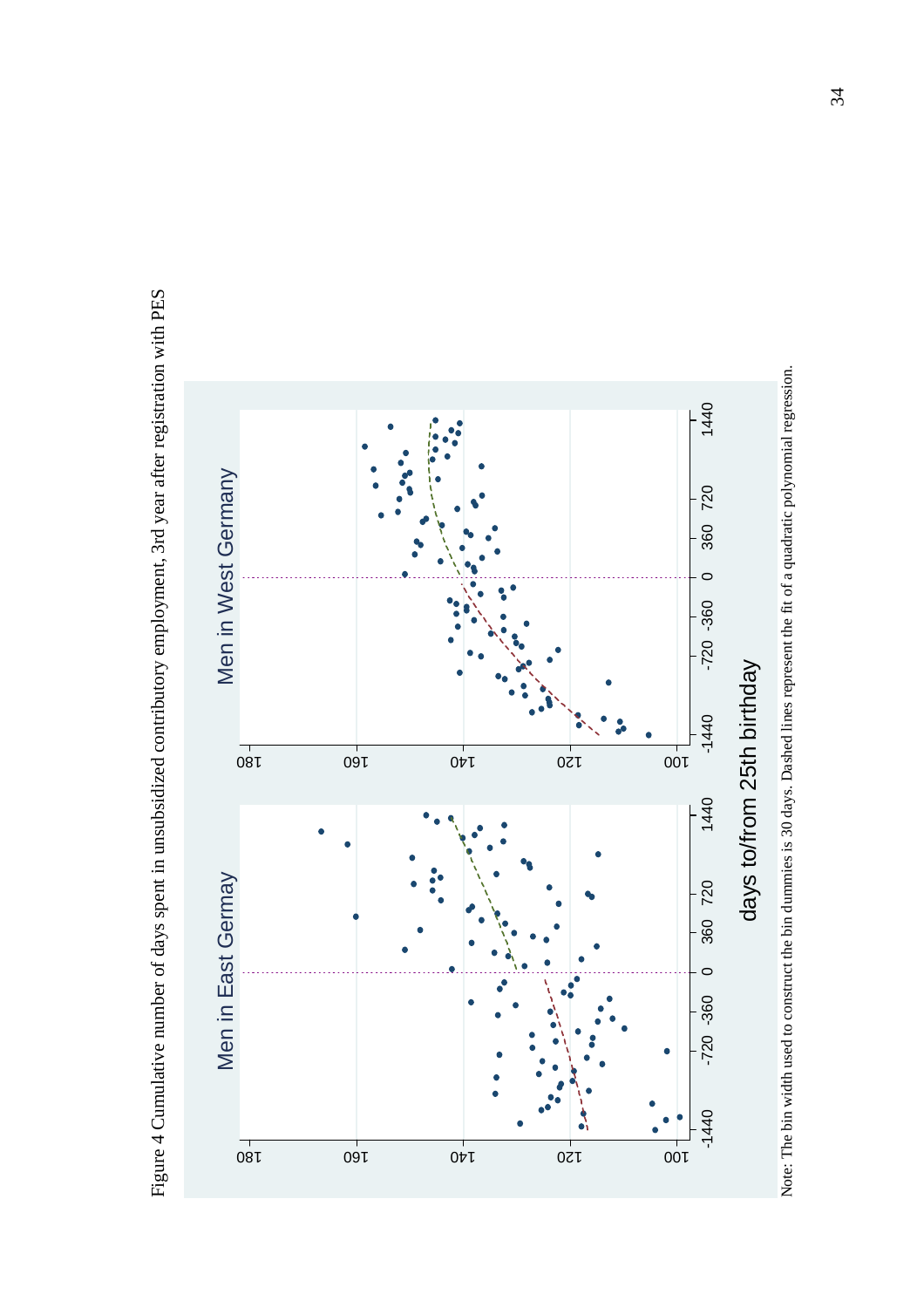![](_page_34_Figure_0.jpeg)

![](_page_34_Figure_1.jpeg)

![](_page_34_Figure_2.jpeg)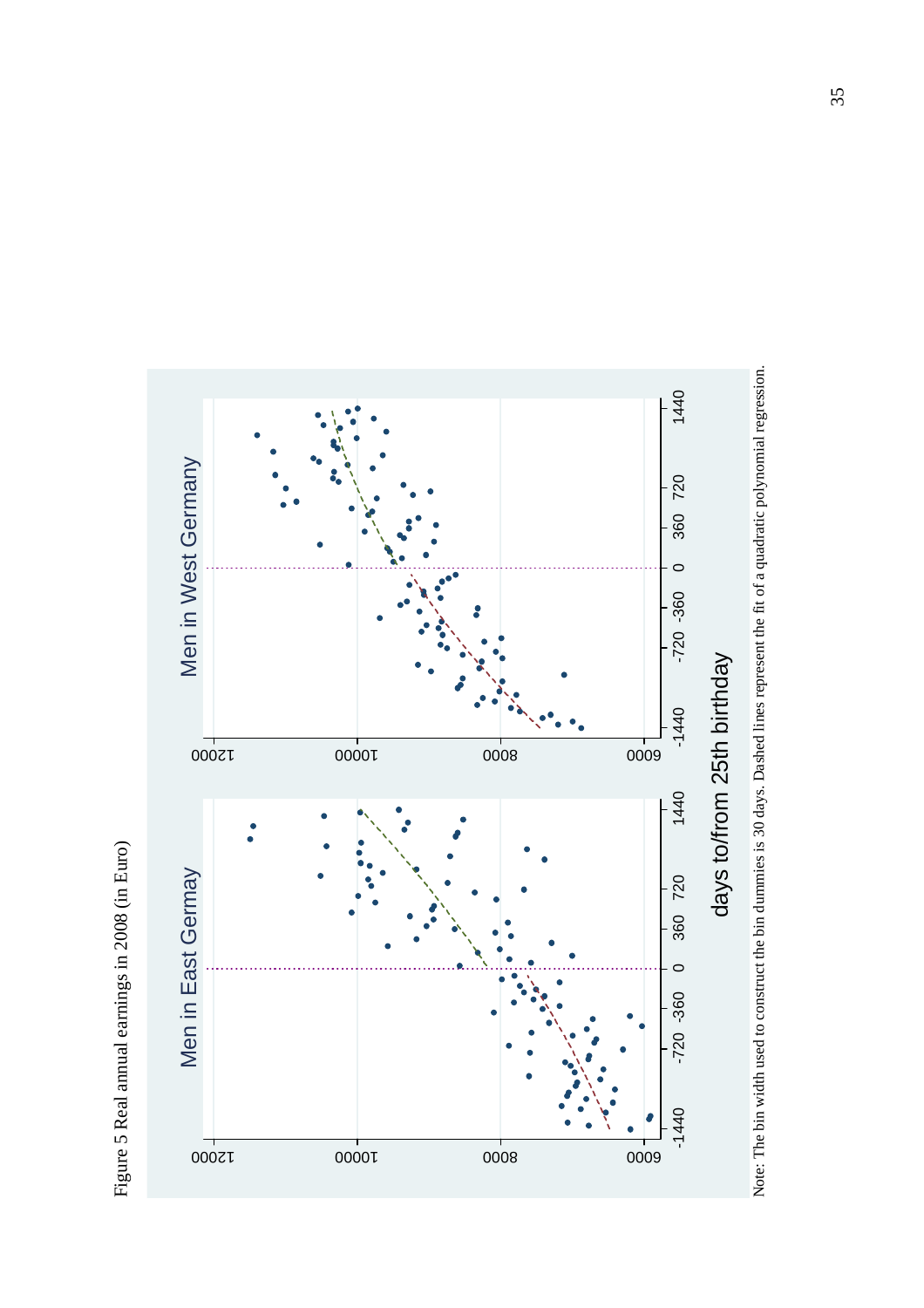![](_page_35_Figure_0.jpeg)

![](_page_35_Figure_1.jpeg)

![](_page_35_Figure_2.jpeg)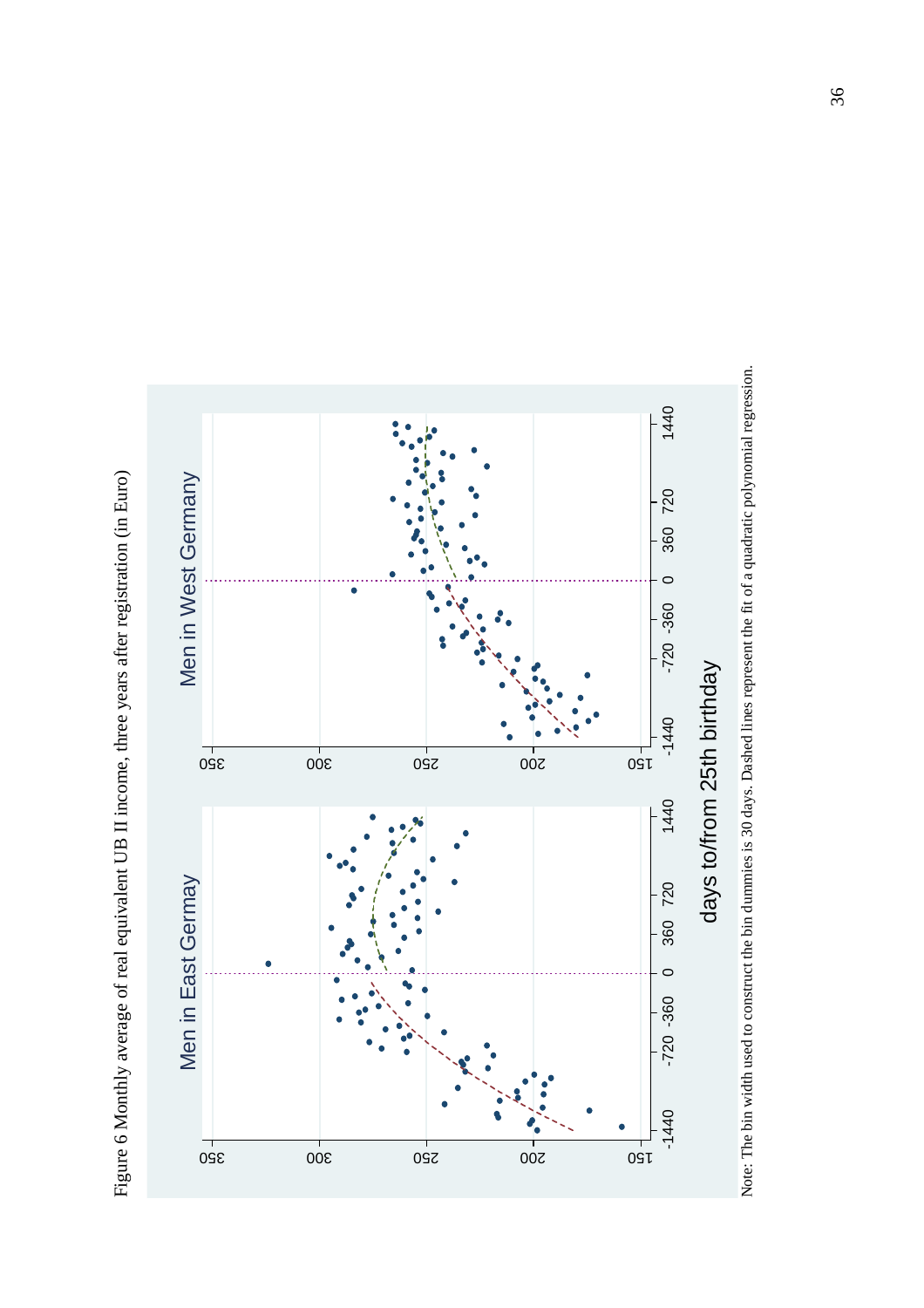|            | ١                                                                                   |
|------------|-------------------------------------------------------------------------------------|
|            |                                                                                     |
|            |                                                                                     |
|            |                                                                                     |
|            |                                                                                     |
|            |                                                                                     |
|            |                                                                                     |
|            |                                                                                     |
|            |                                                                                     |
|            |                                                                                     |
|            |                                                                                     |
|            |                                                                                     |
|            |                                                                                     |
|            |                                                                                     |
|            |                                                                                     |
|            |                                                                                     |
|            |                                                                                     |
|            |                                                                                     |
|            |                                                                                     |
|            |                                                                                     |
|            | )<br>State<br>State                                                                 |
|            |                                                                                     |
|            |                                                                                     |
|            |                                                                                     |
|            |                                                                                     |
|            | $\frac{1}{2}$                                                                       |
|            |                                                                                     |
|            |                                                                                     |
|            |                                                                                     |
|            |                                                                                     |
|            |                                                                                     |
|            |                                                                                     |
|            |                                                                                     |
|            |                                                                                     |
|            |                                                                                     |
|            |                                                                                     |
|            |                                                                                     |
|            |                                                                                     |
|            |                                                                                     |
|            |                                                                                     |
|            |                                                                                     |
|            | . Summary of exclusive studies of sobems to actively value in a summary of $\alpha$ |
|            |                                                                                     |
|            | י שבט ביש<br>1                                                                      |
| .<br> <br> |                                                                                     |
|            |                                                                                     |
|            |                                                                                     |
|            |                                                                                     |

| Result         | Positive short run effect on re-employment probability<br>for participants. | probability; social benefits outweigh its social costs.<br>Strong positive short run effect on re-employment | Positive long run effect on probability of re-employment<br>for individuals marginally younger than 25. | Negative short run effect for re-employment and<br>earnings; zero effect in the long run. | Small positive short run effect on re-employment<br>probability; negative long run effect. | Positive effect on transition rates to formal schooling. | Negative effect on employment probability.       | Week negative effect on employment duration. | Positive effect of the employment probability. | Positive effect of transition rates to regular employment | and schooling for all programmes except of public sector<br>Positive effect on transition rates to regular employment |
|----------------|-----------------------------------------------------------------------------|--------------------------------------------------------------------------------------------------------------|---------------------------------------------------------------------------------------------------------|-------------------------------------------------------------------------------------------|--------------------------------------------------------------------------------------------|----------------------------------------------------------|--------------------------------------------------|----------------------------------------------|------------------------------------------------|-----------------------------------------------------------|-----------------------------------------------------------------------------------------------------------------------|
| Method         | propensity score matching<br>Difference-in-difference;                      | regression analysis; cost benefit<br>Difference-in-difference;<br>analysis                                   | Regression discontinuity design                                                                         | Propensity score matching                                                                 | Difference-in-difference                                                                   | Timing of events                                         | Multilevel, multinomial choice<br>model          | Propensity score matching                    | Randomized experiment                          | Timing of events                                          | Inverse probability weighting                                                                                         |
| Sample, period | 24 year olds;<br>$-1998$<br>1997<br>$\overline{9}$                          | same as Blundell et<br>al., 2004                                                                             | 24 year olds<br>1998-2001<br>men,<br>$19 -$                                                             | 24 year olds,<br>1992-1993<br>$-00$                                                       | 24 year olds,<br>$-1998$<br>1997<br>$-01$                                                  | 24 year olds,<br>1996<br>$16 -$                          | 25 year olds,<br>1991<br>$16 -$                  | younger than 25<br>year olds, 1997-<br>2002  | university graduates,<br>$-2010$<br>2008       | 25 year olds,<br>women, 1998<br>2001<br>$18 -$            | younger than $25$ , $2002$                                                                                            |
| Programme      | wage subsidies to employers<br>Job-search assistance and                    | wage subsidies to employers<br>Job-search assistance and                                                     | wage subsidies to employers<br>Job-search assistance and                                                | Youth practice and labour<br>market training                                              | ALMP within 100 days of<br>unemployment                                                    | Vocational education                                     | Subsidized employment and<br>training programmes | ALMP within 6 month of<br>unemployment       | Job-seeker counselling                         | Subsidized part-time<br>employment                        | Various ALMP targeted to<br>unemployed youth                                                                          |
| Study          | Blundell et al.,<br>2004                                                    | Van Reenen,<br>2004                                                                                          | De Giorgi,<br>2005                                                                                      | Larsson, 2003                                                                             | Larsson, 2005<br>Carling and                                                               | Jensen et al.,<br>2003                                   | Hardoy, 2005                                     | Centeno et al.,<br>2009                      | Crèpon et al.,<br>2011                         | Cockx et al.,<br>2011                                     | Caliendo et al.<br>2011                                                                                               |
| Country        | UK                                                                          |                                                                                                              |                                                                                                         | Sweden                                                                                    |                                                                                            | Denmark                                                  | Norway                                           | Portugal                                     | France                                         | Belgium                                                   | Germany                                                                                                               |

37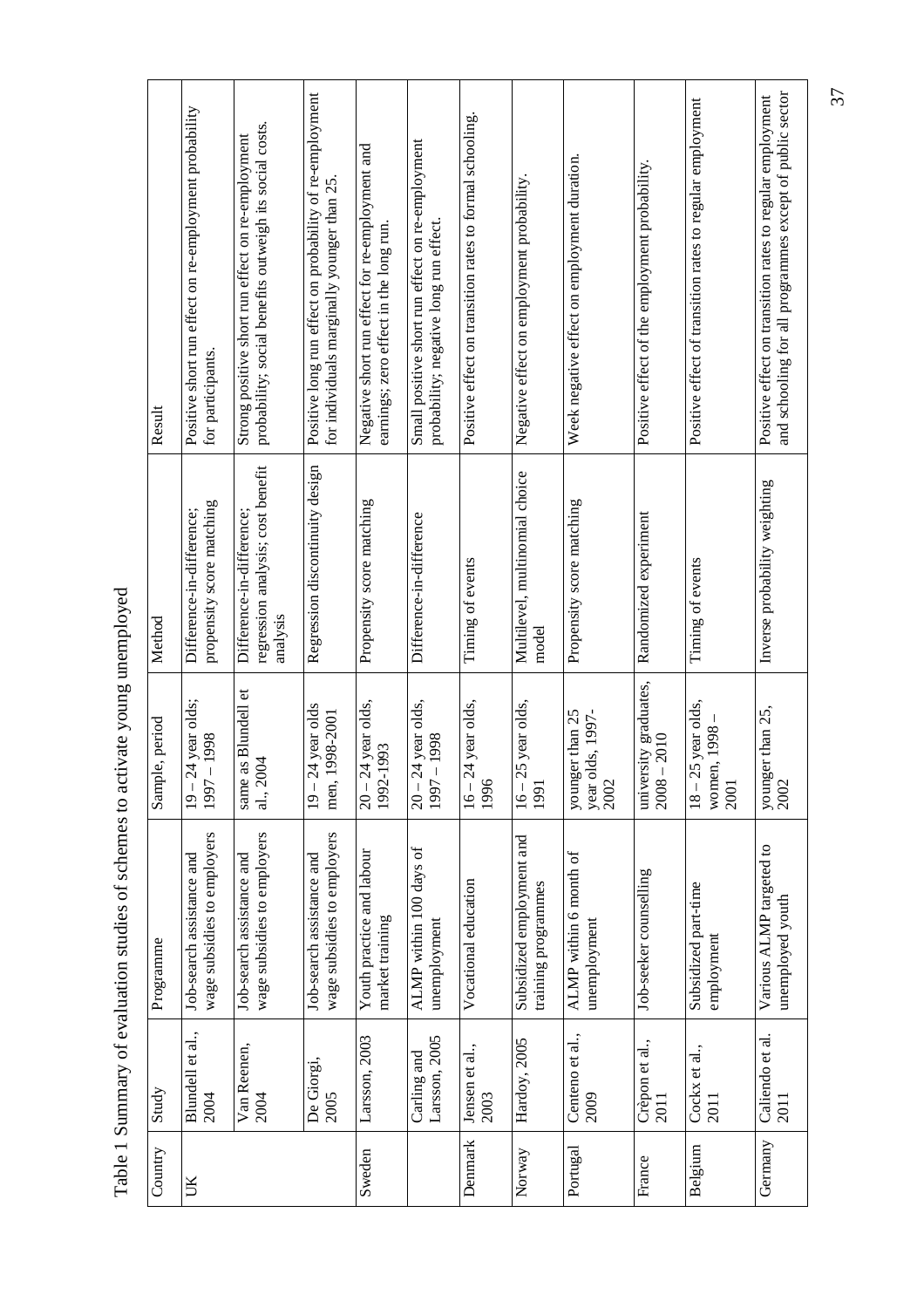| job creation schemes. |  |  |  |
|-----------------------|--|--|--|
|                       |  |  |  |
|                       |  |  |  |
|                       |  |  |  |
|                       |  |  |  |
|                       |  |  |  |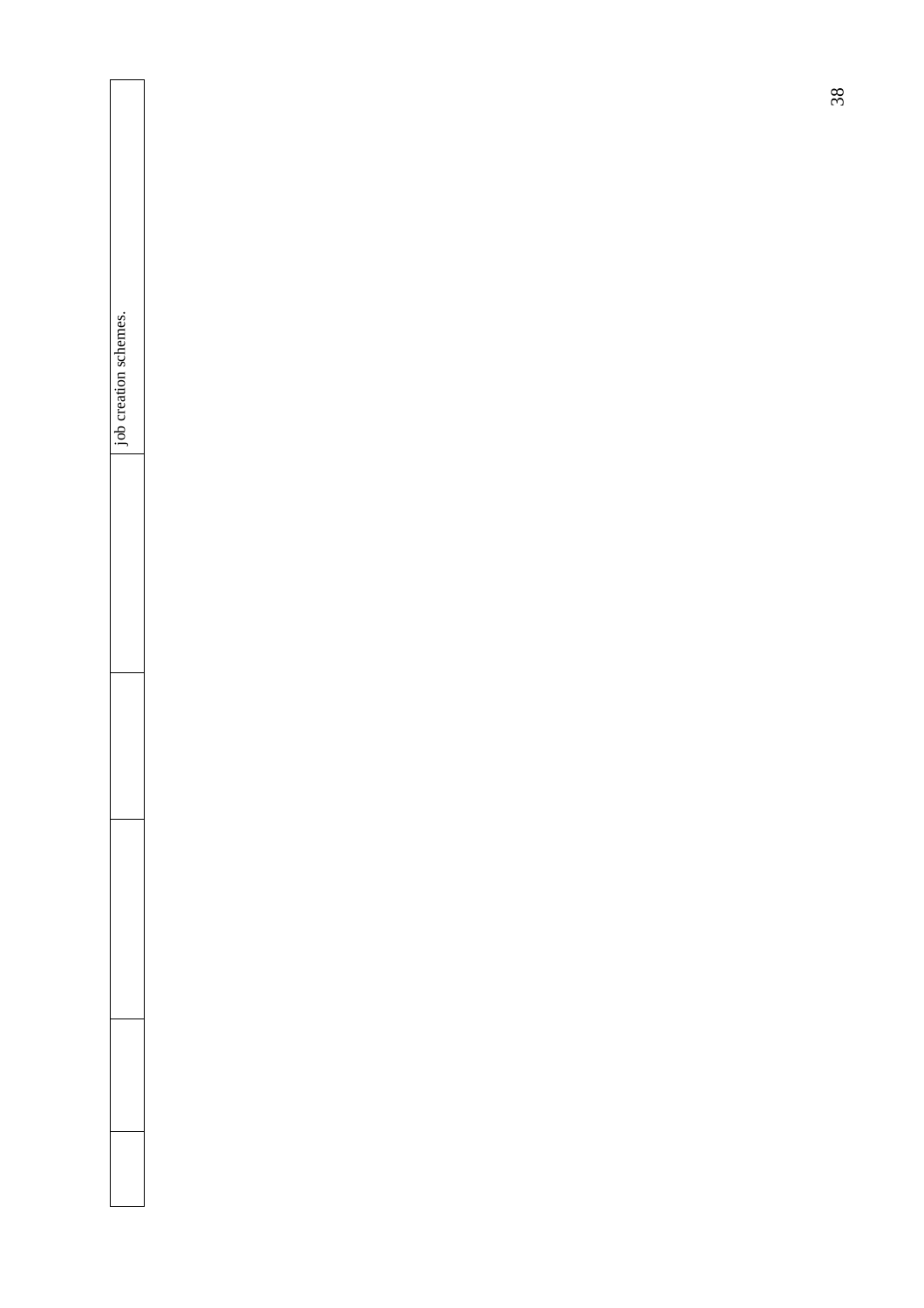| Age                                | $\overline{c}$ | $\overline{21}$ | 22   | 23             | $\frac{4}{2}$        | 25   | 26   | 27                  | 28           | 29           |
|------------------------------------|----------------|-----------------|------|----------------|----------------------|------|------|---------------------|--------------|--------------|
|                                    |                |                 |      |                | Period: 2005 to 2007 |      |      |                     |              |              |
| Work Opportunities                 |                |                 |      |                |                      |      |      |                     |              |              |
| as One-Euro-Jobs (workfare)        | 5.50           | 5.47            | 5.50 | 5.31           | 5.06                 | 2.03 | 1.83 |                     |              |              |
| as subsidized contributory jobs    | 0.39           | 0.38            | 0.40 | 0.40           | 0.37                 | 0.12 | 0.10 | $\frac{1.76}{0.10}$ | 1.76<br>0.09 | 1.72<br>0.09 |
| Selected other ALMPs <sup>3)</sup> | 5.97           | 6.52            | 6.77 | 6.84           | 6.66                 | 4.26 | 3.94 | 3.83                | 3.69         | 3.56         |
|                                    |                |                 |      |                | Period: 2008 to 2010 |      |      |                     |              |              |
| Work Opportunities                 |                |                 |      |                |                      |      |      |                     |              |              |
| as One-Euro-Jobs (workfare)        | 6.48           | 6.17            | 5.97 | 5.70           |                      | 2.09 | 1.91 | 1.90                | 1.86         | 1.85         |
| as subsidized contributory jobs    | 0.76           | 0.72            | 0.71 | 0.71           | 5.34<br>0.66         | 0.22 | 0.21 | 0.21                | 0.21         | 0.21         |
| Selected other ALMPs <sup>3)</sup> | 8.47           | 8.91            | 9.07 | 9.14           | 8.96                 | 6.57 | 6.06 | 5.88                | 5.65         | 5.46         |
|                                    |                |                 |      | $\ddot{\cdot}$ |                      |      |      |                     |              |              |

Table 2: Monthly average inflow rates (in per cent) into Work Opportunities and other ALMPs by age<sup>1),2)</sup> Table 2: Monthly average inflow rates (in per cent) into Work Opportunities and other ALMPs by age<sup>1),2)</sup>

Source: Department for Statistics Federal Employment Agency and own calculations Source: Department for Statistics Federal Employment Agency and own calculations

1) Average monthly inflow of welfare recipients into the programmes considered relative to the average stock of unemployed welfare recipients during the period under review. 1) Average monthly inflow of welfare recipients into the programmes considered relative to the average stock of unemployed welfare recipients during the period under review.

centres no systematic information on welfare recipients was available for the period just after the welfare reform due to problems with data collection. According to estimates of centres no systematic information on welfare recipients was available for the period just after the welfare reform due to problems with data collection. According to estimates of 2) The statistics provided in this and all following tables exclude job centres in which only municipalities were in charge of administering the welfare benefit. For these job 2) The statistics provided in this and all following tables exclude job centres in which only municipalities were in charge of administering the welfare benefit. For these job the Department for Statistics of the Federal Employment Agency, around 13 per cent of all unemployed welfare recipients belonged to such job centres in 2005 (Source: the Department for Statistics of the Federal Employment Agency, around 13 per cent of all unemployed welfare recipients belonged to such job centres in 2005 (Source: Department for Statistics of the Federal Employment Agency, calculations from the Data Warehouse). Department for Statistics of the Federal Employment Agency, calculations from the Data Warehouse).

Trägern mit Eingliederungsmaßnahmen). In the year 2009 the rules on short training programmes and contracting out of placement services were reformed, but both programmes Trägern mit Eingliederungsmaßnahmen). In the year 2009 the rules on short training programmes and contracting out of placement services were reformed, but both programmes Trainingsmaßnahmen, Förderung der beruflichen Weiterbildung), contracting out of placement services (Beauftragungen Dritter mit der Vermittlung, Beauftragungen von Trainingsmaßnahmen, Förderung der beruflichen Weiterbildung), contracting out of placement services (Beauftragungen Dritter mit der Vermittlung, Beauftragungen von 3) The selected programmes are general employer subsidies (Eingliederungszuschüsse), subsidized short and longer term training (Eignungsfeststellungs- und 3) The selected programmes are general employer subsidies (Eingliederungszuschüsse), subsidized short and longer term training (Eignungsfeststellungs- und can still be implemented under a new name (Maßnahmen zur Aktivierung und beruflichen Eingliederung) and are still included in these statistics. can still be implemented under a new name (Maßnahmen zur Aktivierung und beruflichen Eingliederung) and are still included in these statistics.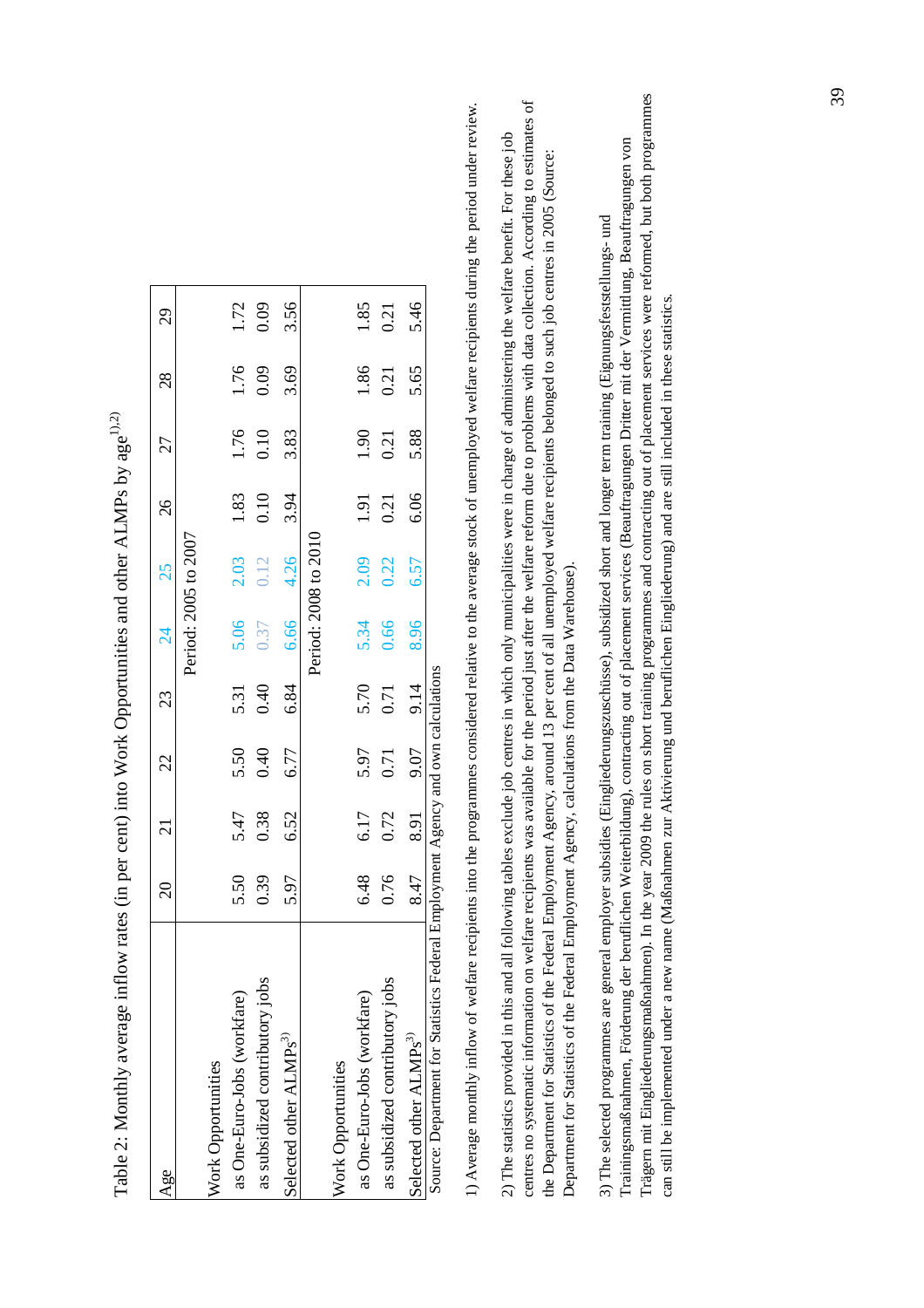| lable 3. P-values of the test of equality of bin duminies,   | $+/-$ /20 days, model with interaction terms                                                                                                                                       |         |         |  |
|--------------------------------------------------------------|------------------------------------------------------------------------------------------------------------------------------------------------------------------------------------|---------|---------|--|
| Outcome                                                      | Period                                                                                                                                                                             | Men in  | Men in  |  |
|                                                              |                                                                                                                                                                                    | East    | West    |  |
|                                                              |                                                                                                                                                                                    | Germany | Germany |  |
| Real annual earnings                                         | 2006                                                                                                                                                                               | 0.33    | 0.79    |  |
|                                                              | 2007                                                                                                                                                                               | 0.19    | 0.55    |  |
|                                                              | 2008                                                                                                                                                                               | 0.08    | 0.41    |  |
| Cumulative number of days spent in unsubsidized contributory | $1^{\rm st}$ year since registration                                                                                                                                               | 0.72    | 0.67    |  |
| employment                                                   | $2nd$ year since registration                                                                                                                                                      | 0.20    | 0.77    |  |
|                                                              | 3 <sup>rd</sup> year since registration                                                                                                                                            | 0.11    | 0.85    |  |
| Monthly average equivalent real UB II income of household    | $1^{\rm st}$ year since registration                                                                                                                                               | 0.33    | 0.16    |  |
|                                                              | $2nd$ year since registration                                                                                                                                                      | 0.77    | 0.46    |  |
|                                                              | 3 <sup>rd</sup> year since registration                                                                                                                                            | 0.78    | 0.46    |  |
|                                                              | The p-value of the test is obtained by jointly testing the significance of the bin dummies included as additional regressors in the model. The bin width used to construct the bin |         |         |  |
| dummies is 30 days.                                          |                                                                                                                                                                                    |         |         |  |

Table 3. P-values of the test of equality of bin dummies, +/- 720 days, model with interaction terms  $\ddot{\cdot}$ ्रं  $\ddot{ }$  $\frac{1}{2}$  $_{\rm 60~\rm{C}C~^{-1}$  $\ddot{\cdot}$ ्  $\mathbf{r}$  $\frac{1}{2}$  $\frac{1}{2}$  $\ddot{\cdot}$  $\cdot$  $\mathbf{t}$ Ė  $\Delta$  $T<sub>ablo</sub>$  2

40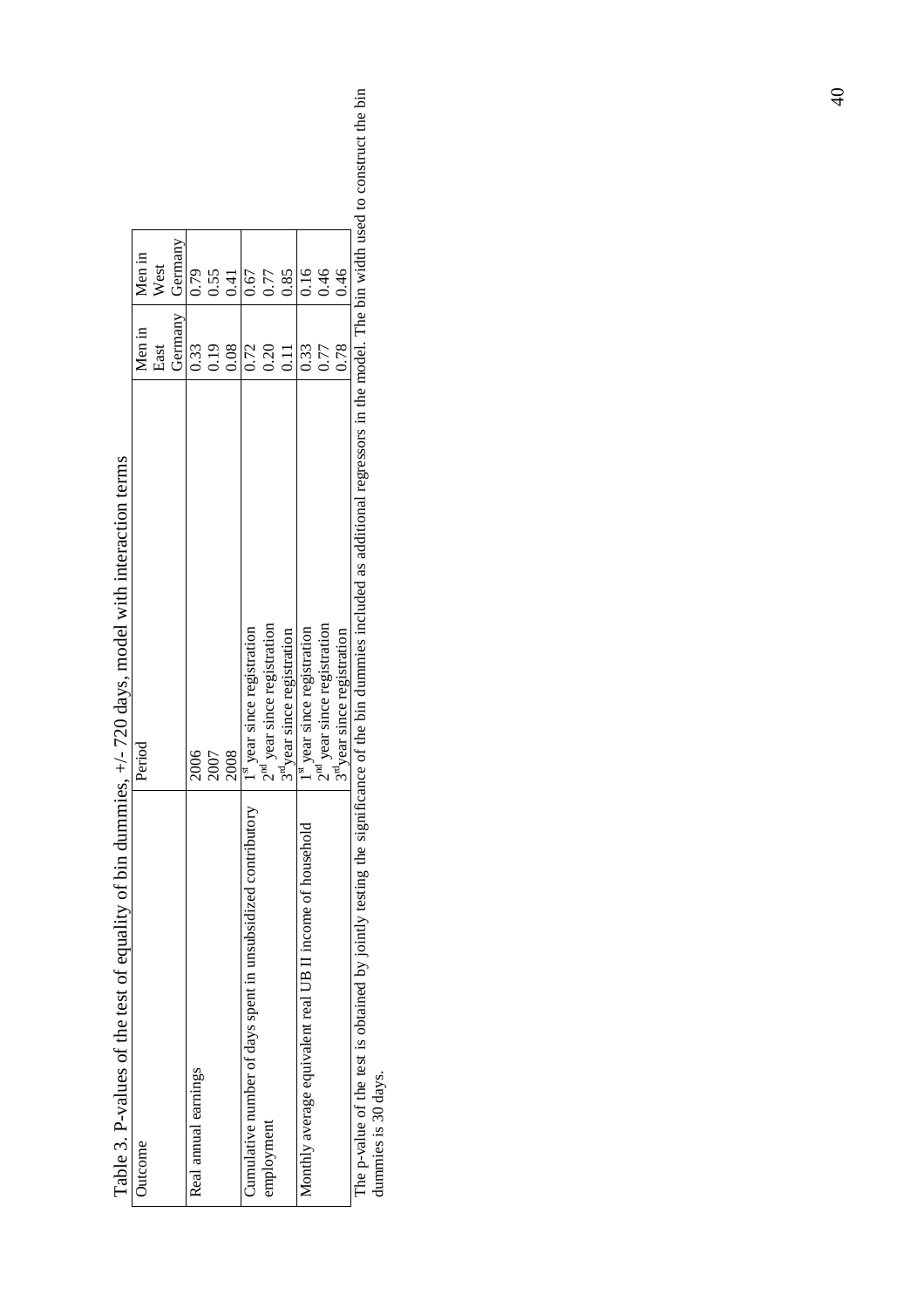|                                                                                            | Men in West Germany    | Std. En  | (2.97)                                    | (2.71)                               | (2.82)                     | (2.67)                      | (2.35)                              | (2.76)                    | (4.24)                   | (4.20)                              | (4.42)                          | (5.00)                                     | (4.70)                               | (4.00)                     | 꼮<br>(13.13)                | (4.24)                              | (4.73)                    | $(15.30)$<br>$(21.83)$      |                                     | (6.21)                    | (3.60)                                  | (2.19)                               | (3.92)                     | (3.35)                      | (3.09)                              | (3.38)                    | (5.04)                      | (5.79)                              | (6.10)                          | 45.716                 |                                                                                                  |
|--------------------------------------------------------------------------------------------|------------------------|----------|-------------------------------------------|--------------------------------------|----------------------------|-----------------------------|-------------------------------------|---------------------------|--------------------------|-------------------------------------|---------------------------------|--------------------------------------------|--------------------------------------|----------------------------|-----------------------------|-------------------------------------|---------------------------|-----------------------------|-------------------------------------|---------------------------|-----------------------------------------|--------------------------------------|----------------------------|-----------------------------|-------------------------------------|---------------------------|-----------------------------|-------------------------------------|---------------------------------|------------------------|--------------------------------------------------------------------------------------------------|
|                                                                                            |                        | Coef.    | $-2.53$                                   | $-2.99$                              | 0.91                       | $-2.24$                     | $-3.44$                             | $-2.02$                   | $-4.88$                  | $-3.70$                             | $-4.39$                         | $-6.64$                                    | $-7.00$                              | $-0.62$                    | $-22.64$                    | $-5.11$                             | $-3.05$                   | $-11.97$                    | $-5.09$                             | $-8.43$                   | $-4.04$                                 | $-0.82$                              | $-0.68$                    | $-2.58$                     | $-4.15$                             | $-2.58$                   | $-7.84$                     | $-5.48$                             | $-7.45$                         |                        |                                                                                                  |
|                                                                                            | Men in East Germany    | Std. Err | (2.27)                                    | (2.06)                               | (2.71)                     | (3.23)                      | (2.85)                              | (3.32)                    | (4.65)                   | (5.74)                              | (6.12)                          | (4.25)                                     | (3.80)                               | (4.02)                     | (6.10)                      | (65.39)                             | (6.13)                    | (9.46)                      | (8.37)                              | (8.91)                    | (4.18)                                  | (3.95)                               | (3.98)                     | (5.98)                      | (10.82)                             | (5.95)                    | (7.27)                      | (8.31)                              | (8.81)                          | 23,801                 |                                                                                                  |
|                                                                                            |                        | Coef.    | 0.40                                      | $-1.45$                              | 1.03                       | 3.49                        | 0.31                                | 3.40                      | $-0.38$<br>$-3.20$       |                                     | $-0.87$                         | $-0.39$                                    | $-2.92$                              | 0.31                       | $-0.39$                     | $-5.07$                             | $-0.45$                   | $-1.14$                     | $-5.52$                             | $-1.71$                   | $-3.89$                                 | $-6.12$                              | $-3.09$                    | $-4.15$                     | $-16.29$                            | $-4.31$                   | $-5.75$                     | $-9.86$                             | $-6.05$                         |                        |                                                                                                  |
|                                                                                            | Period                 |          | year since registration<br>$\frac{d}{dt}$ |                                      |                            |                             |                                     |                           |                          |                                     |                                 | year since registration<br>$2^{\text{nd}}$ |                                      |                            |                             |                                     |                           |                             |                                     |                           | 3 <sup>rd</sup> year since registration |                                      |                            |                             |                                     |                           |                             |                                     |                                 |                        | , *** $p<0.001$ . Standard errors (in parentheses) are estimated assuming a cluster structure by |
| Table 4. Effect on cumulative number of days spent in unsubsidized contributory employment | +/-Days, Specification |          | $+/-1440$ , with interaction              | $+/-1440$ , interaction & covariates | $+/-1440$ , no interaction | $+/-720$ , with interaction | $+/-720$ , interaction & covariates | $+/-720$ , no interaction | +/-360, with interaction | $+$ /-360, interaction & covariates | $+\sqrt{-360}$ , no interaction | $+/-1440$ , with interaction               | $+/-1440$ , interaction & covariates | $+/-1440$ , no interaction | $+/-720$ , with interaction | $+/-720$ , interaction & covariates | $+/-720$ , no interaction | $+/-360$ , with interaction | $+$ /-360, interaction & covariates | $+/-360$ , no interaction | $+/-1440$ , with interaction            | $+/-1440$ , interaction & covariates | $+/-1440$ , no interaction | $+/-720$ , with interaction | $+/-720$ , interaction & covariates | $+/-720$ , no interaction | $+/-360$ , with interaction | $+$ /-360, interaction & covariates | $+\sqrt{-360}$ , no interaction | Number of observations | Note: * p<0.05, ** p<0.01                                                                        |

Note:  $*_{P} < 0.05$ ,  $**_{P} < 0.001$ . Standard errors (in parentheses) are estimated assuming a cluster structure by age. The order of polynomial was chosen according to AIC criterion separately for each regression. Addi Note: \* p<0.05, \*\* p<0.001, Standard errors (in parentheses) are estimated assuming a cluster structure by age. The order of polynomial was chosen according to AIC criterion separately for each regression. Additional regressors for the specifications which include covariates are: German nationality, education (5 categories); number of children (3 categories); presence of a partner and employment status of the partner; duration of contributory employment in the past two years, real annual earnings in 2000-2004.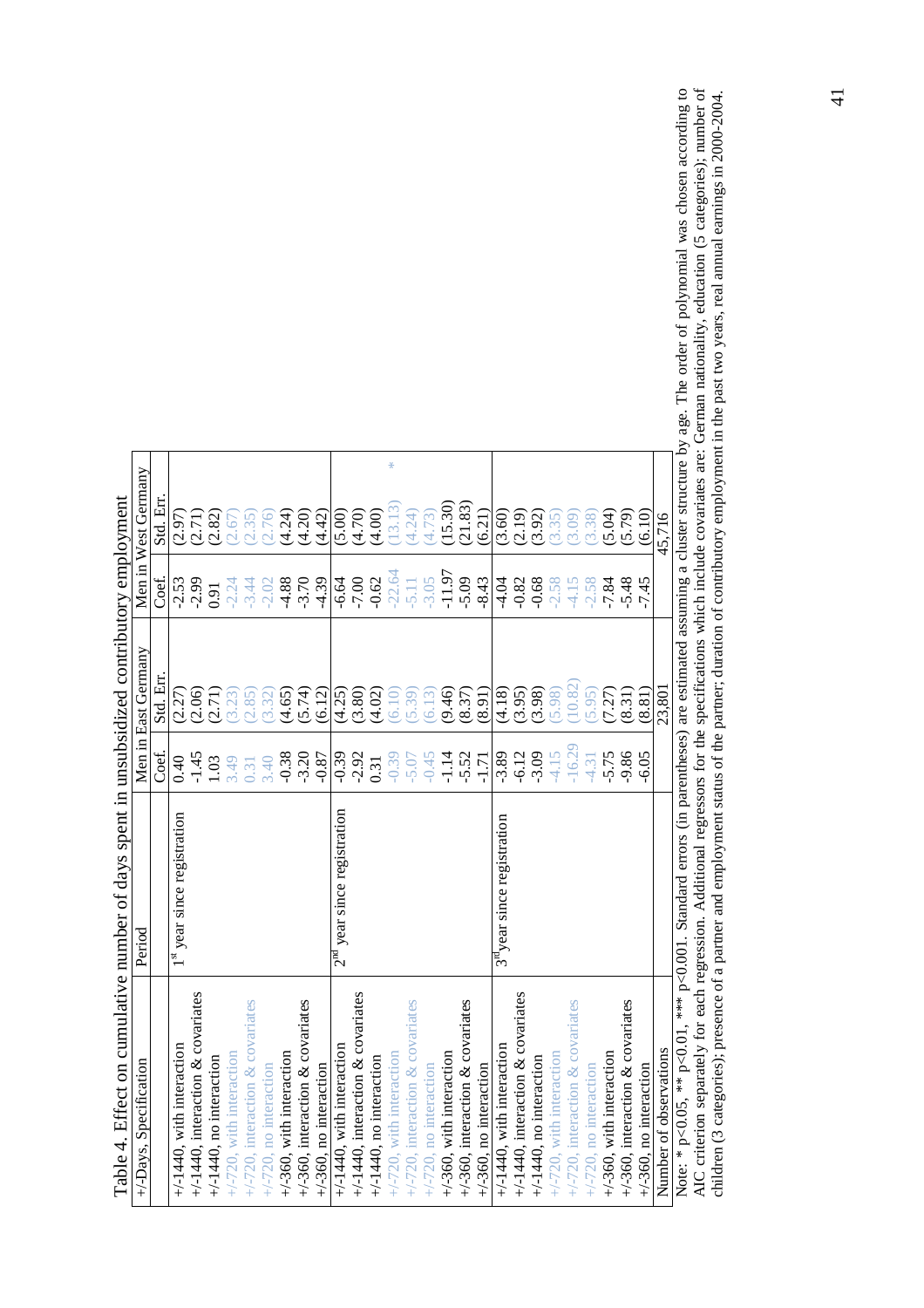| İ           |
|-------------|
| í           |
| こうきょう しょう   |
|             |
|             |
| ç           |
| ؟<br>با     |
| ミー・ニー<br>Ç, |
|             |
| i           |

| +/-Days, Specification                                                                                                       | Period |           | Men in East Germany | Men in West Germany |           |                                          |
|------------------------------------------------------------------------------------------------------------------------------|--------|-----------|---------------------|---------------------|-----------|------------------------------------------|
|                                                                                                                              |        | Coef.     | Std. Err.           | Coef.               | Std. Err. |                                          |
| $+/-1440$ , with interaction                                                                                                 | 2006   | 113.97    | (166.12)            | $-206.71$           | (153.26)  |                                          |
| $+/-1440$ , interaction & covariates                                                                                         |        | 105.69    | (145.07)            | $-228.01$           | (151.63)  |                                          |
| $+/-1440$ , no interaction                                                                                                   |        | 132.77    | (161.53)            | $-51.65$            | (176.57)  |                                          |
| +/-720, with interaction                                                                                                     |        | 321.92    | (251.69)            | $-588.47$           | (319.72)  | ₩                                        |
| $+/-720$ , interaction & covariates                                                                                          |        | 148.48    | (216.82)            | $-213.28$           | (136.16)  |                                          |
| $+/-720$ , no interaction                                                                                                    |        | 321.71    | 250.50              | $-118.59$           | (169.26)  |                                          |
| $+/-360$ , with interaction                                                                                                  |        | 505.86    | (391.75)            | $-215.94$           | (179.43)  |                                          |
| $+/-360$ , interaction & covariates                                                                                          |        | 317.30    | (339.42)            | -96.07              | (259.60)  |                                          |
| $+/-360$ , no interaction                                                                                                    |        | 497.97    | (369.15)            | $-187.63$           | (276.28)  |                                          |
| $+/-1440$ , with interaction                                                                                                 | 2007   | $-220.38$ | (232.91)            | $-483.05$           | (283.68)  | ⋇                                        |
| $+/-1440$ , interaction & covariates                                                                                         |        | $-186.10$ | (200.74)            | $-500.79$           | (271.36)  | ⋇                                        |
| $+/-1440$ , no interaction                                                                                                   |        | $-213.21$ | (227.90)            | $-143.06$           | (245.82)  |                                          |
| +/-720, with interaction                                                                                                     |        | $-48.57$  | 327.55              | $-1209.69$          | (520.71)  | **                                       |
| $+/-720$ , interaction & covariates                                                                                          |        | $-688.50$ | (529.43)            | $-368.65$           | (245.57)  |                                          |
| $+/-720$ , no interaction                                                                                                    |        | $-46.95$  | 328.50              | -484.00             | (357.57)  |                                          |
| +/-360, with interaction                                                                                                     |        | 260.20    | (401.81)            | $-435.41$           | (394.23)  |                                          |
| $+/-360$ , interaction & covariates                                                                                          |        | 17.27     | (468.09)            | $-730.66$           | (1319.64) |                                          |
| $+/-360$ , no interaction                                                                                                    |        | 262.87    | (512.62)            | $-394.03$           | (379.55)  |                                          |
| $+/-1440$ , with interaction                                                                                                 | 2008   | $-400.01$ | (265.67)            | $-458.21$           | (249.37)  | ∗                                        |
| $+/-1440$ , interaction & covariates                                                                                         |        | $-331.52$ | (230.57)            | $-146.32$           | (157.56)  |                                          |
| $+/-1440$ , no interaction                                                                                                   |        | $-410.66$ | (253.07)            | $-192.18$           | (272.53)  |                                          |
| $+/-720$ , with interaction                                                                                                  |        | $-73.15$  | (357.03)            | $-370.47$           | (236.37)  |                                          |
| $+/-720$ , interaction & covariates                                                                                          |        | $-838.14$ | (508.81)            | $-455.15$           | (205.62)  | $\frac{*}{*}$                            |
| $+/-720$ , no interaction                                                                                                    |        | $-73.88$  | (360.87)            | $-367.87$           | (244.00)  |                                          |
| +/-360, with interaction                                                                                                     |        | 51.17     | (384.12)            | $-789.96$           | (321.05)  | $\begin{array}{c} * \ * \ * \end{array}$ |
| $+$ /-360, interaction & covariates                                                                                          |        | $-207.70$ | (521.51)            | $-558.40$           | (397.42)  |                                          |
| $+/-360$ , no interaction                                                                                                    |        | 94.36     | (568.26)            | $-798.19$           | (425.48)  | ⋇                                        |
| Number of observations                                                                                                       |        |           | 23,801              |                     | 45,716    |                                          |
| Note: * $n < 0.05$ ** $n < 0.01$ *** $n < 0.001$ Standard errors (in parentheses) are estimated assuming a cluster structure |        |           |                     |                     |           |                                          |

Note:  $*_{P} < 0.05$ ,  $**_{P} < 0.001$ . Standard errors (in parentheses) are estimated assuming a cluster structure by age. The order of polynomial was chosen according to AIC criterion separately for each regression. Addi Note: \* p<0.05, \*\* p<0.001, Standard errors (in parentheses) are estimated assuming a cluster structure by age. The order of polynomial was chosen according to AIC criterion separately for each regression. Additional regressors for the specifications which include covariates are: German nationality, education (5 categories); number of children (3 categories); presence of a partner and employment status of the partner; duration of contributory employment in the past two years, real annual earnings in 2000-2004.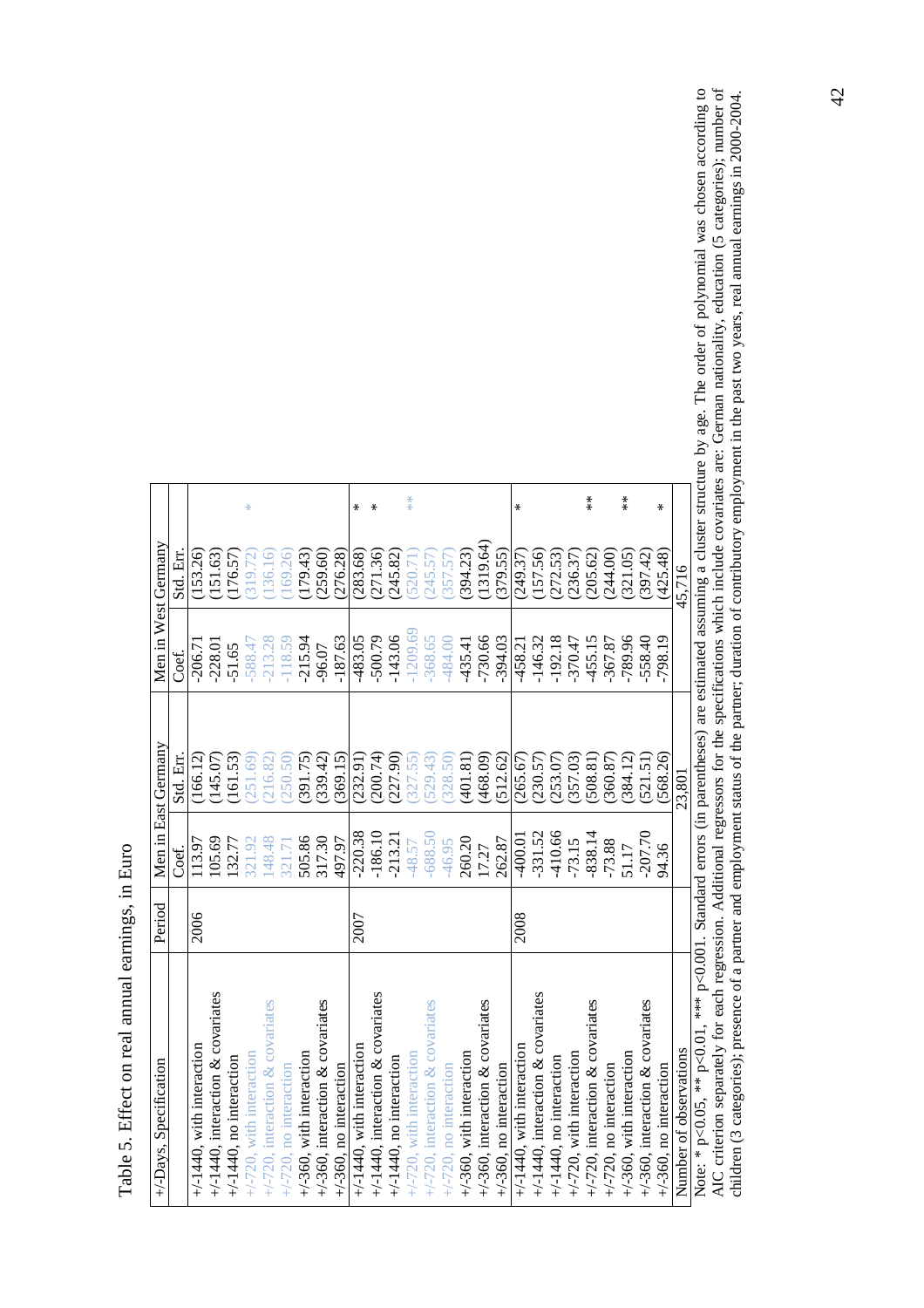| Table 6. Effect on monthly average real equivalent UB II income, in Euro                                       |                                         |          |                     |         |                     |               |
|----------------------------------------------------------------------------------------------------------------|-----------------------------------------|----------|---------------------|---------|---------------------|---------------|
| +/-Days, Specification                                                                                         | Period                                  |          | Men in East Germany |         | Men in West Germany |               |
|                                                                                                                |                                         | Coef.    | Std. Err            | Coef.   | Std. Err            |               |
| $+/-1440$ , with interaction                                                                                   | $1^{\rm st}$ year since registration    | 6.31     | (19.98)             | 26.70   | (20.20)             |               |
| $+/-1440$ , interaction & covariates                                                                           |                                         | 11.57    | (15.37)             | 22.14   | (17.45)             |               |
| $+/-1440$ , no interaction                                                                                     |                                         | $-3.00$  | (9.01)              | $-3.47$ | (6.68)              |               |
| $+/-720$ , with interaction                                                                                    |                                         | $-12.63$ | (9.30)              | 9.68    | (15.68)             |               |
| $+/-720$ , interaction & covariates                                                                            |                                         | $-10.22$ | (8.06)              | 7.62    | (13.17)             |               |
| $+/-720$ , no interaction                                                                                      |                                         | $-13.05$ | (9.31)              | 2.31    | (13.55)             |               |
| $+\sqrt{-360}$ , with interaction                                                                              |                                         | $-6.54$  | (14.75)             | 3.44    | (14.76)             |               |
| $+$ /-360, interaction & covariates                                                                            |                                         | $-1.85$  | (14.06)             | 1.80    | (10.19)             |               |
| $+\sqrt{360}$ , no interaction                                                                                 |                                         | $-6.55$  | (14.67)             | 2.19    | 10.56               |               |
| $+/-1440$ , with interaction                                                                                   | $2nd$ year since registration           | 8.01     | (7.68)              | 40.06   | (15.25)             | $\frac{*}{*}$ |
| $+/-1440$ , interaction & covariates                                                                           |                                         | 8.64     | (7.72)              | 37.50   | (13.75)             | $***$         |
| $+/-1440$ , no interaction                                                                                     |                                         | 5.42     | (11.35)             | 5.07    | (8.00)              |               |
| $+/-720$ , with interaction                                                                                    |                                         | 10.48    | (11.42)             | 18.88   | (9.19)              | $*$           |
| $+/-720$ , interaction & covariates                                                                            |                                         | 15.70    | (11.66)             | 20.34   | (56.7)              | $*$           |
| $+/-720$ , no interaction                                                                                      |                                         | 9.16     | (1.00)              | 17.62   | (17.6)              | $\frac{M}{N}$ |
| $+/-360$ , with interaction                                                                                    |                                         | $-1.37$  | (16.85)             | 16.66   | (15.89)             |               |
| $+/-360$ , interaction & covariates                                                                            |                                         | 5.88     | (17.51)             | 13.05   | (12.26)             |               |
| $+/-360$ , no interaction                                                                                      |                                         | $-2.74$  | (18.28)             | 15.17   | (12.63)             |               |
| $+/-1440$ , with interaction                                                                                   | 3 <sup>rd</sup> year since registration | 10.27    | (7.56)              | 26.39   | (24.21)             |               |
| $+/-1440$ , interaction & covariates                                                                           |                                         | 10.54    | (7.31)              | 9.63    | (5.15)              | ⋇             |
| $+/-1440$ , no interaction                                                                                     |                                         | 2.72     | (11.08)             | 11.37   | (7.72)              |               |
| $+/-720$ , with interaction                                                                                    |                                         | $-4.92$  | (11.29)             | 9.55    | (9.65)              |               |
| $+/-720$ , interaction & covariates                                                                            |                                         | 1.04     | (10.82)             | 11.14   | (8.24)              |               |
| $+/-720$ , no interaction                                                                                      |                                         | 5.39     | (11.25)             | 9.08    | 9.80)               |               |
| $+/-360$ , with interaction                                                                                    |                                         | $-16.82$ | (18.75)             | 25.20   | (16.42)             |               |
| $+/-360$ , interaction & covariates                                                                            |                                         | $-10.13$ | (17.03)             | 21.52   | (1.84)              | ⋇             |
| $+/-360$ , no interaction                                                                                      |                                         | $-16.69$ | (17.85)             | 23.68   | (12.22)             | ⋇             |
| Number of observations                                                                                         |                                         |          | 23,801              |         | 45,716              |               |
| Mote: * $nC$ 05 ** $nC$ 01 *** $nC$ 001 Standard errore (in parentheces) are estimated assuming a cluster stru |                                         |          |                     |         |                     |               |

É  $\ddot{\phantom{0}}$  $\cdot$  TI or  $\cdot$ l,  $\ddot{\phantom{a}}$ l,  $+1.1$  $\ddot{ }$  $T<sub>ab</sub>1<sub>a</sub> \leq T<sub>eff</sub>$  Note:  $* p < 0.05$ ,  $** p < 0.01$ ,  $** p < 0.001$ . Standard errors (in parentheses) are estimated assuming a cluster structure by age. The order of polynomial was chosen according to AIC criterion separately for each regres Note: \* p<0.05, \*\* p<0.001. Standard errors (in parentheses) are estimated assuming a cluster structure by age. The order of polynomial was chosen according to AIC criterion separately for each regression. Additional regressors for the specifications which include covariates are: German nationality, education (5 categories); number of children (3 categories); presence of a partner and employment status of the partner; duration of contributory employment in the past two years, real annual earnings in 2000-2004. children (3 categories); presence of a partner and employment status of the partner; duration of contributory employment in the past two years, real annual earnings in 2000-2004.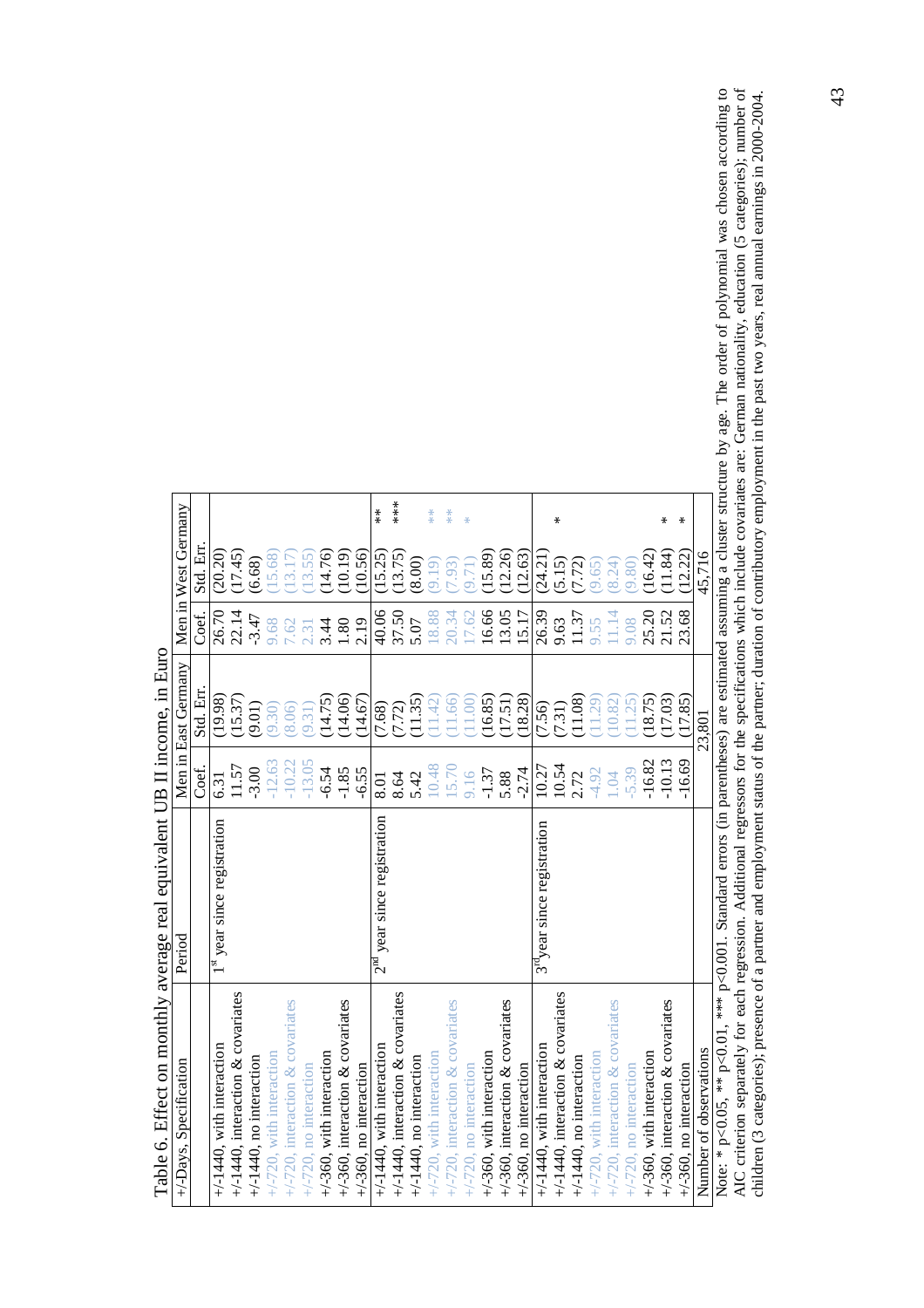| Table A1. Effect on cumulative number of days spent in unsubsidized contributory employment |                                         |         |                     |          |                     |               |
|---------------------------------------------------------------------------------------------|-----------------------------------------|---------|---------------------|----------|---------------------|---------------|
| +/-Days, Specification                                                                      | Period                                  |         | Men in East Germany |          | Men in West Germany |               |
|                                                                                             |                                         | Coef.   | Std. Err.           | Coef.    | Std. Err.           |               |
| 60 day intervals                                                                            |                                         |         |                     |          |                     |               |
| $+/-1440$ , with interaction                                                                | 1 <sup>st</sup> year since registration | 1.36    | (2.11)              | $-3.03$  | (2.89)              |               |
| $+/-1400$ , interaction & covariates                                                        |                                         | $-1.29$ | (2.09)              | $-12.42$ | (2.19)              | ***           |
| $+/-1440$ , no interaction                                                                  |                                         | 131     | (2.27)              | 0.11     | (2.88)              |               |
| $+/-1440$ , with interaction                                                                | $2nd$ year since registration           | 1.10    | (3.81)              | $-7.76$  | (5.15)              |               |
| $+/-1400$ , interaction & covariates                                                        |                                         | $-2.58$ | (3.76)              | $-9.24$  | (4.73)              | ∗             |
| $+/-1440$ , no interaction                                                                  |                                         | 13      | (3.77)              | $-2.75$  | (4.89)              |               |
| $+/-1440$ , with interaction                                                                | 3 <sup>rd</sup> year since registration | $-2.88$ | (3.57)              | -4.74    | (3.75)              |               |
| $+/-1400$ , interaction & covariates                                                        |                                         | $-6.10$ | (3.65)              | $-5.99$  | (3.51)              | ⋇             |
| $+/-1440$ , no interaction                                                                  |                                         | $-2.86$ | (3.55)              | $-2.60$  | (3.11)              |               |
| 15 day intervals                                                                            |                                         |         |                     |          |                     |               |
| $+/-1440$ , with interaction                                                                | 1 <sup>st</sup> year since registration | 0.10    | (2.51)              | -9.37    | (4.20)              | $\frac{*}{*}$ |
| $+/-1400$ , interaction & covariates                                                        |                                         | $-1.53$ | (2.25)              | $-9.06$  | (3.62)              | $\frac{*}{*}$ |
| $+/-1440$ , no interaction                                                                  |                                         | 0.22    | (2.54)              | $-1.37$  | (2.84)              |               |
| $+/-1440$ , with interaction                                                                | $2nd$ year since registration           | $-1.07$ | (4.33)              | $-7.43$  | (4.50)              |               |
| $+/-1400$ , interaction & covariates                                                        |                                         | $-3.38$ | (3.87)              | $-7.33$  | (3.98)              | ⋇             |
| $+/-1440$ , no interaction                                                                  |                                         | $-1.22$ | (4.33)              | $-3.96$  | (4.04)              |               |
| $+/-1440$ , with interaction                                                                | 3 <sup>rd</sup> year since registration | $-4.40$ | (4.27)              | $-4.16$  | (3.59)              |               |
| $+/-1400$ , interaction & covariates                                                        |                                         | $-6.46$ | (4.03)              | $-0.81$  | (2.20)              |               |
| $+/-1440$ , no interaction                                                                  |                                         | $-4.48$ | (4.25)              | $-2.86$  | (3.21)              |               |
| Number of observations                                                                      |                                         |         | 23,801              |          | 45,716              |               |
|                                                                                             |                                         |         |                     |          |                     |               |

Appendix A: Robustness - results with a bin width of 15 and of 60 days instead of 30 days **Appendix A: Robustness - results with a bin width of 15 and of 60 days instead of 30 days** 

Note:  $* p < 0.05$ ,  $** p < 0.01$ ,  $*** p < 0.001$ . Standard errors (in parentheses) are estimated assuming a cluster structure by age. The order of polynomial was chosen according to AIC criterion separately for each regres Note: \* p<0.05, \*\* p<0.001. Standard errors (in parentheses) are estimated assuming a cluster structure by age. The order of polynomial was chosen according to AIC criterion separately for each regression. Additional regressors for the specifications which include covariates are: German nationality, education (5 categories); number of children (3 categories); presence of a partner and employment status of the partner; duration of contributory employment in the past two years, real annual earnings in 2000-2004.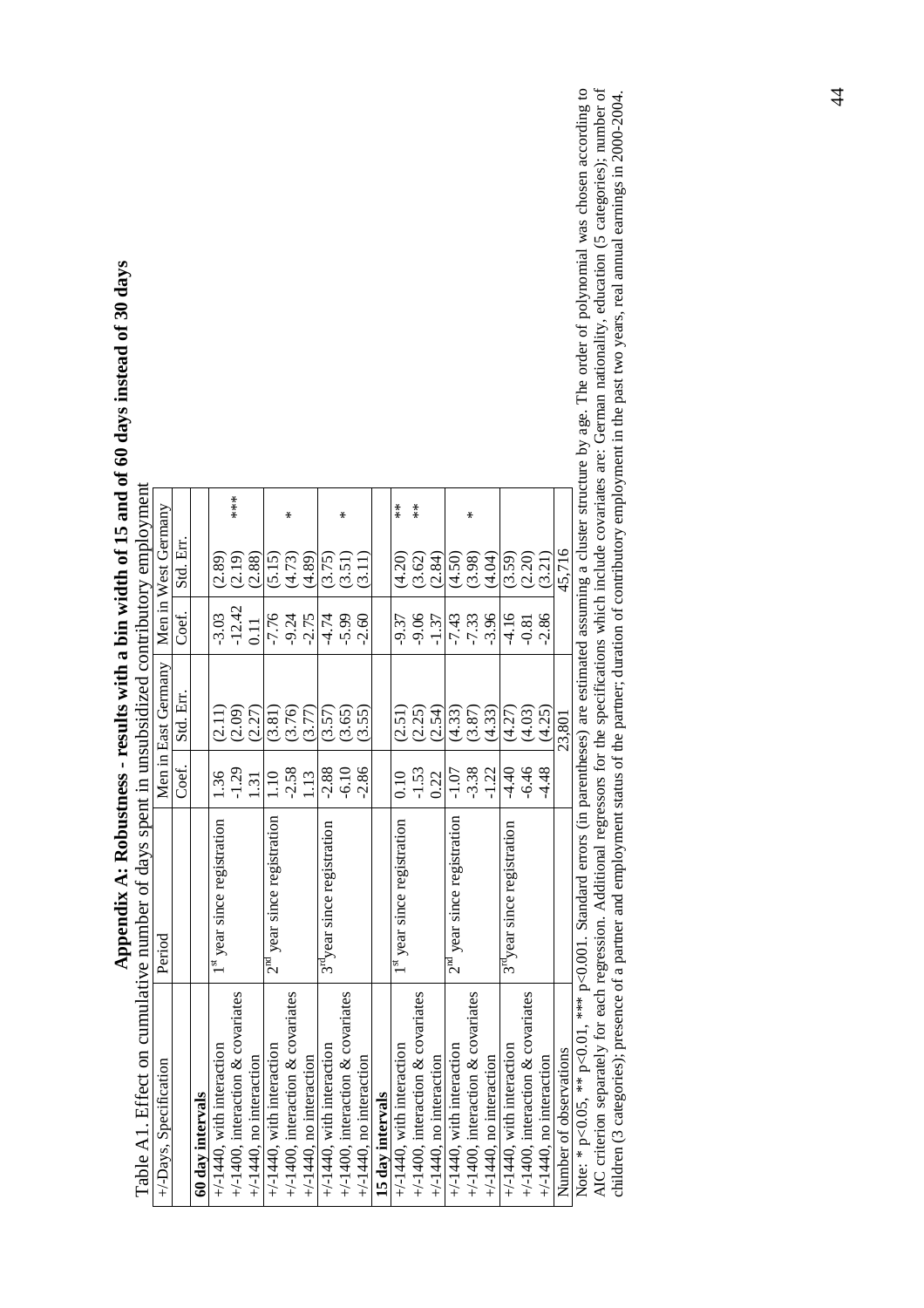| Table A2: Eliect on Ieal annual calliniss, in Euro                                                |        |           |                     |           |                     |               |
|---------------------------------------------------------------------------------------------------|--------|-----------|---------------------|-----------|---------------------|---------------|
| +/-Days, Specification                                                                            | Period |           | Men in East Germany |           | Men in West Germany |               |
|                                                                                                   |        | Coet.     | Std. Err.           | Coet.     | Std. Err.           |               |
| 60 day intervals                                                                                  |        |           |                     |           |                     |               |
| $+/-1440$ , with interaction                                                                      | 2006   | 188.66    | (161.91)            | $-238.99$ | (143.30)            |               |
| $+/-1400$ , interaction & covariates                                                              |        | 132.36    | (144.61)            | $-310.09$ | (122.65)            | $\frac{*}{*}$ |
| $+/-1440$ , no interaction                                                                        |        | 87.07     | (163.02)            | 56.00     | (146.37)            |               |
| $+/-1440$ , with interaction                                                                      | 2007   | $-157.51$ | (208.42)            | $-480.77$ | (269.52)            | *             |
| $+/-1400$ , interaction & covariates                                                              |        | $-185.52$ | (189.43)            | $-565.75$ | (277.70)            | $\frac{*}{*}$ |
| $+/-1440$ , no interaction                                                                        |        | $-155.80$ | (211.64)            | $-201.69$ | (247.49)            |               |
| $+/-1440$ , with interaction                                                                      | 2008   | $-348.87$ | (208.15)            | $-392.40$ | (247.82)            |               |
| $+/-1400$ , interaction & covariates                                                              |        | $-340.84$ | (187.87)            | $-140.45$ | (155.52)            |               |
| $+/-1440$ , no interaction                                                                        |        | $-345.00$ | (220.07)            | $-242.73$ | (206.24)            |               |
| 15 day intervals                                                                                  |        |           |                     |           |                     |               |
| $+/-1440$ , with interaction                                                                      | 2006   | 89.62     | (175.86)            | $-206.99$ | (164.90)            |               |
| $+/-1400$ , interaction & covariates                                                              |        | 97.08     | (152.42)            | $-207.18$ | (155.34)            |               |
| $+/-1440$ , no interaction                                                                        |        | 93.07     | (176.35)            | 86.96     | (150.39)            |               |
| $+/-1440$ , with interaction                                                                      | 2007   | $-260.1$  | (256.55)            | -477.84   | (257.25)            | ⋇             |
| $+/-1400$ , interaction & covariates                                                              |        | $-206.61$ | (223.79)            | $-466.54$ | (241.82)            |               |
| $+/-1440$ , no interaction                                                                        |        | $-266.55$ | (255.16)            | $-286.75$ | (231.94)            |               |
| $+/-1440$ , with interaction                                                                      | 2008   | -448.68   | (283.44)            | -421.74   | (261.76)            |               |
| $+/-1400$ , interaction & covariates                                                              |        | 363.16    | (254.21)            | $-125.54$ | (161.18)            |               |
| $+/-1440$ , no interaction                                                                        |        | -461.61   | (282.03)            | $-304.37$ | (234.19)            |               |
| Number of observations                                                                            |        |           | 23,801              |           | 45.716              |               |
| Note: * n O OS *** n O OO O Vendard arrore (in paranthoeoe) are estimated accuming a cluster stru |        |           |                     |           |                     |               |

Table A2. Effect on real annual earnings, in Euro Table A2. Effect on real annual earnings in Euro

Note: \*  $p<0.05$ , \*\*  $p<0.01$ , \*\*\*  $p<0.001$ . Standard errors (in parentheses) are estimated assuming a cluster structure by age. The order of polynomial was chosen according to AIC criterion separately for each regres Note: \* p<0.05, \*\* p<0.001, Standard errors (in parentheses) are estimated assuming a cluster structure by age. The order of polynomial was chosen according to AIC criterion separately for each regression. Additional regressors for the specifications which include covariates are: German nationality, education (5 categories); number of children (3 categories); presence of a partner and employment status of the partner; duration of contributory employment in the past two years, real annual earnings in 2000-2004. children (3 categories); presence of a partner and employment status of the partner; duration of contributory employment in the past two years, real annual earnings in 2000-2004.